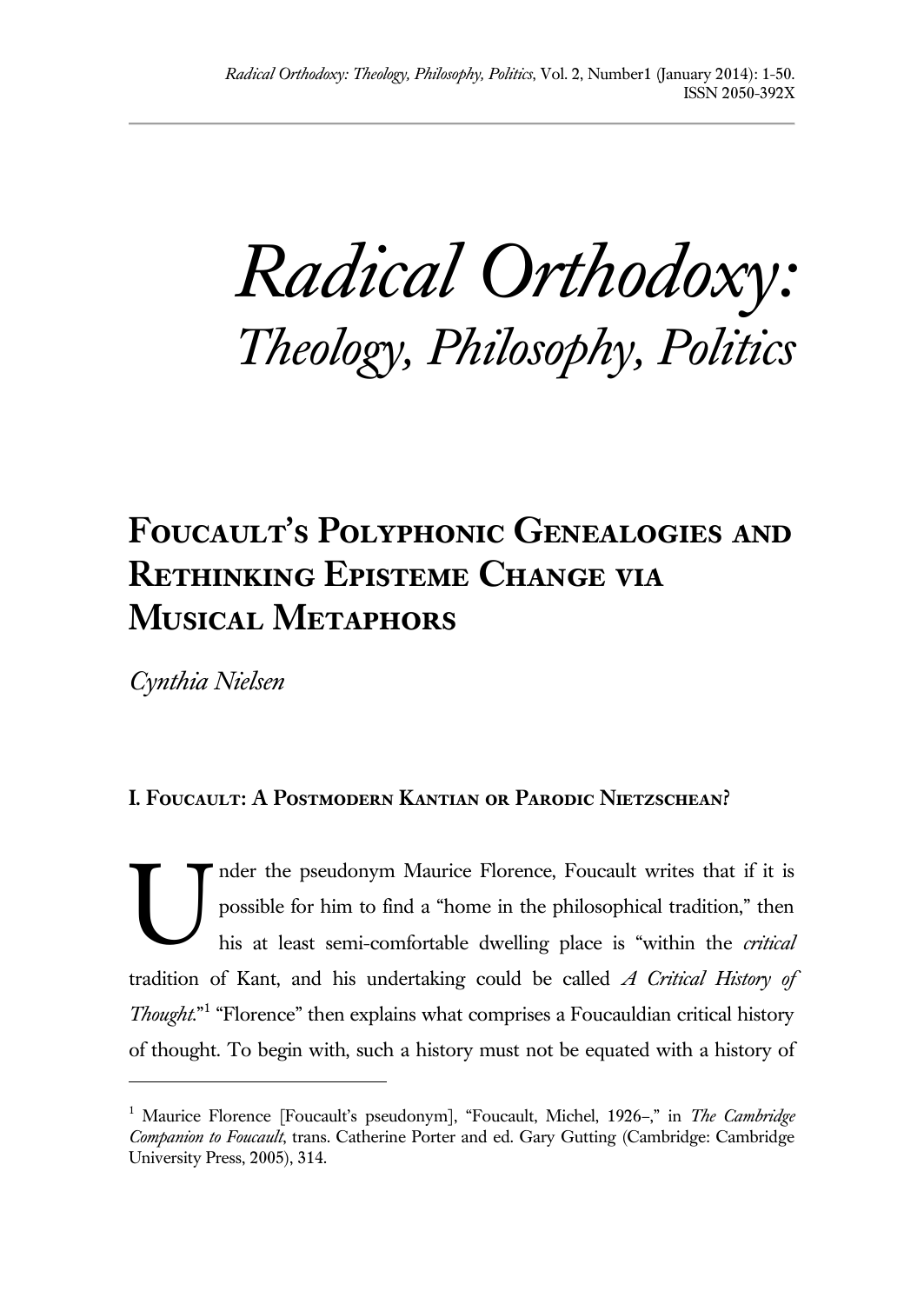ideas; rather, if we understand thought as "the act that posits a subject and an object in their various possible relations," then Foucault's project is "an analysis of the conditions under which certain relations between subject and object are formed or modified, to the extent that these relations are constitutive of a possible knowledge."<sup>2</sup> Clearly, with his choice of terminology, Foucault is evoking Kantian resonances. Reference, for example, to "conditions" in conjunction with what constitutes "possible knowledge," brings to mind Kantian concerns; yet, as "Florence" continues his explanation we realize that the Kantian terminology has been infused with new meanings. For example, in contrast with Kant's focus upon stable, transcultural structures of the human mind that make possible and intelligible the objects of our experience, Foucault's critical history of thought is not concerned with "defining the formal conditions of a relation to objects"; nor is it "a matter […] of determining the empirical conditions that at a given moment might have permitted the subject in general to become conscious of an object already given in reality."<sup>3</sup> Rather, with an emphasis on historical specificities, local context, and the contingent, mutable nature of our existence, Foucault is interested in how a subject comes to be a particular kind of subject at a particular moment in history. As he explains,

> the question is one of determining what the subject must be, what condition is imposed on it, what status it is to have, and what position it is to occupy in reality or in the imaginary, in order to become the legitimate subject of one type of knowledge or another. In short, it is a matter of determining its mode of "subjectivization."<sup>4</sup>

Correlative to this process of subjectivization is the process of objectivization. That is, the subject itself, as the result of the emergence of various truth games the rules structuring discursive fields and practices and thus creating the context

4 Ibid.

 $<sup>2</sup>$  Ibid., 314.</sup>

 $3$  Ibid., 314-15.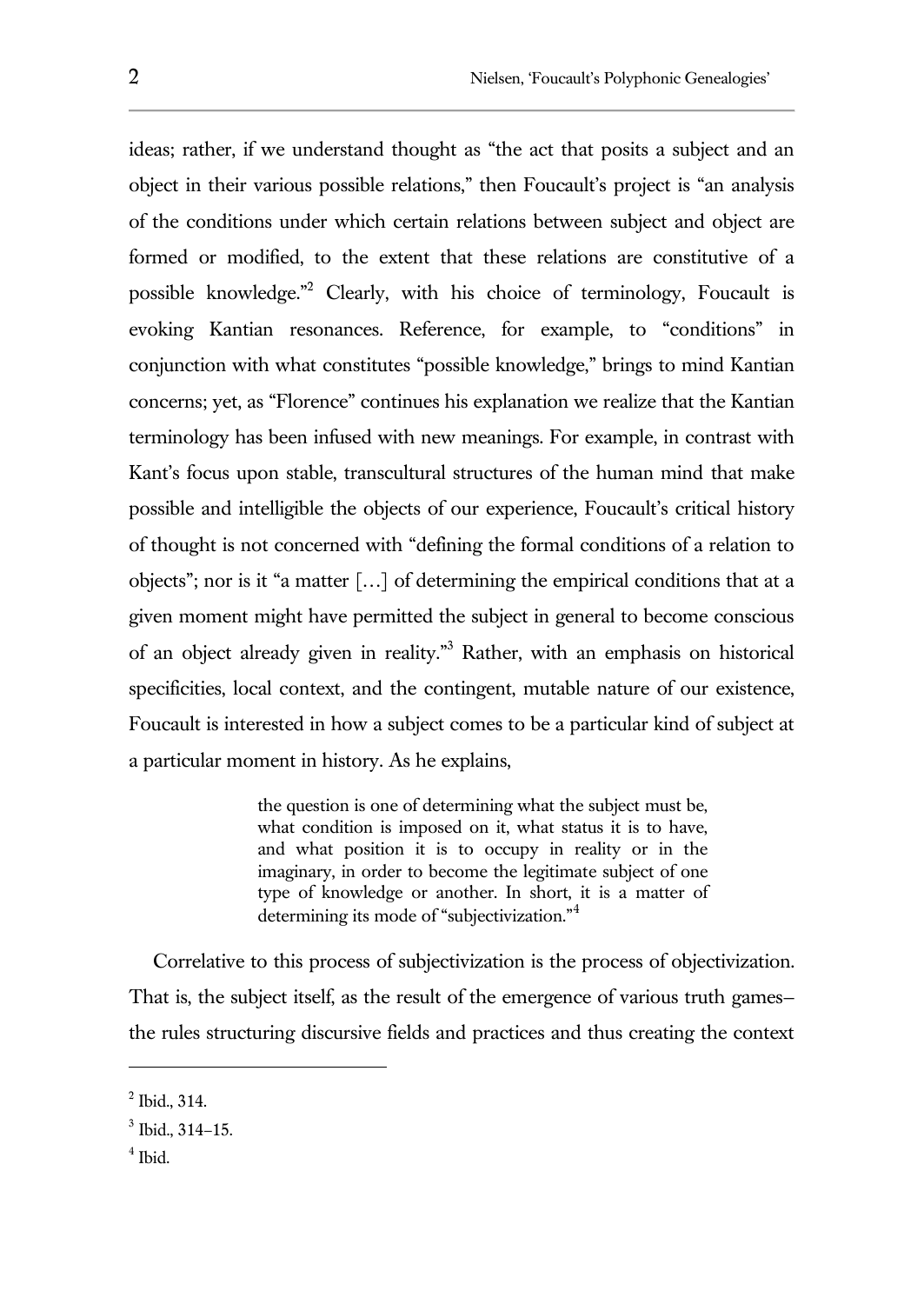for statements to be seen as true or false—becomes an object of possible knowledge. Here the idea is to analyze why, for instance, certain practices, institutions, and disciplines give rise to specific objects of knowledge. The principal objects in view are, of course, subjects. As "Florence" explains, "Foucault also tried to analyze the constitution of the subject as it might appear on the other side of a normative distribution and become an object of knowledge–as an insane, ill, or delinquent individual."<sup>5</sup> Since institutions, along with established disciplinary practices, tend to produce and to articulate norms, Foucault's study of the subject-turned-object of knowledge involves examinations of psychiatric practices, the penal system, and other related fields that problematize subject-objects. Determining a subject's mode of objectivization thus entails "determining under what conditions something can become an object of a possible knowledge, how it could be problematized as an object to be known, to what procedure of division it could be subjected, and what part of it is considered pertinent."<sup>6</sup> In short, such an approach once again recalls Kantian themes, but themes re-harmonized, transposed, and translated in order to address post-Kantian philosophical concerns.

In addition to his Kantian lineage, others emphasize Foucault's Nietzschean heritage. Often when his Nietzschean notes are stressed, a dissonant and somewhat sinister Foucault emerges, one whose portrayal of power relations is more or less a postmodern variation on the will to power and the death of "Man" themes, both of which in some sense presuppose the death of "metaphysics."<sup>7</sup> For example, in his essay, "Nietzsche, Genealogy, History," Foucault opposes the genealogist to the metaphysician, or at least to the

<sup>5</sup> Ibid., 316.

<sup>6</sup> Ibid., 315.

 $<sup>7</sup>$  I am not, of course, denying Nietzsche's influence on Foucault. After all, Foucault himself</sup> acknowledges his indebtedness to Nietzsche, whose insights no doubt aided the development of Foucault's project.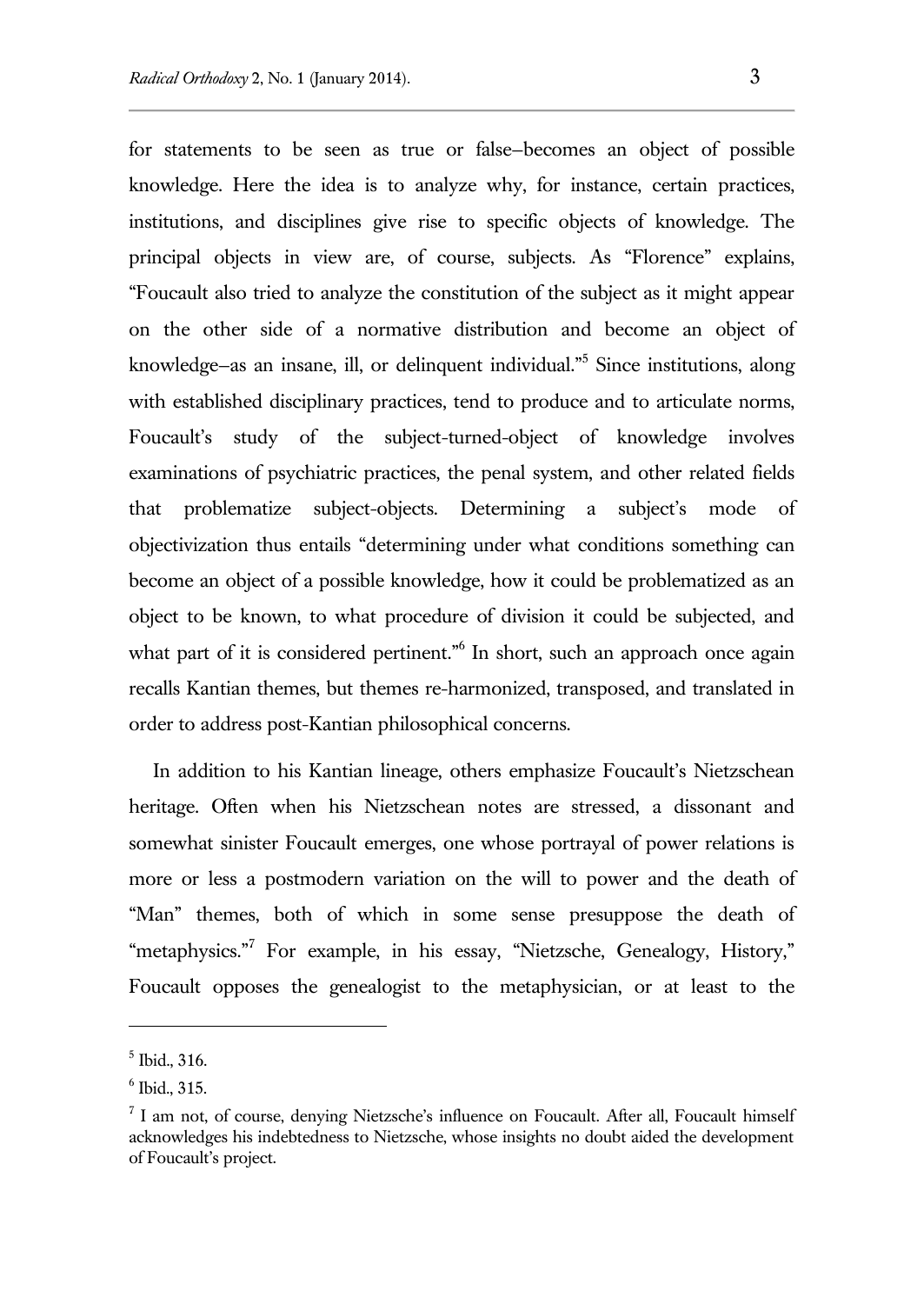historian whose account depends upon metahistorical criteria. The task of the genealogist it *not* "an attempt to capture the exact essence of things, their purest possibilities, and their carefully protected identities";<sup>8</sup> nor does it presuppose the "existence of immobile forms that precede the external world of accident and succession."<sup>9</sup> Rather, the genealogist attentive to the contours, fissures, fractures, and rugged topography of various historical landscapes must, for the sake of accurate analyses, recoil from placing his "faith in metaphysics."<sup>10</sup> If he does so, he will find that not only do the purported static essences "behind things" not exist as assumed, but likewise "their essence was fabricated in a piecemeal fashion from alien forms."<sup>11</sup> As if these claims are not sufficiently scandalous, Foucault continues,

> [e]xamining the history of reason, he [the genealogist] learns that it was born in an altogether "reasonable" fashion–from chance; $^{12}$  devotion to truth and the precision of scientific methods arose from the passion of scholars, their reciprocal hatred, their fanatical and unending discussions, and their spirit of competition—the personal conflicts that slowly forged the weapons of reason.<sup>13</sup> Further, genealogical analysis shows that the concept of liberty is an "invention of the ruling classes"<sup>14</sup> and not fundamental to man's nature or at the root of his attachment to being and truth.<sup>15</sup>

l

<sup>8</sup> Michel Foucault, "Nietzsche, Genealogy, History," in *The Foucault Reader*, ed. Paul Rabinow (New York: Pantheon, 1984), 78.

<sup>&</sup>lt;sup>9</sup> Ibid.

 $10$  Ibid.

 $11$  Ibid.

<sup>12</sup> Friedrich Nietzsche, "Reason," in *The Dawn of Day* (New York: Gordon Press, 1974), no. 123.

<sup>13</sup> Friedrich Nietzsche, *Human, All Too Human* (New York: Gordon Press, 1974), no. 34.

<sup>14</sup> Friedrick Nietzsche, *The Wanderer and His Shadow* (1880), in *Complete Works* (New York: Gordon Press, 1974), no. 9.

<sup>15</sup> Foucault, "Nietzsche, Genealogy, History," 78–9.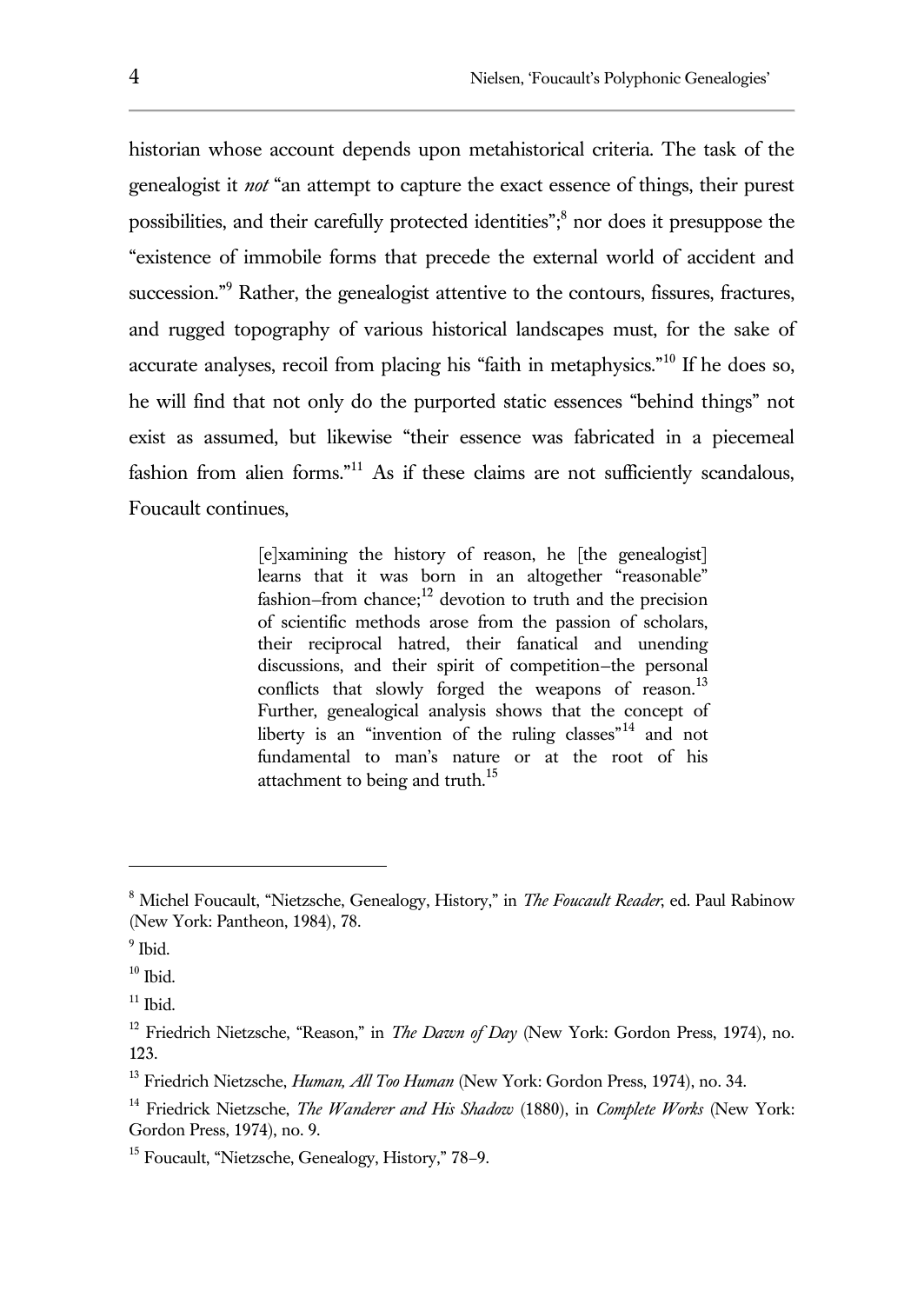With this passage it appears that not only does reason itself have a history, a narrative of its various emergences and culturally contingent instantiations, but freedom as well is a ruse and is in no way constitutive of what it is to be a human. For those who have not condemned metaphysics to the flames, these statements paint a rather bleak and despairing picture. However, one of the difficulties with this passage—and the essay as a whole—is discerning precisely where Nietzsche ends and Foucault begins. In other words, is every conclusion voiced in the text an expression of Foucault's own position, or is he offering a detailed, sympathetic reading of Nietzsche? If the latter is the case (and I tend to favor this suggestion), then one need not equate every aspect, perspective, and stance articulated therein with Foucault's own position, much less with his later views on freedom, resistance, and the interrelation between freedom and thought.

So within what genealogical line should one situate Foucault with respect to the Western philosophical tradition? Those wanting an unambiguous, univocal answer to this question shall no doubt be disappointed with my response and even frustrated with my improvisational "methodology." That is, my purpose in mapping out the diverse interpretations of Foucault that follow is not to come to a definitive stance as to which one gets Foucault "right." Rather, it is to highlight the complexity of Foucault's thought and the rich, polysemous texture of his writings, to show the diverse philosophical traditions upon which he draws to develop his own distinctive, and not easily categorized project, and lastly, to identify key Foucauldian themes worthy of continued reflection and dialogical development. My own contribution to the Foucauldian problematic which surfaces consists in offering various musical analogies—some concrete, others quite abstract—so that we might hear new ways of harmonizing philosophical problems dating back (at least) to Plato. That is, how ought we harmonize the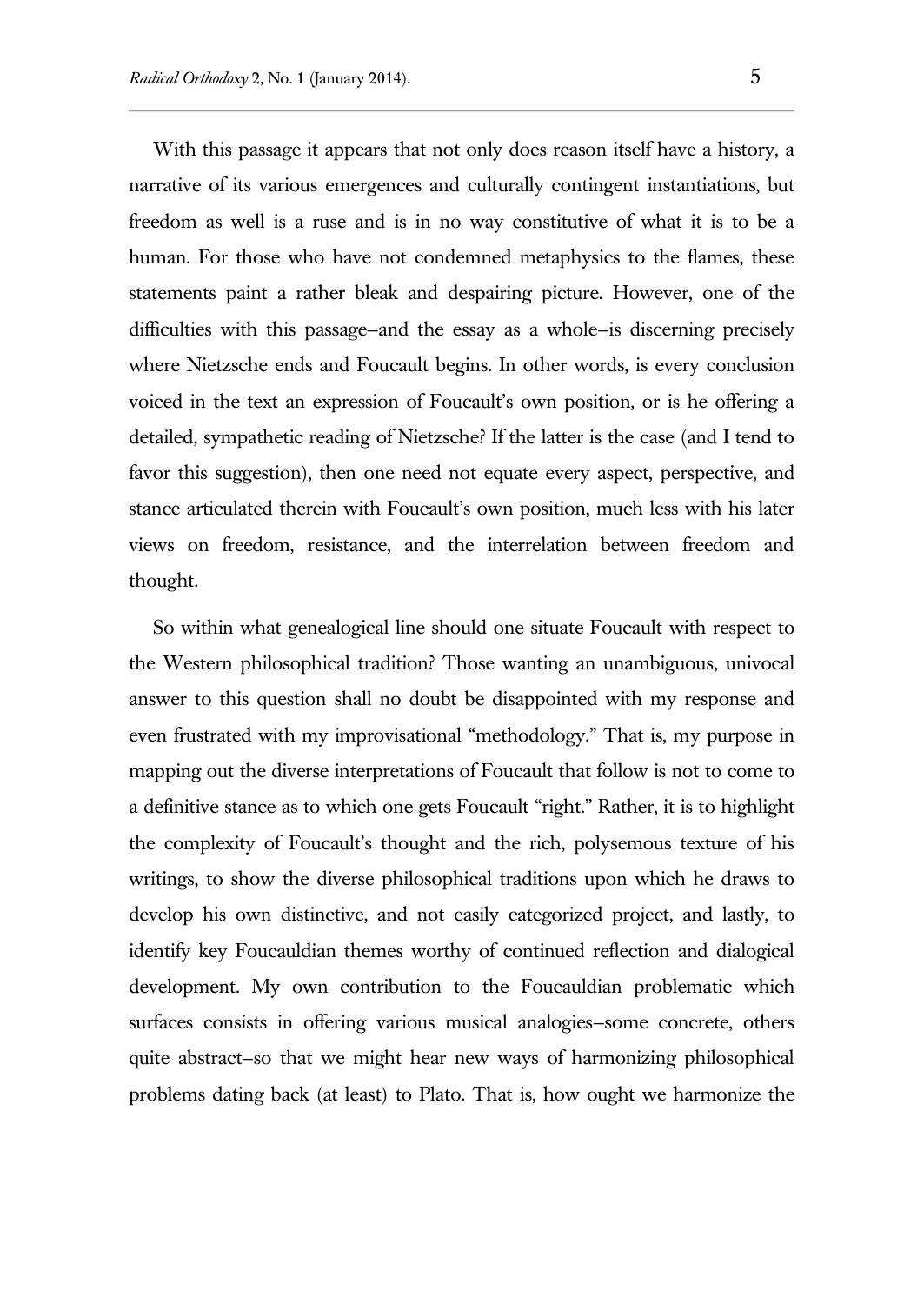relationship between the universal and the particular—or as our dialogue partners put it, the transcendental and the historical?

#### **II. A Methodological Sketch**

In addition to Kantian and Nietzschean undertones, others, as we shall see, interpret Foucault in relation to the phenomenological tradition, comparing and contrasting his expanded archaeology-plus-genealogy project with key themes in Husserl, as well as later thinkers influenced by, yet departing from, Husserl in significant ways. As my brief sketch of some of Foucault's sources and influences suggests, understanding Foucault's relationship with the Enlightenment, modernity, and various thinkers associated with these socio-political movements, as well as the wide-ranging intellectual currents constituting them, is a notoriously difficult task. In what follows, I shall engage three of Foucault's commentators, summarizing and critically interacting with their very different interpretations of his work. I begin with Béatrice Han-Pile, whose book, *Foucault's Critical Project: Between the Transcendental and the Historical*, has become standard reading in Foucault scholarship.<sup>16</sup> In addition, I engage two more recent and lesser-known commentators, Kevin Thompson and Colin Koopman. I have chosen Thompson and Koopman as dialogue partners because both challenge crucial elements constituting a rather entrenched and negative interpretation of Foucault—what one might call the "consensus" view. Specifically, neither Thompson nor Koopman views Foucault's late work as a radical departure from

l

<sup>&</sup>lt;sup>16</sup> Although it may seem counterintuitive given Han-Pile's prominence in the literature and the fact that my present purposes intersect more with the problem that the lesser figures foreground, I devote significant space to explaining their positions. In addition, because the Thompson/Koopman exchange brings to the fore a crucial theoretical tension in Foucault's project, a detailed mapping of their respective views is required. Having exposited and commented upon their interpretations, I am poised to offer my own contribution as a possible way forward.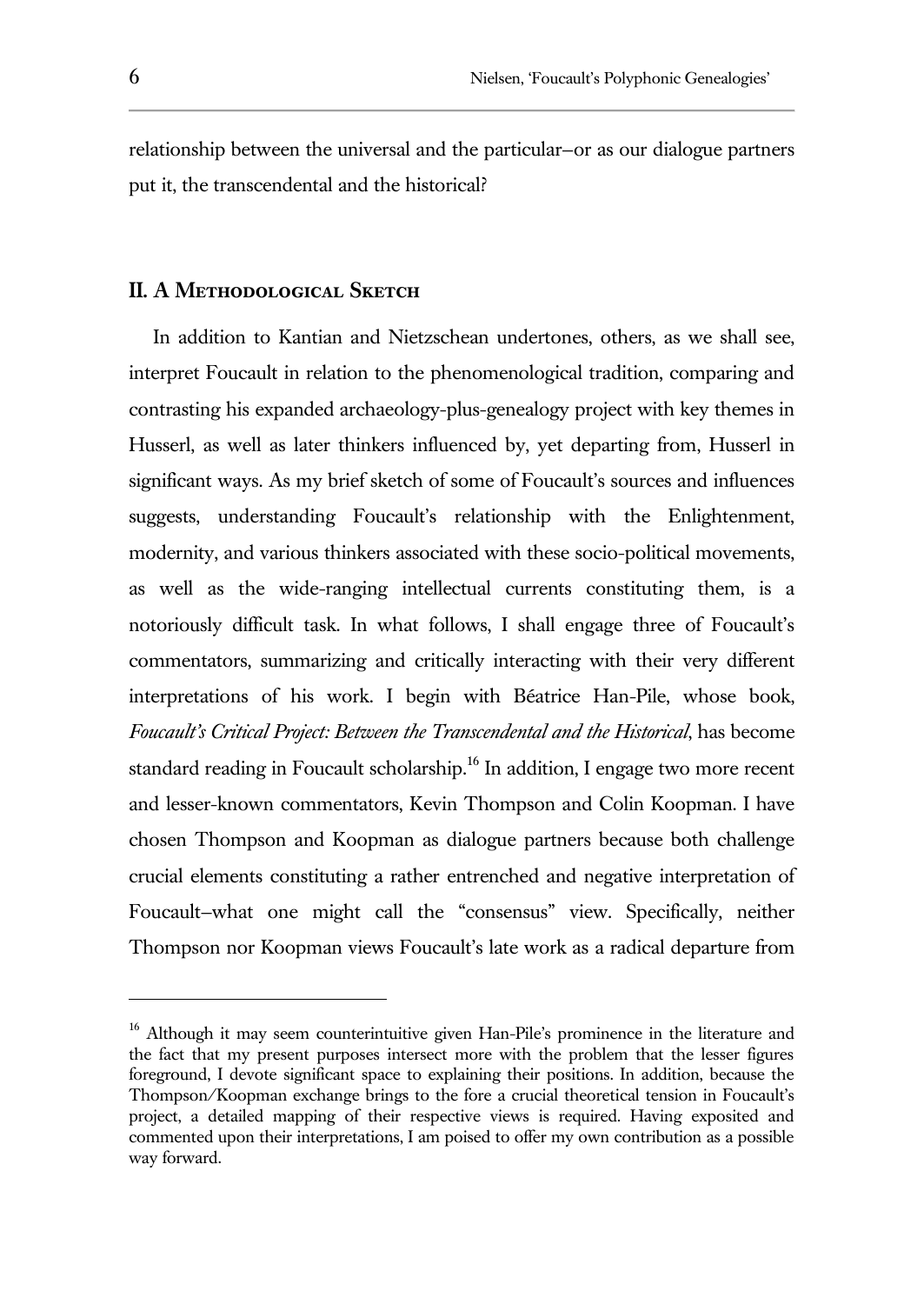l

his earlier analyses, nor do they interpret his notion of power as merely or primarily repressive.<sup>17</sup> Likewise, as will eventually become clear, both highlight themes that allow me to develop my own "musical corrective" as new metaphor for thinking through the complex of problem related to *epistemai* change. Koopman, for example, draws our attention to Foucault's emphasis on the contingent and thus potentially transformable character of subjectivities. Thompson, like Koopman, sees Foucault as concerned with how we have come to be who we are at present. Yet, contra Han-Pile, Thompson argues for a more integrative view of the transcendental and historical. Though all three thinkers

present diverse and at times incompatible readings of Foucault's texts, each provides helpful explications of essential Foucauldian themes—for example, his understanding of power as productive and not simply repressive, his introduction of the historical *a priori*, his relation to the phenomenological tradition and the Kantian tradition, the relationship of archaeology to genealogy, and his notion of problematizations.

Before directly engaging my first commentator, let me sketch briefly how my dialogue with these three thinkers will facilitate my own improvisations on Foucault. Han-Pile, as we shall see, concludes that Foucault has so redefined the transcendental by historicizing the *a prioris* as to evacuate it of its traditional meaning, thus effectively reducing it to the historico-empirical dimension. Thompson agrees that Foucault has in fact historicized the *a prioris*; nonetheless, he views these structures as retaining a transcendental function. After all, they, like Kantian *a priori* structures, serve as the conditions for the possibility of objects of experience appearing intelligibly to us. The difference, however, is that Foucauldian *a priori* structures are mutable and *episteme-*specific. Thompson

<sup>&</sup>lt;sup>17</sup> See, for example, Kevin Thompson, "Historicity and Transcendentality: Foucault, Cavailles, and The Phenomenology of the Concept," *History and Theory* 47 (2008): 1–18. See also, Colin Koopman, "Revising Foucault: The History and Critique of Modernity," *Philosophy & Social Criticism* 36 (2010): 545–65.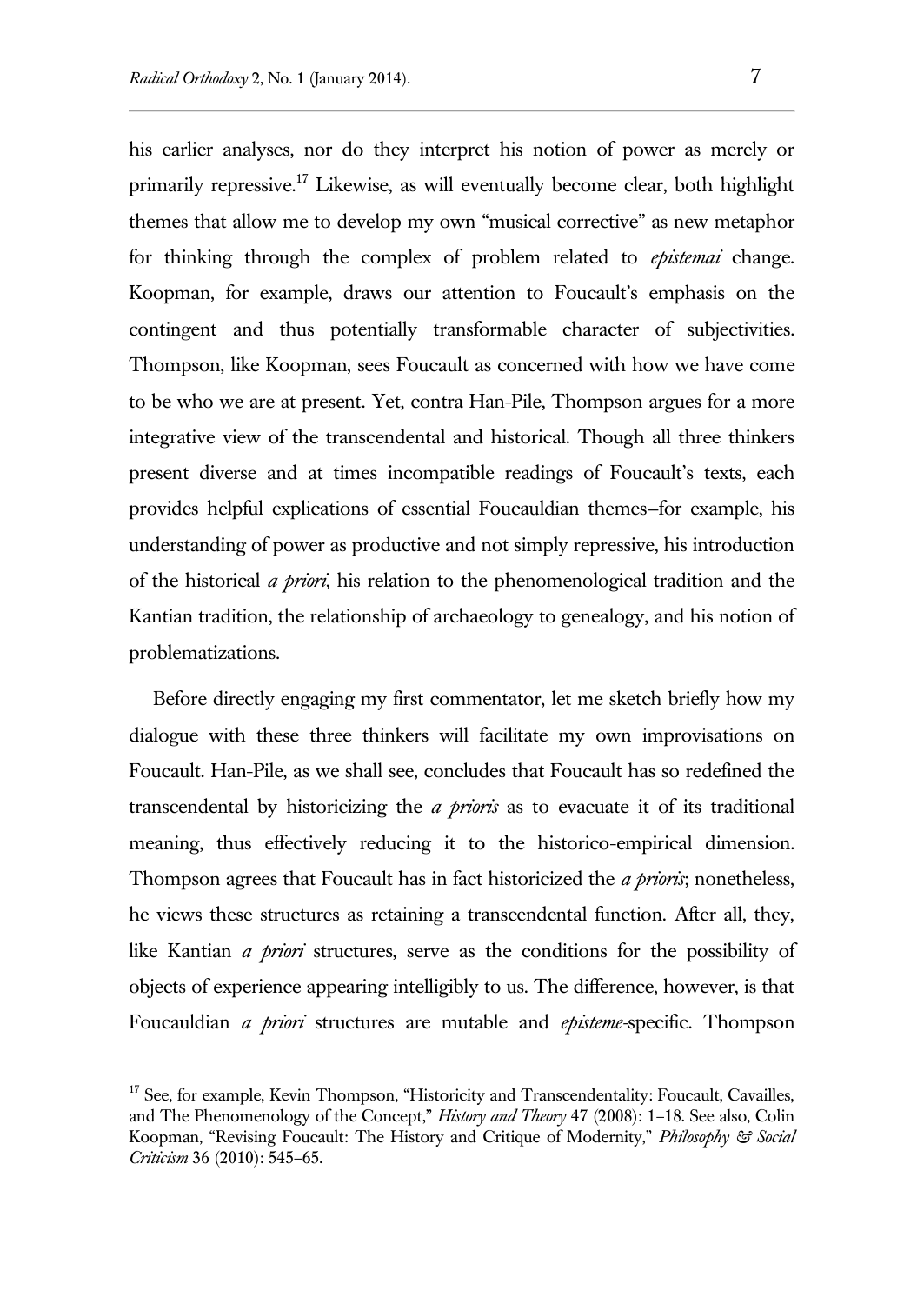concludes that one ought not construe the relation between the transcendental and the historical as a rigid dichotomy, but one ought instead interpret it, as he claims Foucault does, in a more integrative manner. Koopman, in contrast to both Han-Pile and Thompson, sees Foucault as ridding his project completely of any transcendental tainting and rendering it all the better for having done so. According to Koopman's interpretation, Foucault's expansion of archaeology to include genealogy allows him to account for how *epistemai* change over time. In an exchange between the two, Thompson challenges Koopman's reading of Foucault, with the former claiming that purely historicized *epistemai* would seem to unfold like a series of efficient causes describable in the language of pure physics; yet, given Foucault's affirmation—particularly in his later works—of human freedom and the reciprocal relations between freedom and power and freedom and resistance,<sup>18</sup> such a conclusion is less than desirable, as it renders Foucault's position incoherent. Koopman responds to Thompson's charge by asserting that one need not understand the transformations of *epistemai* over time merely in terms of efficient causality à la pure physics; rather, they can be understood as historical states of affairs providing the conditions of possibility for the emergence of various discourses, practices, and so forth. With this reply, Koopman has not explained precisely how Foucault's genealogical method sufficiently addresses Thompson's critique. Toward the end of my essay, I build upon Koopman's insights and attempt to clarify the role of genealogy via a series of musical analogies in order to address Thompson's concerns. With these introductory remarks in view, I begin with the first commentator, Béatrice Han-Pile.

l

<sup>18</sup> See, for example, Michel Foucault, "The Subject and Power," *Critical Inquiry* 8 (1982): 777– 795.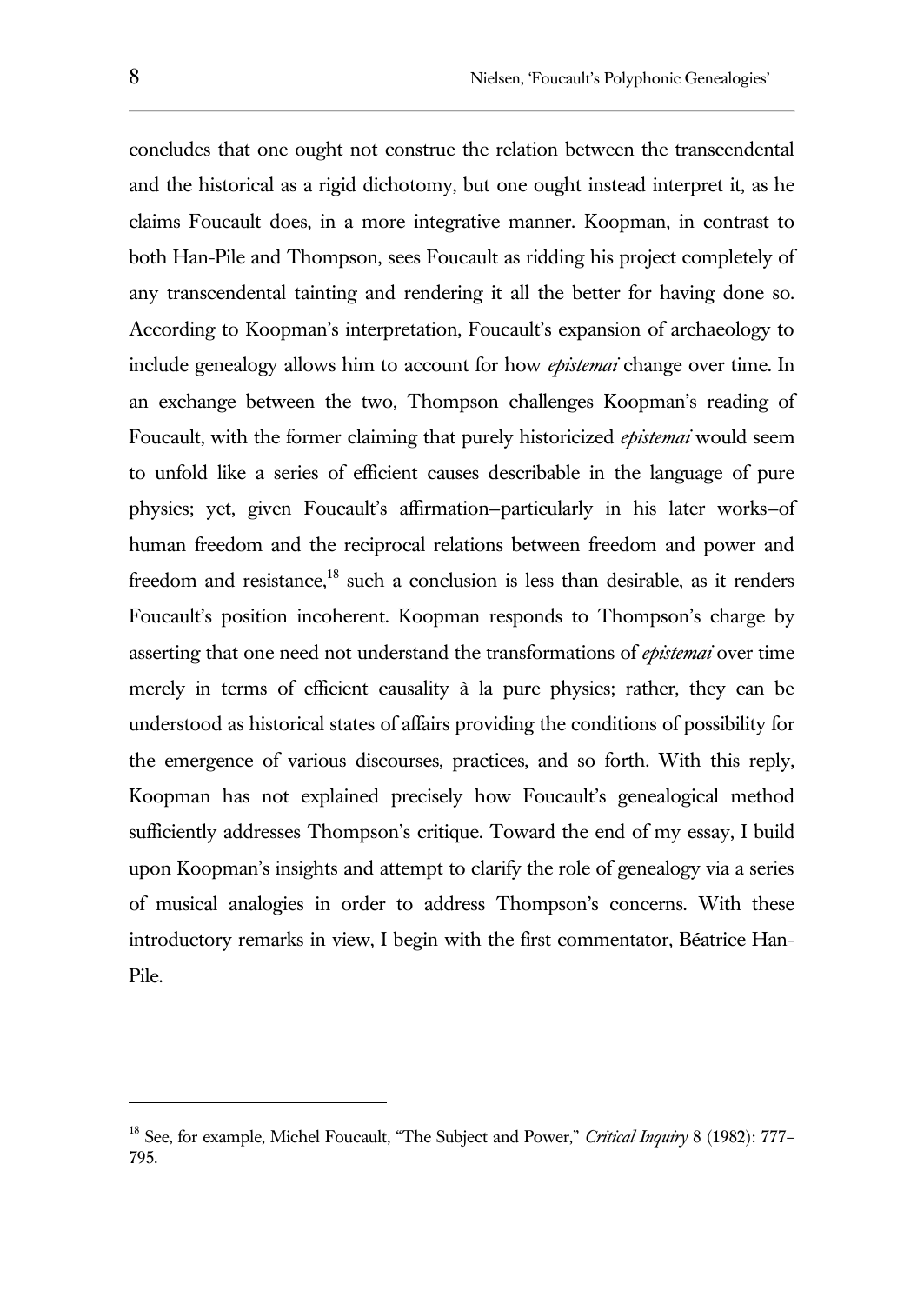#### **III. Foucault: A Failed Phenomenologist?**

Han-Pile reads Foucault as a failed transcendental phenomenologist of sorts, one who attempted to solve certain tensions bequeathed by Kant and taken up by the phenomenological tradition.<sup>19</sup> Principal among these tensions is how to make sense of the relation between the ever-shifting historico-empirical realm, the phenomena, and the ever-fixed transcendental realm, the noumena. In a move that simultaneously places him within a Kantian trajectory and yet clearly distinguishes his project from Kant's, Foucault historicizes the *a prioris*. <sup>20</sup> That is, for Foucault, the *a prioris* of each historical epoch or *episteme* are neither ahistorical nor transcultural but are instead subject to change and in fact do change; the *a prioris* are not static but rather are dynamic. As Han-Pile puts it, Foucault sets forth "the hypothesis of an *a priori* fully given in history, which transforms itself with it, and which nevertheless somehow lies beyond it in defining the conditions of possibility, themselves variable, from which the knowledge of an epoch can and must form itself."<sup>21</sup> Given the at least seemingly puzzling, yet no doubt innovative, character of his proposal, a crucial part of Foucault's project becomes a quest to provide a compelling account of his unique formulation of historical *a prioris* of experience.

According to Han-Pile, both his archaeological and his genealogical methods prove unsuccessful for the task. During his archaeological phase, a central aim of which was to provide "a coherent response to the question of the conditions of

<sup>19</sup> See, for example, Béatrice Han [now, Han-Pile], *Foucault's Critical Project: Between the Transcendental and the Historical*, trans. Edward Pile (Stanford: Stanford University Press, 2002).

<sup>20</sup> See also, Amy Allen's helpful discussion of Foucault's relationship to Kant in her book, *The Politics of Our Selves: Power, Autonomy, and Gender in Contemporary Critical Theory* (New York: Columbia University Press, 2007), esp. chapter two, where she offers insightful interpretations of Foucault's earlier work on Kant's *Anthropology*, as well as *The Order of Things*.

<sup>21</sup> Han [Han-Pile], Foucault's Critical Project, 4.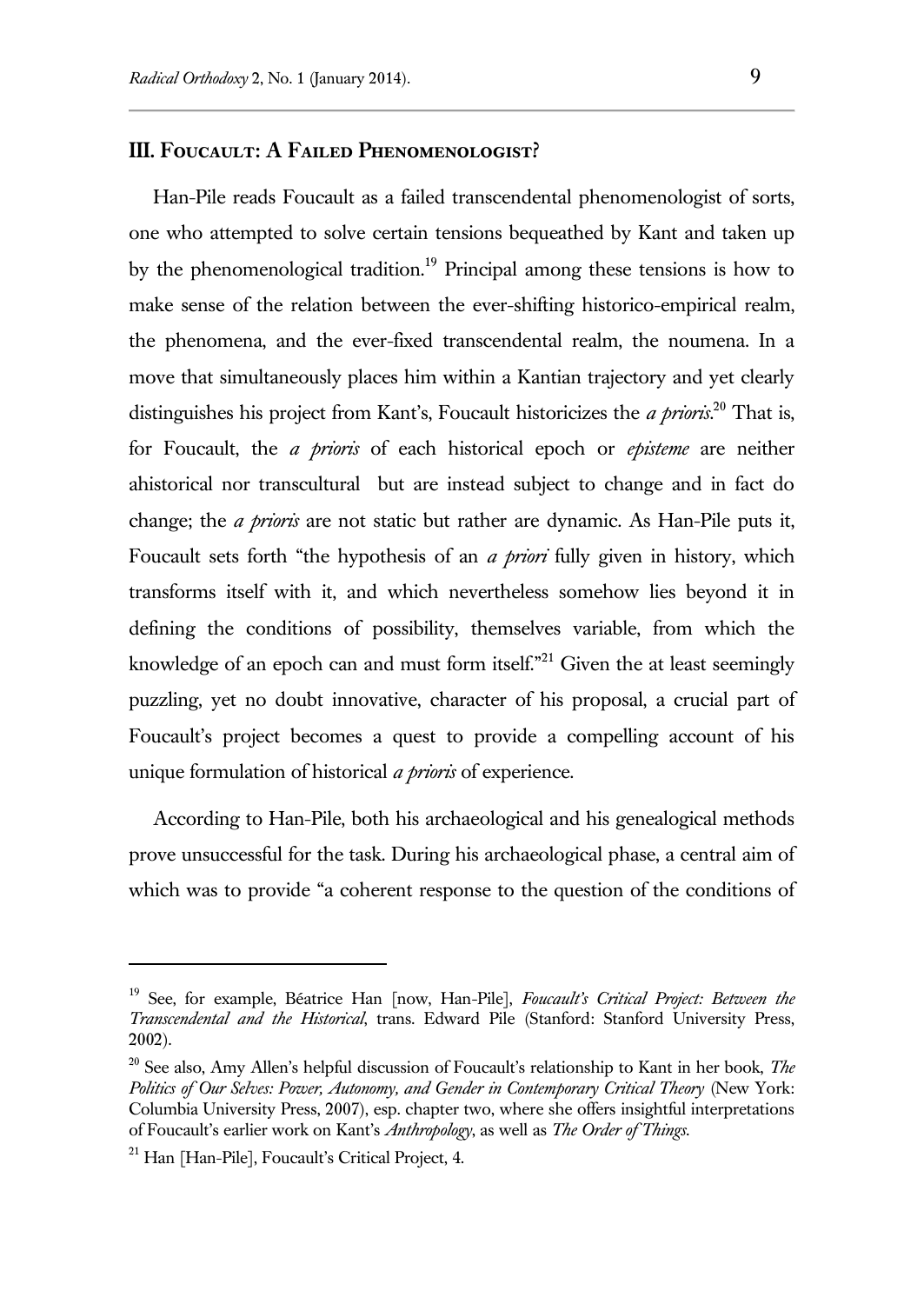the possibility of knowledge,"<sup>22</sup> Foucault's failed attempts to theoretically ground his project led him to abandon this method of inquiry and to develop a new one, a genealogical method. During his genealogical phase, we encounter the powerknowledge couplet and are introduced to topics now considered as standard Foucauldian themes: disciplinary practices, socio-political mechanisms and apparatuses, biopower, regimes of truth, and normalization. Whereas the archaeological period had a distinctively, at times narrowly qualified and discursive epistemological character and focus, the genealogical period broadens the field of inquiry to include the ways in which socio-cultural practices shape and form knowledge, the objects of knowledge, institutions, power complexes, and subjectivities. Although acknowledging that "the genealogical reinterpretation of the historical *a priori* is one of the most fertile elements in Foucault's work," Han-Pile nonetheless concludes that it too "display[s] the same lack of coherence" as his failed method of archaeology.<sup>23</sup> In short, despite his efforts to escape the dichotomy thematized by Kant, Foucault's re-articulations remain Janus-faced, torn in two opposing directions, one transcendental, the other historico-empirical. Stated more precisely, his attempts to reintroduce the transcendental are unmasked as little more than the empirical in transcendental  $disguise.<sup>24</sup>$ 

In the third part of her book Han-Pile discusses Foucault's final phase, variously labeled in the literature as the care of the self, the aesthetics of existence, the technologies of self, and the (re)turn to the subject. On Han-Pile's reading, Foucault's late work on the active self-constituting subject cannot be

<sup>22</sup> Ibid., 68.

<sup>23</sup> Ibid., 144, 145.

<sup>24</sup> For a different reading of Foucault's notion of historical *a prioris*, see Philipp W. Rosemann, "The Historicization of the Transcendental in Postmodern Philosophy," in *Die Logik des Transzendentalen: Festschrift für Jan A. Aertsen zum 65.* Geburstag, ed. Martin Pickavé, 701–13 (Berlin: Walter de Gruyter, 2003), esp. 74.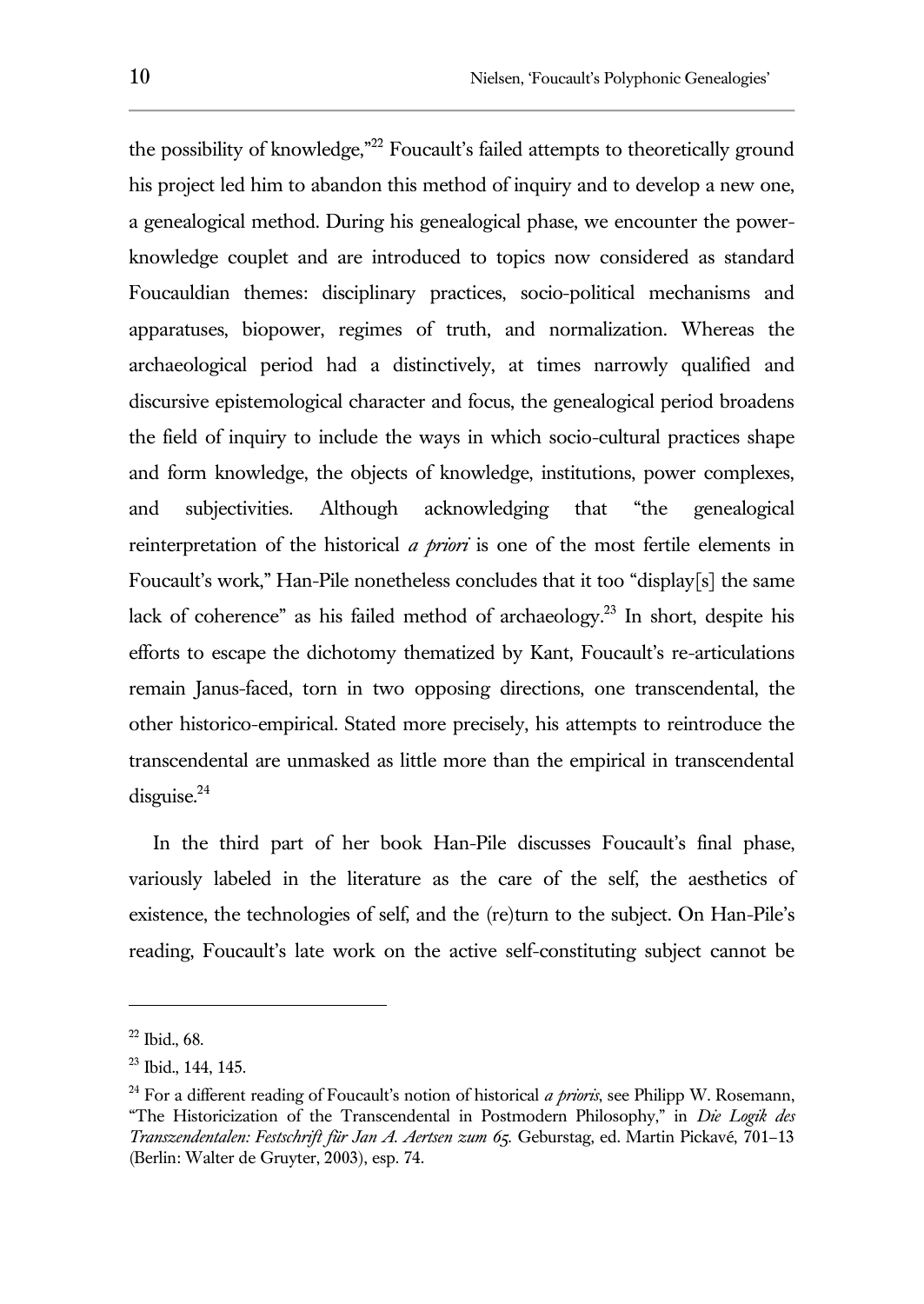reconciled with his view of the (expelled) subject and the (socially constructed) subjectivities in the archaeological and genealogical periods. Not only are these different subjects un-harmonizable, but likewise the self-constituting subject brings us once again to the irreconcilability of transcendentality and the historico-empirical realm. In the last phase of his work, Foucault focuses his analyses on an active subject which constitutes itself through the non-coerced activities of self-reflexivity and self-recognition. For Han-Pile, the articulation of this new subject presents us with a seemingly irresolvable issue, namely, Foucault's final "definition of the subject and of subjectivation seems implicitly to revive the transcendental understanding that archaeology had always sought to banish, […] How is it possible to return to the idea of a constitutive subjectivity without reopening the aporiae of transcendentalism?"<sup>25</sup> In other words, it appears that once again, Foucault's attempts to ground the historical *a prioris* fail because here he makes the very ahistorical or suprahistorical move that he had condemned in his archaeological works with respect to Kant and the later phenomenological tradition. Summarizing her findings in the final pages of chapter six, Han-Pile states,

> Foucault's constant insistence on the historicity and plurality of the different understandings of truth, as well as the attention he gives to the study of the historical development of their relations with power, have as a paradoxical counterpart an ahistorical and monolithic conception of *recognition* as the agent of the constitution of the self. […] Despite his efforts, his last work remains haunted by a pseudo-transcendental understanding of the subject, in which the structure of recognition, although experiencing different historical contents, nonetheless appears to function *in itself* as an unthematized *a priori*. 26

<sup>&</sup>lt;sup>25</sup> Han [Han-Pile], Foucault's Critical Project, 11.

 $26$  Ibid., 186-7.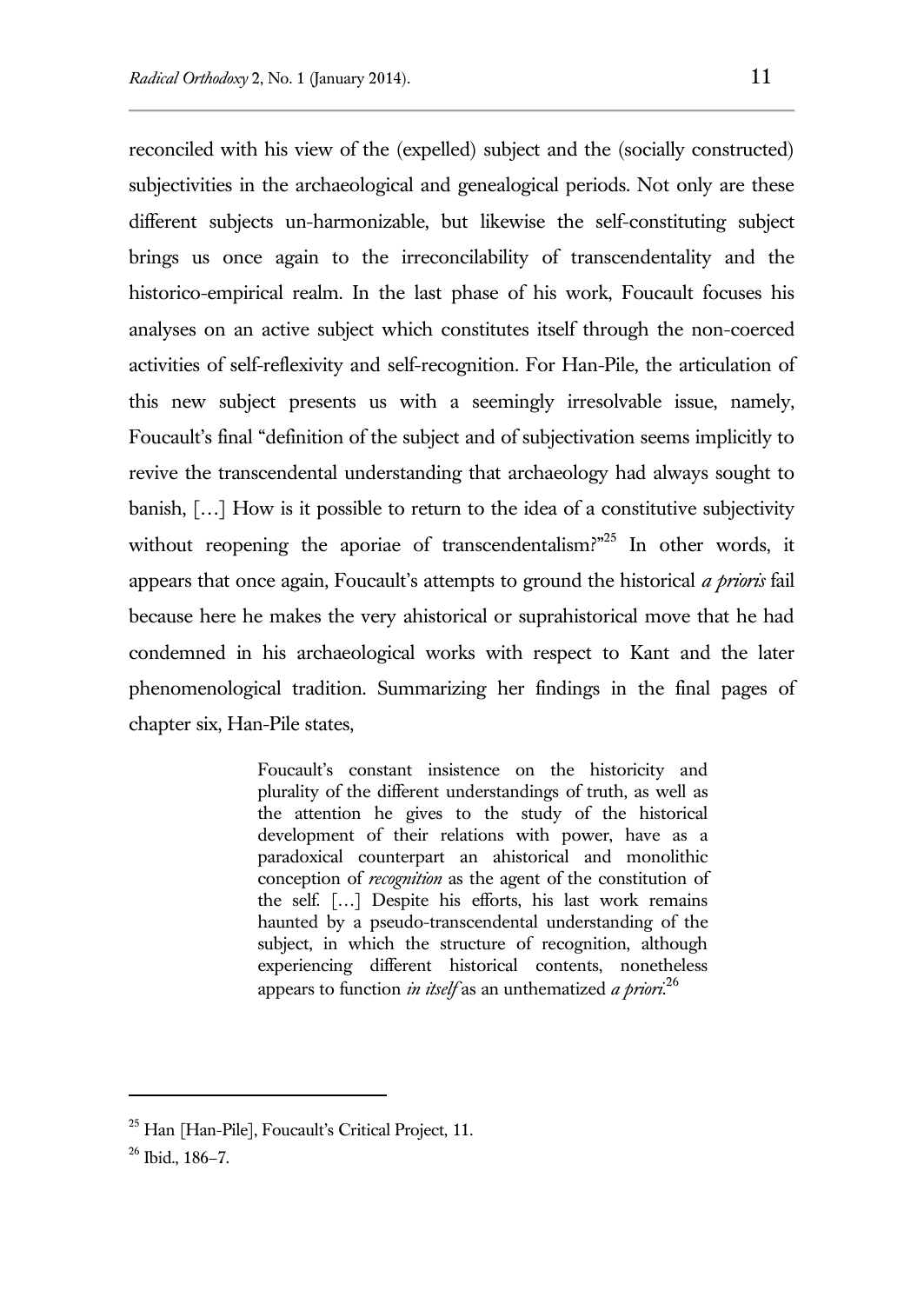## **IV. Foucault: A Semi-Successful Phenomenologist?**

Kevin Thompson also places Foucault within the phenomenological tradition; yet, contra Han-Pile, he argues that Foucault's efforts to bridge the gulf between pure transcendentality and historico-empirical banality produce a sound project whose coherence

lies in its development of a historical methodology to unearth the stratum of experience that governs the thought and practice of the epochs that have shaped the present age. […] Foucault's research is dedicated to unearthing the transcendental-historical conditions in and through which we have come to be what we are. It therefore stands squarely within the broader tradition of transcendental philosophy. It seeks to isolate the strictures that govern knowledge and practice, the work of critique, so that we can clearly see where and how we might begin to constitute ourselves otherwise, the task of enlightenment.<sup>27</sup>

Several aspects of this passage are worth highlighting. Thompson references Foucault's emphasis on the "transcendental-historical conditions in and through which we have come to be what we are."<sup>28</sup> Although there are many ways one might engage Foucault's contributions with respect to these conditions, Thompson singles out the historical *a priori* and defines the concept as follows: "[it is] the historical set of rules that serve as the conditions for the emergence and interrelations of the experience of discursive and nondiscursive bodies."<sup>29</sup> As Thompson explains, as principles, the historical *a prioris* are "neither physical causes nor empirical realities." Rather, they are best understood as

<sup>&</sup>lt;sup>27</sup> Thompson, "Historicity and Transcendentality," 18.

 $^{\rm 28}$  Ibid.

 $29$  Ibid., 2.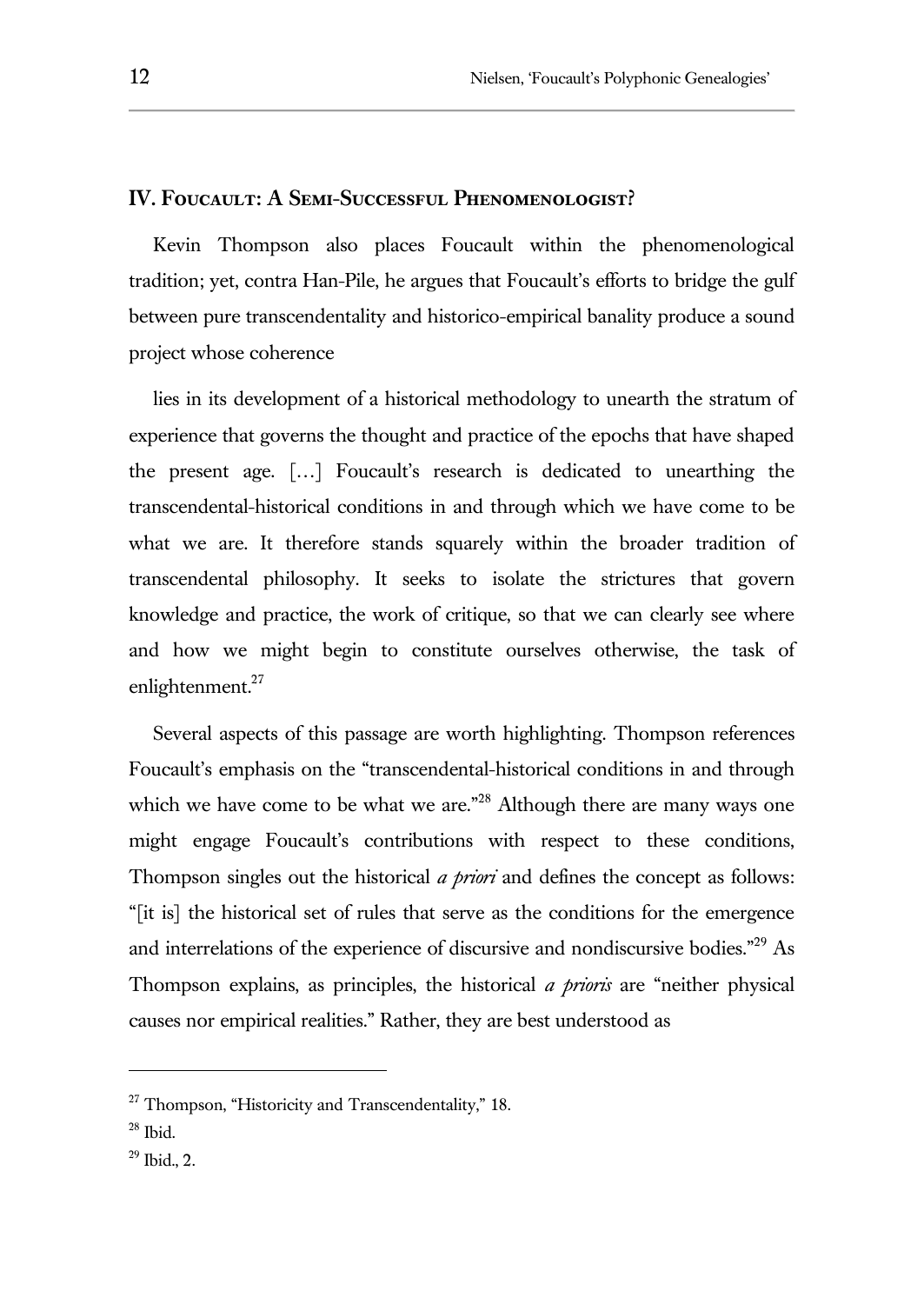the set of requirements that various kinds of knowledge and ways of acting had to fulfill in order to be counted as valid instances of knowing and acting, and that the objects and events involved in these forms of knowledge and action had to meet in order to be counted as existing entities and occurrences at all. In this sense, what Foucault's historical studies tracked were the necessary structures by virtue of which thinking, doing, and being become possible. In a word, then, the rules Foucault sought were transcendental.<sup>30</sup>

Here problems enter for many commentators and critics of Foucault's work, Han-Pile included. In the Western philosophical tradition, by and large, to claim that structures—the *a prioris*—are "transcendental" has meant that they are atemporal, immutable, universal, and necessary. Thus, for many, it seems that Foucault's coupling of "historical" and "*a priori*" produces a confused, muddled, contradictory concept—or he has simply redefined the notion of transcendental structures to such a degree that a new concept has been introduced. There is a real sense in which Foucault has in fact developed a new concept; nonetheless, it is not without reason that he retains the term *a priori*. In light of Foucault's own placement of his work within the Kantian tradition, one can see how he is both indebted to and distinguished from Kant. That is, just as Kant emphasizes the necessity of positing *a priori* structures—the two forms of intuition and the twelve concepts of the understanding—as the *conditions* for the possibility of objects of experience appearing intelligibly to us, Foucault also stresses the need for *a priori*  structures *as conditions* for the same reason; yet Foucault, in contrast to Kant, claims that these structures are not transcultural or immutable but rather are dynamic and specific to particular historical periods.<sup>31</sup> As Thompson observes,

 $30$  Ibid.

<sup>&</sup>lt;sup>31</sup> See also, Rosemann, "The Historicization of the Transcendental in Postmodern Philosophy." Rosemann provides a helpful description, as well as an analogy elucidating Foucault's improvisation on the transcendental theme, see esp. 705.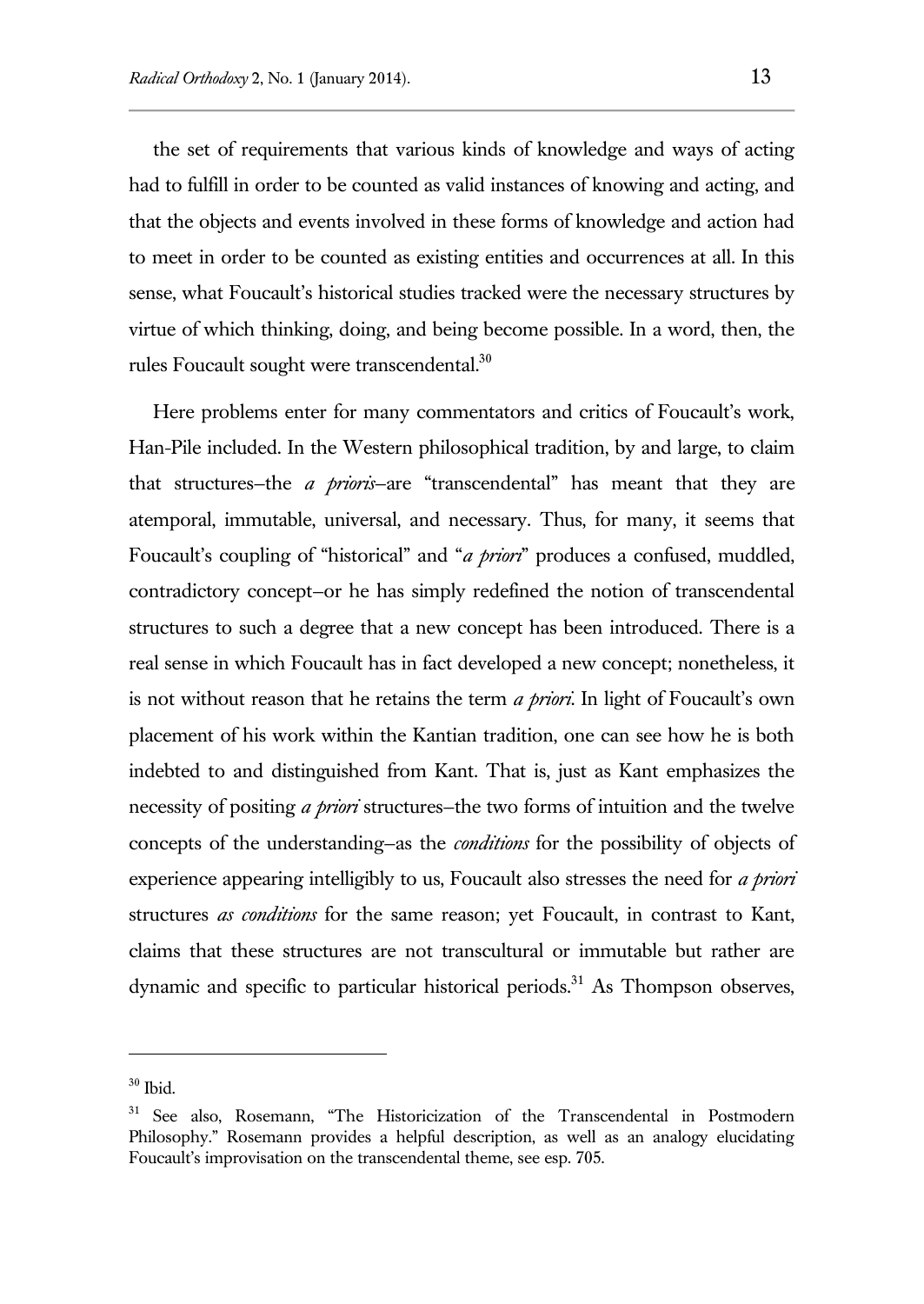"Foucault held that specific sets of transcendental rules, different conditions for thought, action, and being, can be shown to define different historical epochs."<sup>32</sup>

If transcendental *a priori* structures change from one historical period to the next, have they not in the end been reduced, as Han-Pile might say, to historicoempirical regularities? According to Thompson, one need not understand the relationship between transcendentality and historicity in such a rigid, dichotomous manner. Rather than set the two in opposition to one another, Foucault's project attempts "to grasp the simultaneity of historicity and transcendentality."<sup>33</sup> Thompson goes so far as to say that the "philosophical soundness of Foucault's project" rests on whether or not he successfully charts a "way of passage between the Scylla of the timeless universality of the transcendental and the Charybdis of the mundane contingency of the historical, a pathway that integrates the necessity of the transcendental with the bounded specificity of the historical. $n^{34}$  Though I will not rehearse the all the details here, Thompson makes a strong case for situating Foucault within the Cavaillèsian strand of the Husserlian phenomenological tradition.

In short, Thompson argues that Foucault himself, as is evidenced in the Introduction he wrote for the English translation of Canguilhem's book, *The Normal and the Pathological*, distinguishes between a "philosophy of experience, of sense and of subject," whose representatives include Sartre and Merleau-Ponty, and a "philosophy of knowledge, of rationality and of the concept,"<sup>35</sup> whose representatives include Cavaillès, Koyré, and Canguilhem.<sup>36</sup> Having made his

l

<sup>&</sup>lt;sup>32</sup> Thompson, "Historicity and Transcendentality," 2.

<sup>33</sup> Ibid., 3.

 $34$  Ibid.

<sup>35</sup> Michel Foucault, "Introduction by Michel Foucault," in *The Normal and the Pathological*, by Georges Canguilhem, trans. Carolyn R. Fawcett and Robert S. Cohen, 7–24. Dordrecht: D. Reidel, 1978, repr. (New York: Zone Books, 1989), 8.

<sup>&</sup>lt;sup>36</sup> Thompson, "Historicity and Transcendentality," 6.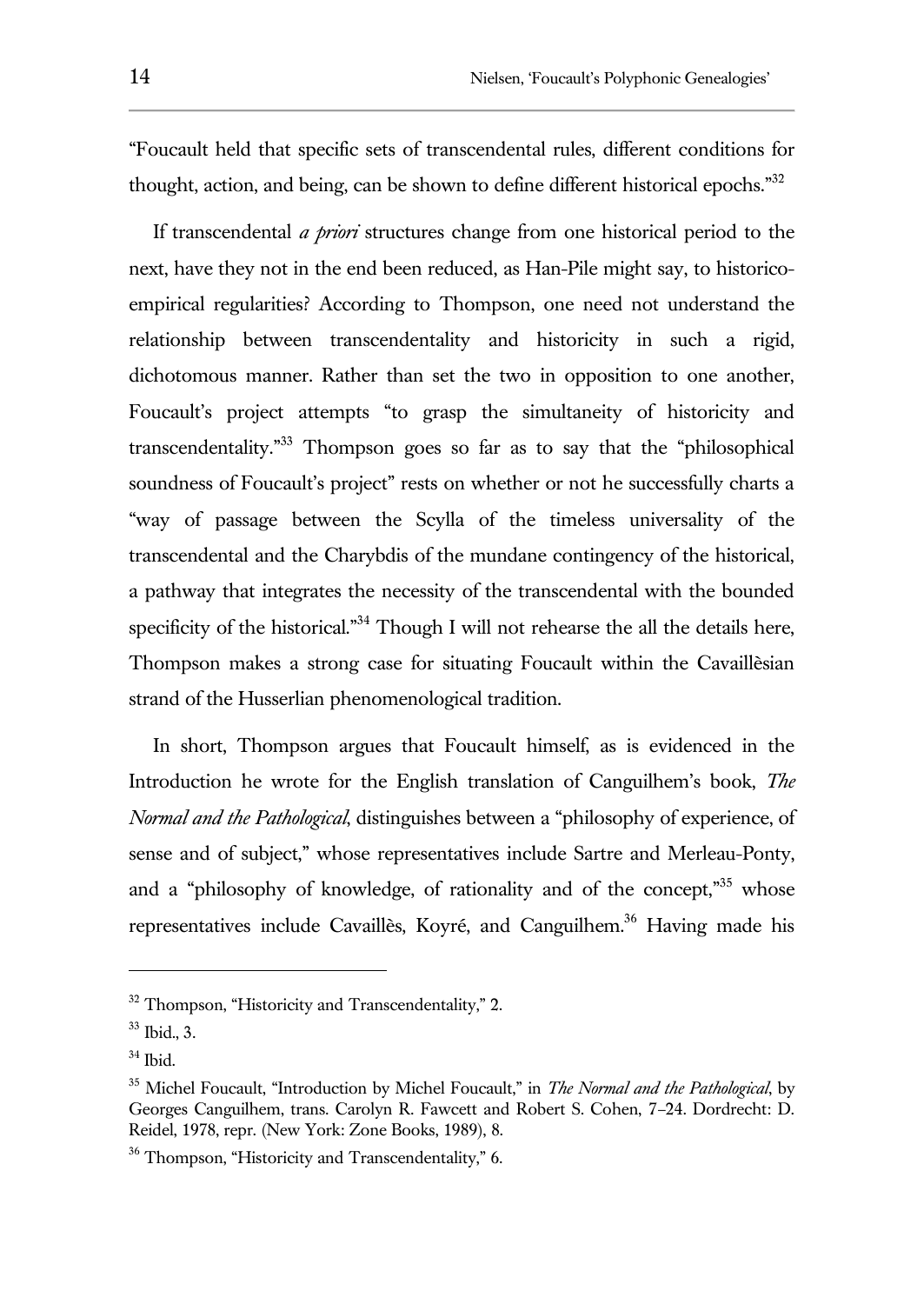initial division between a philosophy of experience and a philosophy of the concept and marking Husserl's *Cartesian Meditations* as the event and text through which "phenomenology entered France," Foucault underscores the differences between the Sartrean and the Husserlian inflections of phenomenology. "Whatever they may have been after shifts, ramifications, interactions, even rapprochements, these two forms of thought in France have constituted two philosophical directions which have remained profoundly heterogeneous."<sup>37</sup> With respect to Husserl, Foucault locates a defining moment in a question posed by the former in two of his texts, *Cartesian Meditations* and *The Crisis of European Sciences and Transcendental Philosophy*. In these texts, Husserl raises questions about "the relations between the 'Western' project of a universal development of reason, the positivity of the sciences and the radicality of philosophy."<sup>38</sup> Along the same lines, in his essay, "What is Critique?," having just discussed the Frankfurt School and the Hegelian Left's critique of positivism, rationalism, *technè,* and the ways in which these are connected to modern forms of domination, Foucault highlights the fact that "Husserl, in 1936, referred the contemporary crisis of European humanity to something that involved the relationships between knowledge and technique, from *épistèmè* to *technè*."<sup>39</sup> In other words, in Husserl we find already a calling into question of a supposed "pure reason" and "objectivity," and a recognition that knowledge, power relations, and socio-political technologies are intimately related.

Foucault, of course, situates his project within the trajectory of the philosophy of the concept. That is, he embraces Cavaillès's critique of Husserl's static notion of consciousness and thus opts for a dynamic consciousness and a modified

l

<sup>37</sup> Foucault, "Introduction," in *The Normal and the Pathological*, 8–9.

<sup>38</sup> Ibid., 11.

<sup>39</sup> Foucault, "What is Critique?", in *The Politics of Truth*, ed. Sylvère Lotringer, 41–81 (Los Angeles: Semiotext(e), 2007), 51, 52.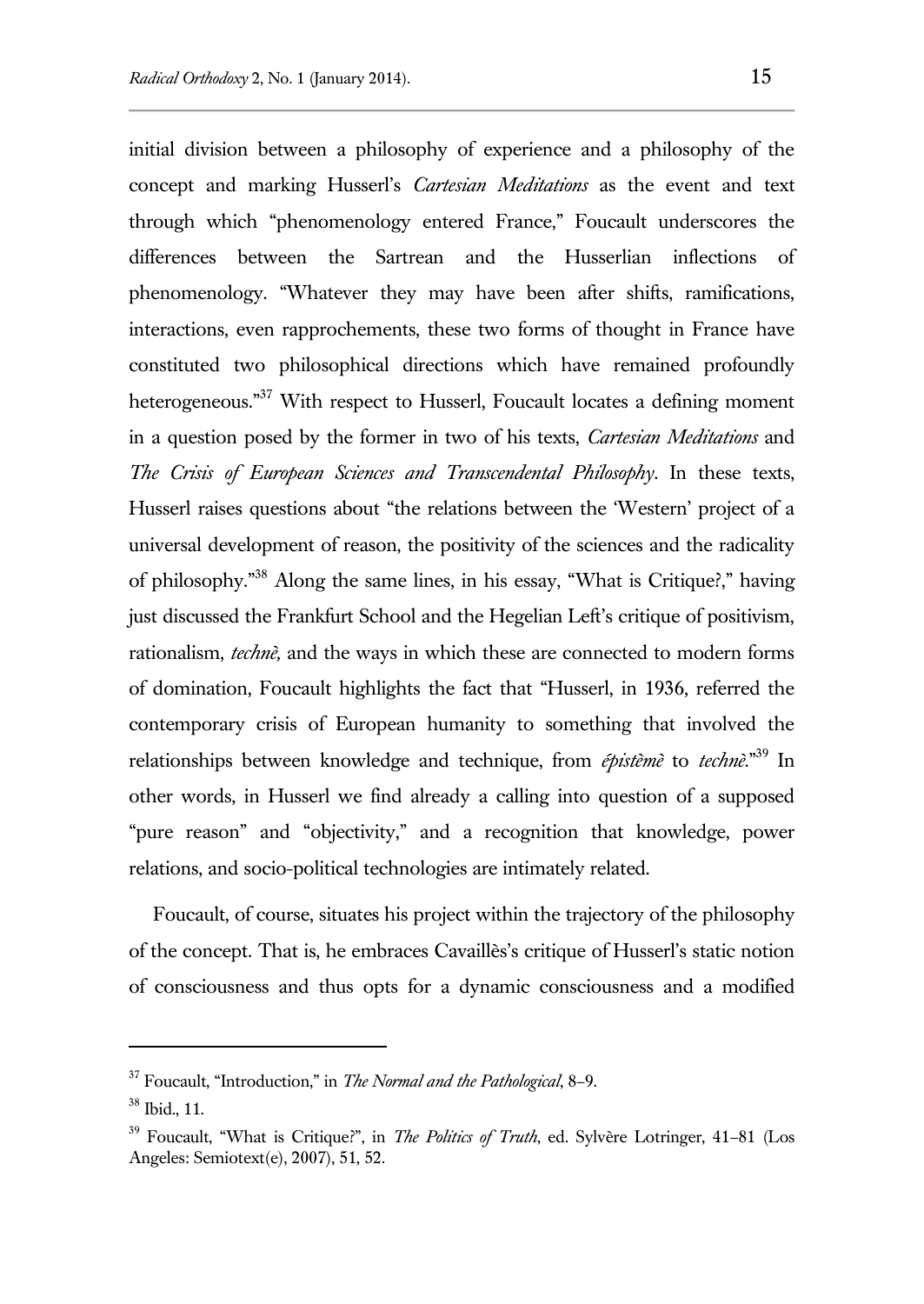methodology that is "able to get at the profoundly eruptive historicity of science [as well as other disciplines] itself.<sup>"40</sup> In contrast to a philosophy of consciousness (Husserl), Cavaillès's approach, a philosophy of the concept, posits an isomorphic structural relation between the nature of scientific knowledge and its transcendental foundation.

> [S]ince the eruptive movement of historical mutation is endemic to the very nature of scientific knowledge, it must also be inherent in the transcendental field that grounds such knowledge, for otherwise this stratum would not be the foundation for a form of knowing that develops in this way. It follows from this that the transcendental must itself be alterable, changeable, and historical for it to be the condition for the possibility of scientific inquiry. $41$

Thus, on Cavaillès's view the relation between the historical and the transcendental is not one of segregation but one of integration.

Granting the potential benefits of a more integrated view, does not Cavaillès's position once again bring us back to a critique à la Han-Pile, namely, that the transcendental has lost its exalted status and has been reduced to the historical? Thompson does not seem to think so and paints a more optimistic picture for the fate of the transcendental, claiming that Cavaillès's historically-friendly phenomenology of the concept does not forsake the transcendental field. Rather, instead of turning to Husserl's "concept of intentionality conceived as a tranquil stream,<sup> $n^{42}$ </sup> it looks to a new kind of archaeology in which phenomenology unveils "the seemingly timeless domain of science to expose the movement of transcendental historicity at work within it,<sup> $n43$ </sup> and in so doing forges a path for "a new form of eidetic description: a phenomenology of ruptural development."<sup>44</sup>

<sup>&</sup>lt;sup>40</sup> Thompson, "Historicity and Transcendentality," 10.

 $41$  Ibid.

 $42$  Ibid., 11.

<sup>43</sup> Ibid.

<sup>44</sup> Ibid., 12.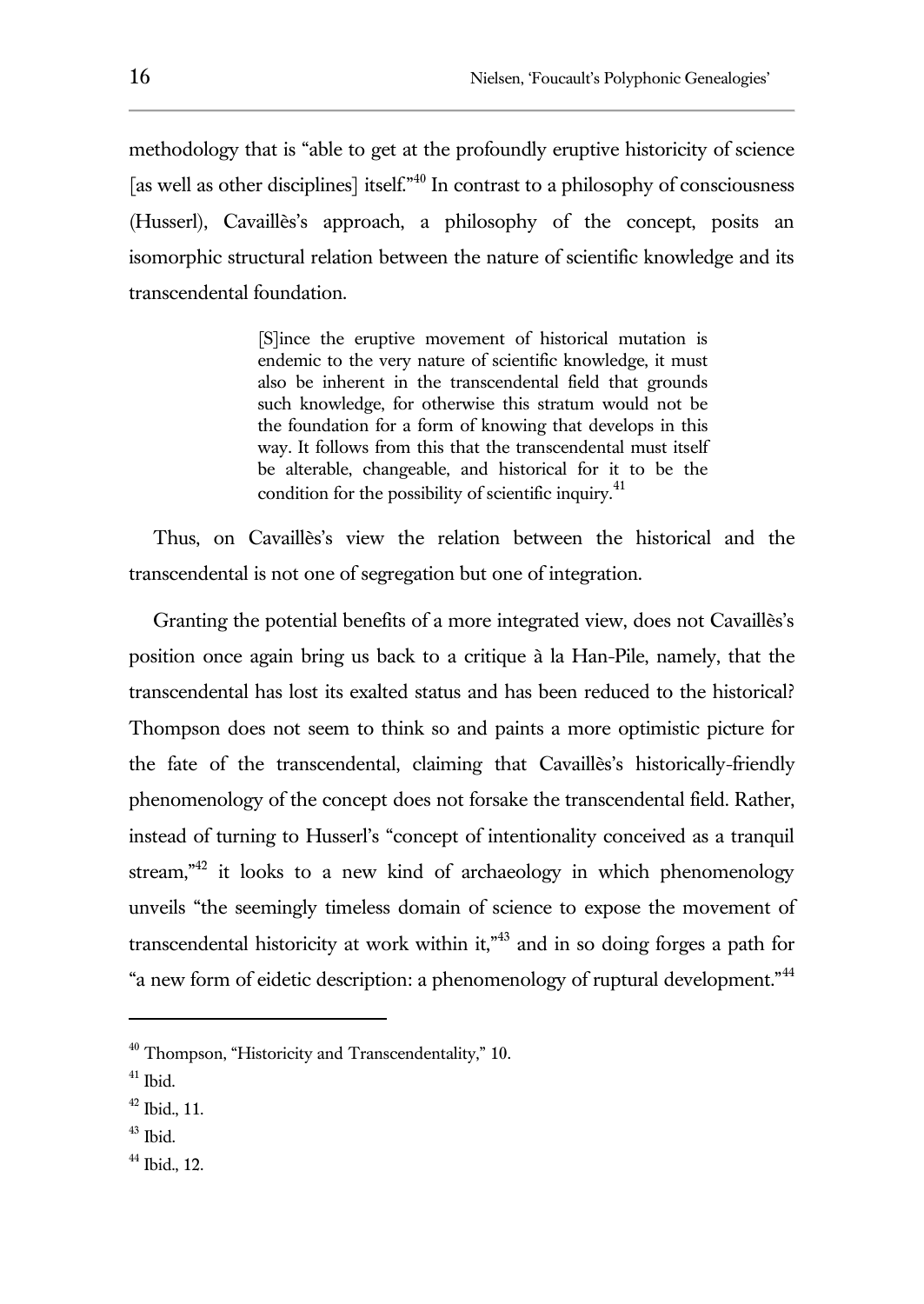In no way discounting his methodological contributions and broadening of the phenomenological tradition, Cavaillès's project, as Thompson notes, remains sketchy and in need of further elaboration.

Both Canguilhem and Foucault, albeit in distinctive ways, take up Cavaillès's phenomenology of the concept, improvising upon and developing Husserlian-Cavaillesian motifs for their respective purposes. In particular, I want to focus upon two significant motifs: the historical *a priori* and archaeology as method. In contrast with Canguilhem, who was concerned with the immanent rules of scientific discourse for determining which statements count as true, Foucault was concerned not only with whether a statement counts as true or false but also with what makes possible its showing up as a statement that can be counted as true or false. As a result, Foucault's inquiries focus upon the circumscriptive background "space" that allows various discourses and statements to emerge in the first place. This circumscriptive space—or, to use Foucault's terminology, the historical *a prioris* of various epochs—consists of sets of rules or standards which determine not which statements are veridical (*dire vrai*) but which statements (and ultimately non-discursive practices as well) are in the true (*dans le vrai*).<sup>45</sup> Because this distinction highlights an important difference between Foucault and Canguilhem, as well as some of Foucault's distinctive philosophical contributions, I shall devote a fair of amount of textual "space" to a more sustained reflection on it.

For Foucault, to be in the true is intimately connected with what he calls the "acceptability" of truth and the "acceptability of a system" (for example, the penal system, the mental health system, etc.). $46$  Acceptability conditions are those conditions that allow a statement to show up as a recognizable statement

 $45$  Ibid.

<sup>46</sup> See, for example, Foucault, "What is Critique?", 61.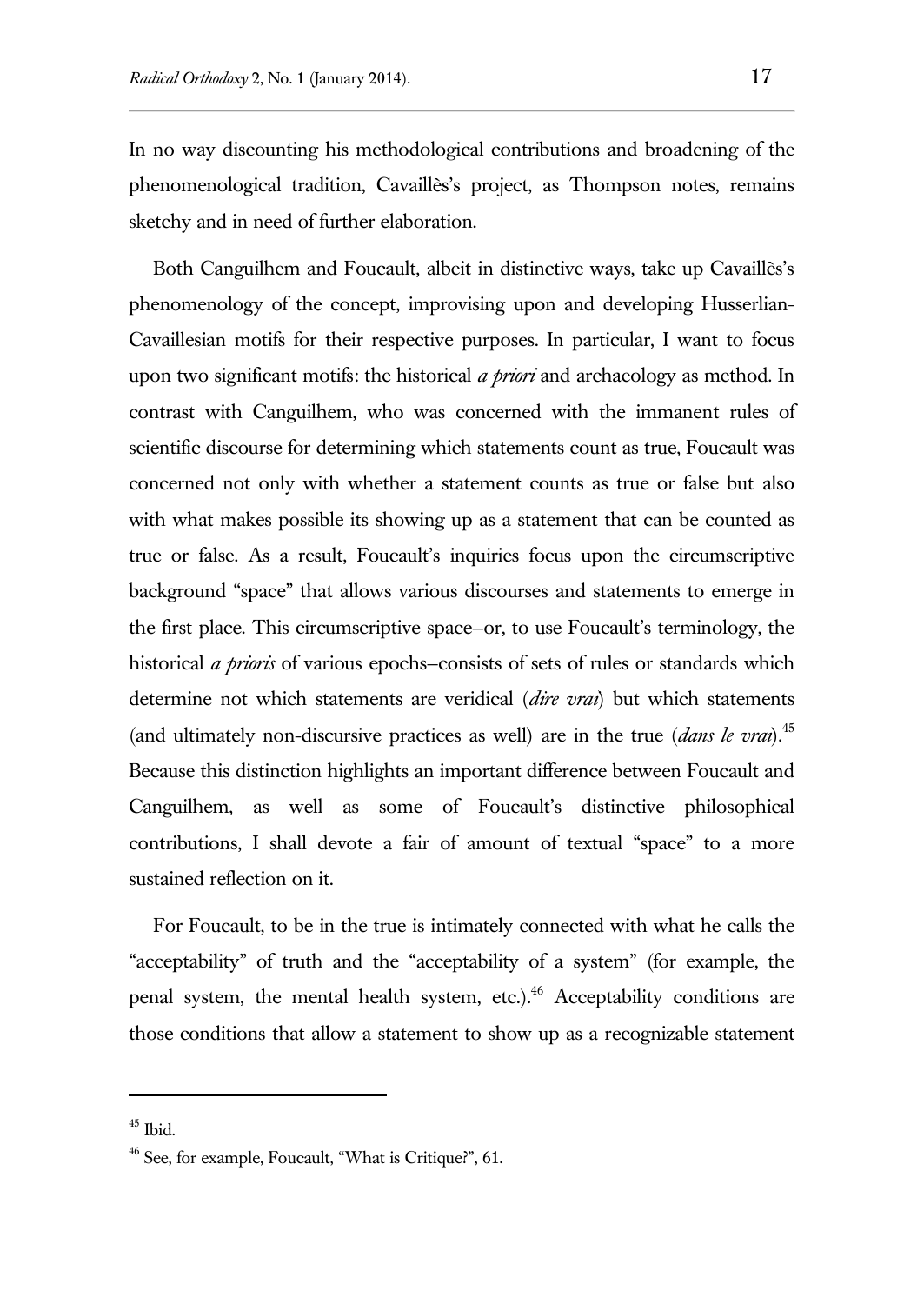while abstracting from the statement's truth value; as Han-Pile puts it, they are the "conditions of possibility of predication itself."<sup>47</sup> Thus, for Foucault, a proposition *dans le vrai* belonging to a particular discipline—biology, music, physics, etc.—can be either true or false. Understanding the function of acceptability conditions and what it means for a statement to be *dans le vrai* provides a hermeneutical lens for interpreting Foucault's claim, "[a] discipline is not the sum total of all the truths that may be uttered concerning something; it is not even the total of all the truths that may be accepted, by virtue of some principle of coherence and systematization."<sup>48</sup> For example, the claim that race is a bio-behavioral essence determinative of one's intellectual and moral value, while considered true in the past but in reality was false then (as well as now) and thus did not have the actual status of *dire vrai*, nonetheless, qualified as *dans le vrai*. Moreover, because of the claim's widespread acceptance across several disciplines, even though false, its detrimental influence upon society was significant. Lastly, a statement qualifying as *dire vrai*, the notion of which suggests Foucault's openness to the possibility of some kind of objective truth, can, paradoxically, be both true (*dire vrai*) and not in the true (*dans le vrai*).<sup>49</sup> For example, the widely accepted (as true, and in my opinion, actually true) contemporary claim that race is a social construction—a claim also made by minority voices a century earlier but "unheard" by the dominant discourses—in contrast with the dominant nineteenth-century belief of racialized essentialism, would have been an example of a statement qualifying (given what we know now) as both *dire vrai* yet not *dans le vrai.* That is, the claim that race is a social

<sup>47</sup> Han [Han-Pile], Foucault's Critical Project, 81.

<sup>48</sup> Michel Foucault, "The Discourse on Language," in the Appendix to *The Archaeology of Knowledge and the Discourse on Language*, trans. A. M. Sheridan Smith (New York: Pantheon, 1972), 223.

 $49$  It is also the case that a statement can be false and yet in the true *(dans le vrai*); such was the case with the aforementioned dominant view of race as a bio-behavioral racialized essence in the nineteenth century. It passed the "acceptability test," yet it was clearly false.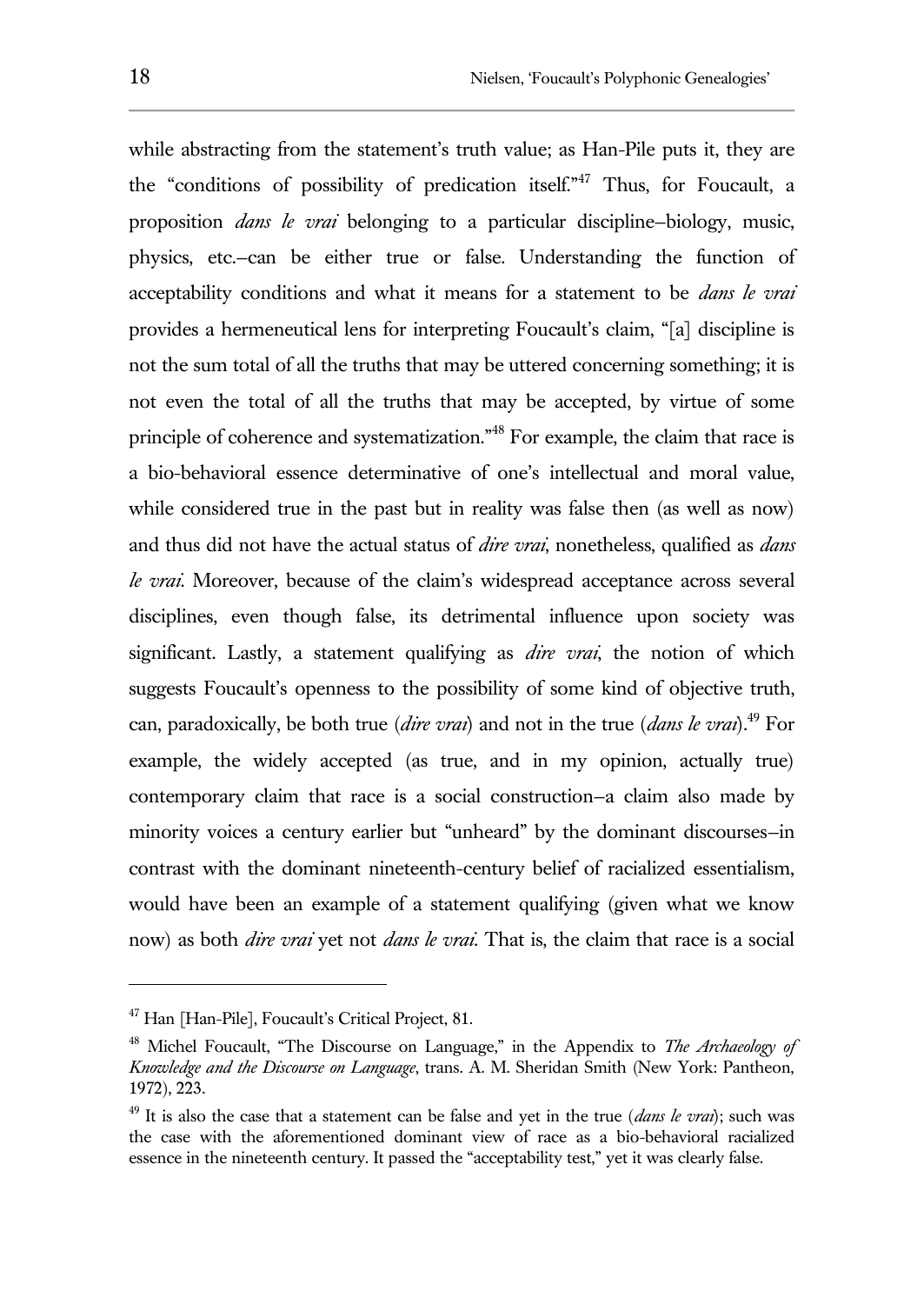$\overline{a}$ 

construction would not have "shown up" as a serious possibility given the acceptability criteria of the relevant disciplines of the past era. Today, of course, the statement holds the status of both a statement *dans le vrai* (in the truth) and an instance of *dire vrai* (saying the truth).<sup>50</sup> All this simply highlights the fact that, as is the case with many scientific, religious, philosophical, and artistic discoveries and innovations, genuinely true statements can be and have been rejected in their own time. That is, true propositions uttered in one historical period may be rendered unacceptable and thus are unable to be heard and given serious consideration; yet, it is possible that in a subsequent historical period, when the acceptability conditions have been reconfigured so as to allow such statements to sound, the statement can and will at that time be judged as true and may even actually be true.<sup>51</sup>

<sup>&</sup>lt;sup>50</sup> As Han-Pile notes, Foucault seems to allow for the possibility of objective truth at least in the realm of scientific discourse (see, for example, *Foucault's Critical Project*, 80). In addition, she states that although Foucault does not discuss the traditional notion of truth as "*adequatio rei et intellectus*," he in no way forecloses the possibility of an historical referent to which propositions may refer (ibid., 81). Han-Pile goes on to say, "[i]t is rather surprising to find in an apparent relativist like Foucault the underlying idea that such an 'objective' truth exists; but in fact, this conception was already partially presupposed by the archaeological method. Indeed, Foucault never denied that the claims he examined had different truth values; his point was that these truth-values were not relevant to archaeological analysis. The bracketing of all normative judgments, which is the initiatory act of archaeology, is not in itself a *denial* of the possibility of a norm. On the contrary, it only makes sense as a *bracketing* by assuming that there is indeed a norm, but that, methodologically speaking, it should not be taken into account" (ibid., 81).

<sup>51</sup> This is how Foucault describes Mendel's at first unacceptable, yet true statements about "hereditary traits" forming a "new biological object" ("The Discourse on Language," in the Appendix to *The Archaeology of Knowledge,* 224). "Here was a new object, calling for new conceptual tools, and for fresh theoretical foundations. Mendel spoke the truth, but he was not *dans le vrai* (with the true) of contemporary biological discourse. […] A whole change in scale, the deployment of a totally new range of objects in biology was required before Mendel could enter into the true and his propositions appear, for the most part, exact" (ibid., 224).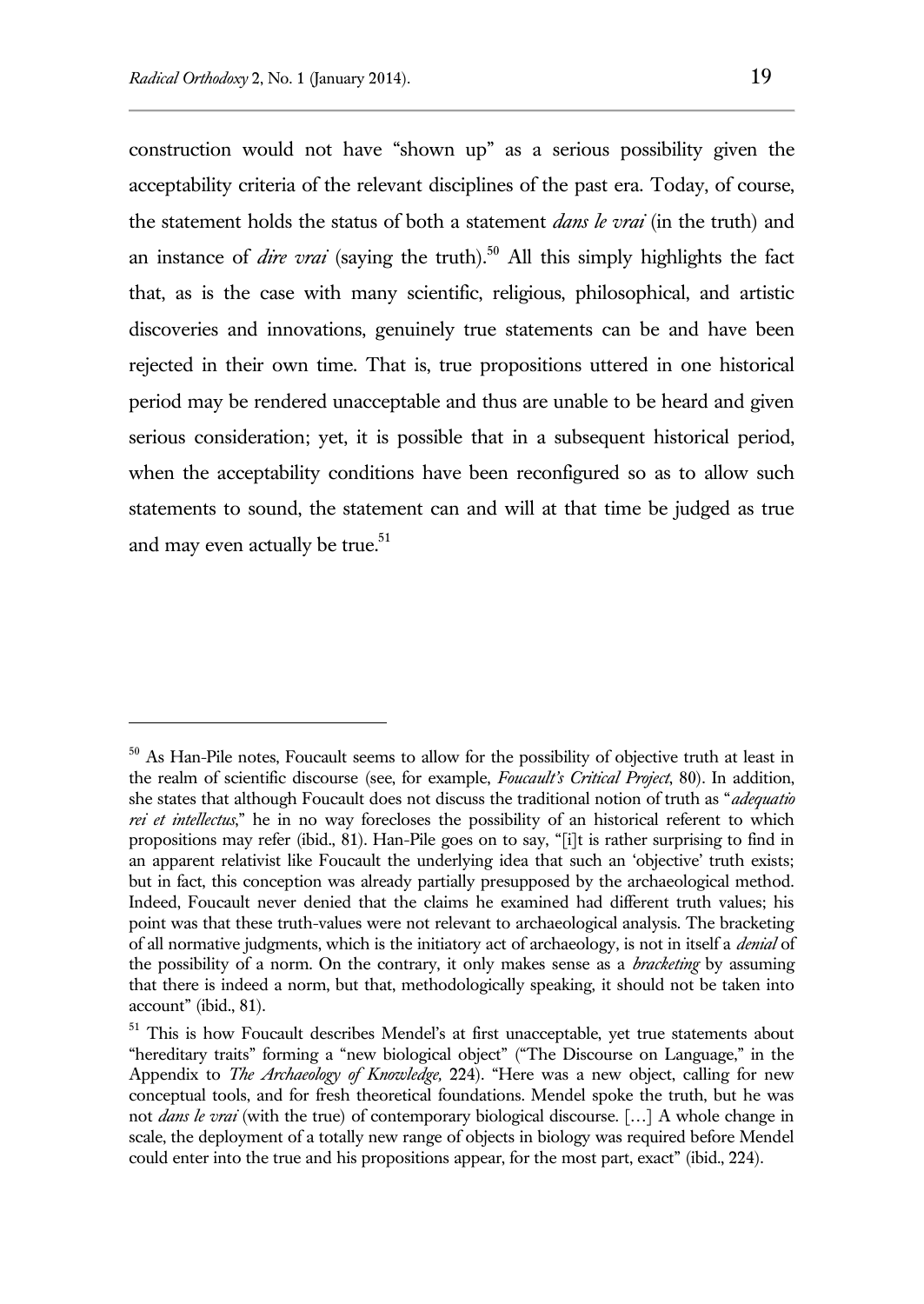In short, for Foucault, in contrast with Canguilhem, the criteria for acceptability differ from the criteria for determining the truth of a proposition.<sup>52</sup> More importantly, with his distinction between statements *dans le vrai* and *dire vrai*, wherein the possibility of the truth or falsity of a proposition presupposes its being in the true (*dans le vrai*) and consequently its having fulfilled "some onerous and complex conditions" in order to be "admitted within a discipline," Foucault unearths a realm undetected by Canguilhem and exceedingly important for his analytical purposes.<sup>53</sup> In other words, Foucault helps us to see that there is a rather thick socio-political layer to, as Han-Pile puts it, "the effective predication of truth."<sup>54</sup> If a specific discursive community will not allow the truth to be heard, even though it may in reality be an instance of saying the true (*dire vrai*), it has fallen prey to the policing, exclusionary, controlling practices of disciplines. As Foucault puts it, though we have a proclivity to focus upon the "author's fertility" as evidenced by the "multiplicity of commentaries" on his or her works and the seemingly "infinite resources available for the creation of discourse," <sup>55</sup> the multiplicity of texts and discourses constituting a discipline nonetheless give evidence to "principles of constraint, and it is probably impossible to appreciate their positive, multiplicatory role without first taking into consideration their restrictive, constraining role."<sup>56</sup>

Lastly, on Thompson's reading, Foucault builds upon Canguilhem's insights, while also advancing his project and overcoming some of its limitations. For

 $52$  For Canguilhem the idea seems to be as follows: if one  $\dot{x}$  in the truth, then the proposition of which one speaks must be true. See Han-Pile's extremely lucid discussion of Canguilhem and Foucault on this matter in chapter three of her book, *Foucault's Critical Project,* 82–5.

<sup>53</sup> Foucault, "The Discourse on Language," in the Appendix to *The Archaeology of Knowledge,*  224.

<sup>54</sup> Han [Han-Pile], Foucault's Critical Project, 81.

<sup>55</sup> Foucault, "The Discourse on Language," in the Appendix to *The Archaeology of Knowledge,*  224.

<sup>56</sup> Ibid.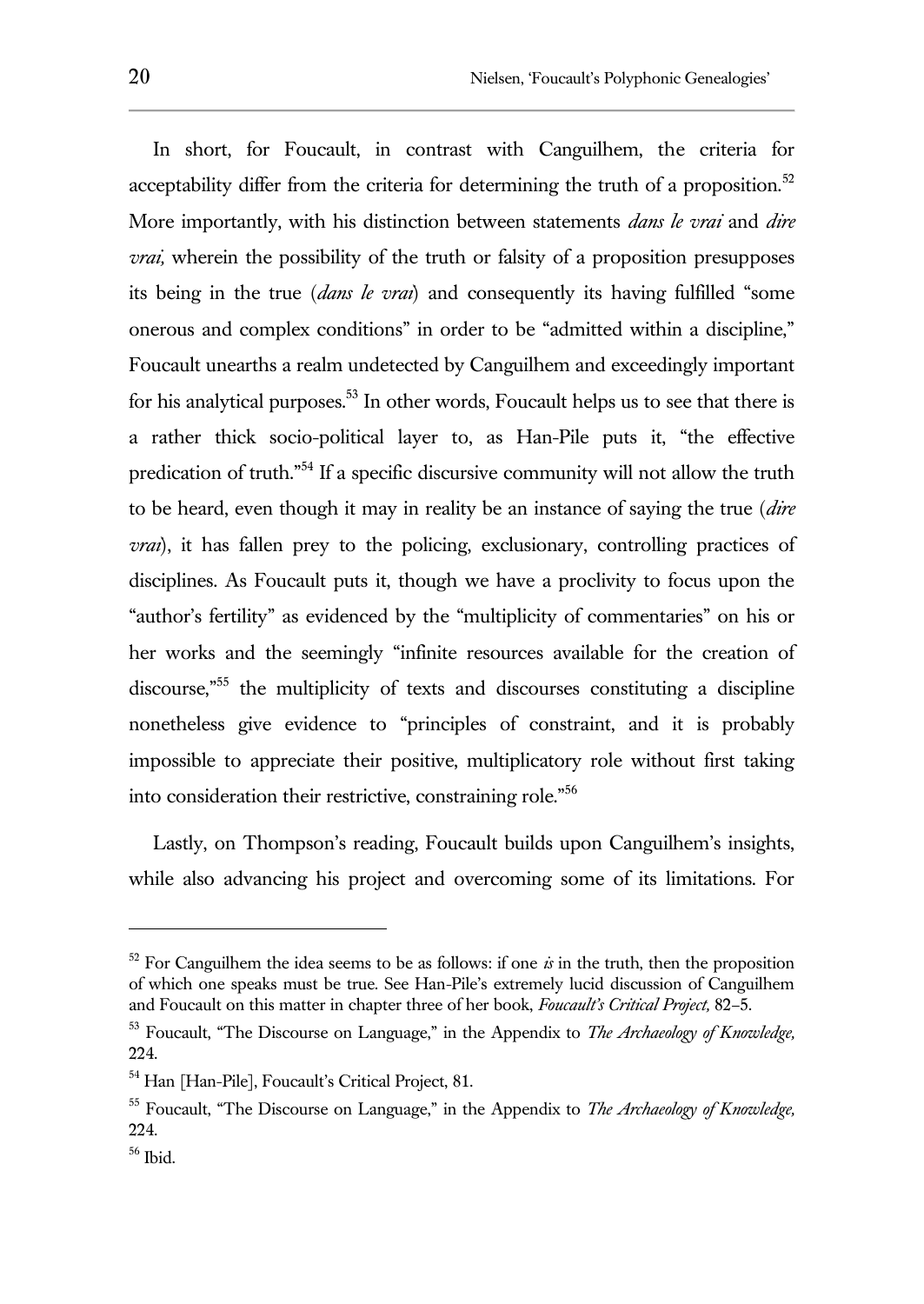example, Foucault's notion of historical *a prioris* and his archaeological method enable him, unlike Canguilhem, to explain the coherence and movement or dynamism within the various discursive disciplines.

# **V. Positivities, Discursive Formations, and Analogous Jazz Practices**

One might also reflect upon Foucault's unique analytical and methodological contributions, as well as his divergences from Canguilhem, in the following way: Foucault's archaeological method unearths lower-level strata, *savoir*, whereas Canguilhem's analyses are concerned with the upper-level strata of various *connaissances* and, as it were, fail to reach *savoir*. In *The Archaeology of Knowledge*, Foucault devotes several pages to his particular understanding and deployment of these two terms.<sup>57</sup> As he explains, archaeology sets its sights on "discursive formations" and "positivities," both of which, though differing in certain respects, fall under the larger category of historical *a prioris* and play a definitive role in the overall shape of an *episteme*. <sup>58</sup> By "positivity," Foucault has in view those "elements" formed by discursive practices that, given the right configuration of contingent causes, give rise to scientific (and other) discourses within a particular *episteme*.

Put somewhat simply, positivities are relational configurations forming, metaphorically speaking, grids of varying complexities and densities that allow actual concrete sciences, disciplines, and discourses (*connaissances*) to become manifest. Positivities function as conditions for what may emerge "as an item of knowledge or an illusion, an accepted truth or an exposed error, a definitive

<sup>57</sup> See, esp. Foucault, *The Archaeology of Knowledge*, 178–95.

<sup>58</sup> See, for example, Foucault's discussion in chapter five of *The Archaeology of Knowledge*  concerning positivities as historical *a prioris*, 126–31.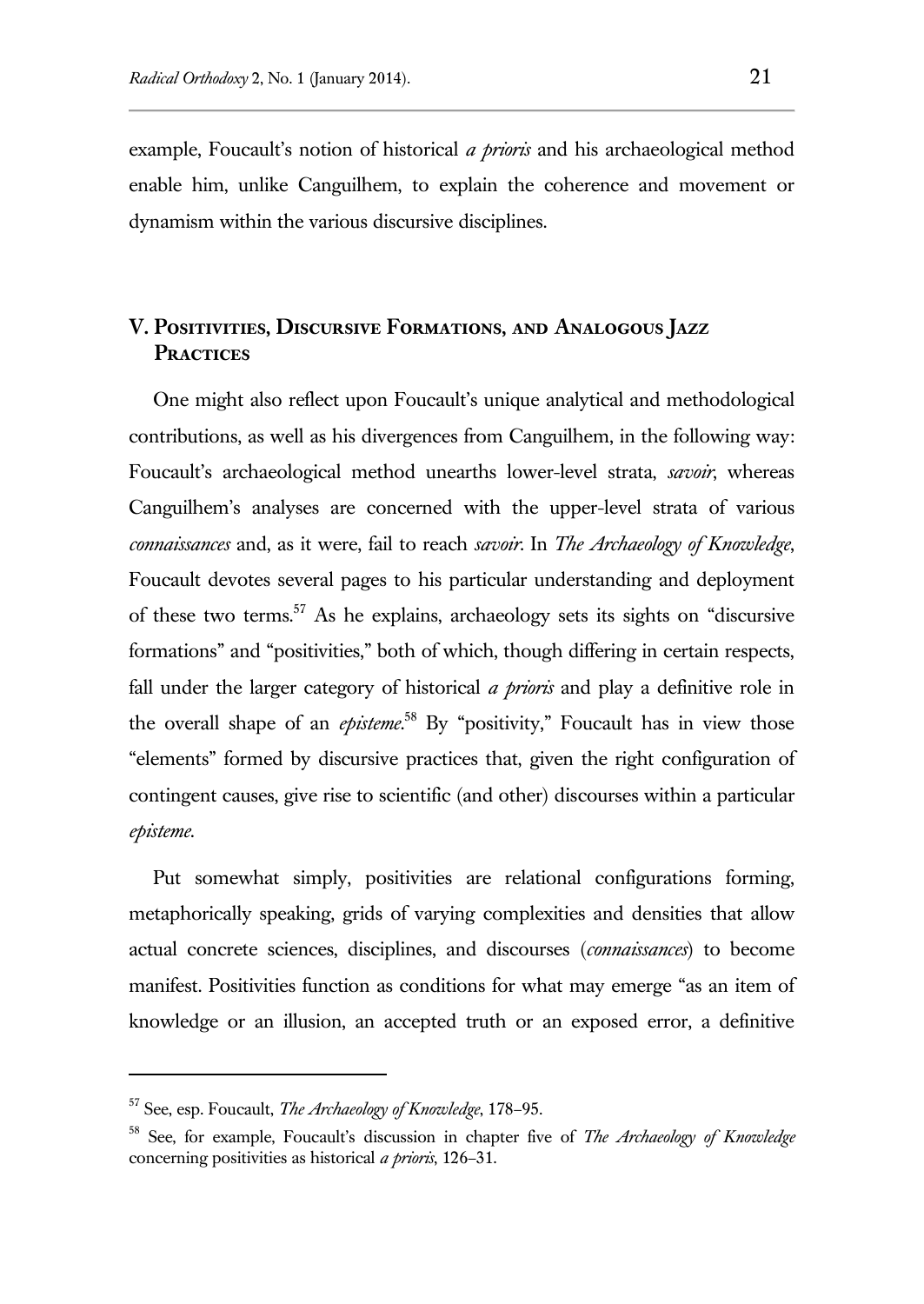acquisition or an obstacle surmounted."<sup>59</sup> Knowledge (*savoir*) in the Foucauldian sense is shot through with positivities, that is, various intersecting historically and contingently formed grids consisting of elements shaped and unified into regular patterns via discursive practices giving rise to specific discourses and discourse "spaces."

Elaborating on his multivalent view of knowledge, Foucault offers four perspectives on knowledge, each of which underscores his broad, expansive understanding of the term—an understanding that includes both discursive and non-discursive practices. First, "[k]nowledge is that of which one can speak in a discursive practice, and which is specified by that fact: the domain constituted by the different objects that will or will not acquire a scientific status."<sup>60</sup> Second, knowledge is "the space in which the subject may take up a position and speak of the objects with which he deals in his discourse."<sup>61</sup> Third, "knowledge is also the field of coordination and subordination of statements in which concepts appear, and are defined, applied and transformed."<sup>62</sup> Fourth, "knowledge is defined by the possibilities of use and appropriation offered by a discourse."<sup>63</sup> With each of these descriptions, we are not dealing merely with those statements in a particular domain (for example, psychiatry) thought to be true; rather, knowledge encompasses the "whole set of practices" specific to a circumscribed discipline.<sup>64</sup> Such practices might include interrogation procedures, confessional technologies, the use of drugs on patients, soldiers, orphans, etc., with a view as to how these practices have been affected by the various domain-specific discourses (for example, science, politics, etc.).

<sup>59</sup> Ibid., 182.

<sup>60</sup> Ibid., 182.

 $61$  Ibid.

 $62$  Ibid.

 $63$  Ibid.

 $<sup>64</sup>$  Ibid. See also, 183.</sup>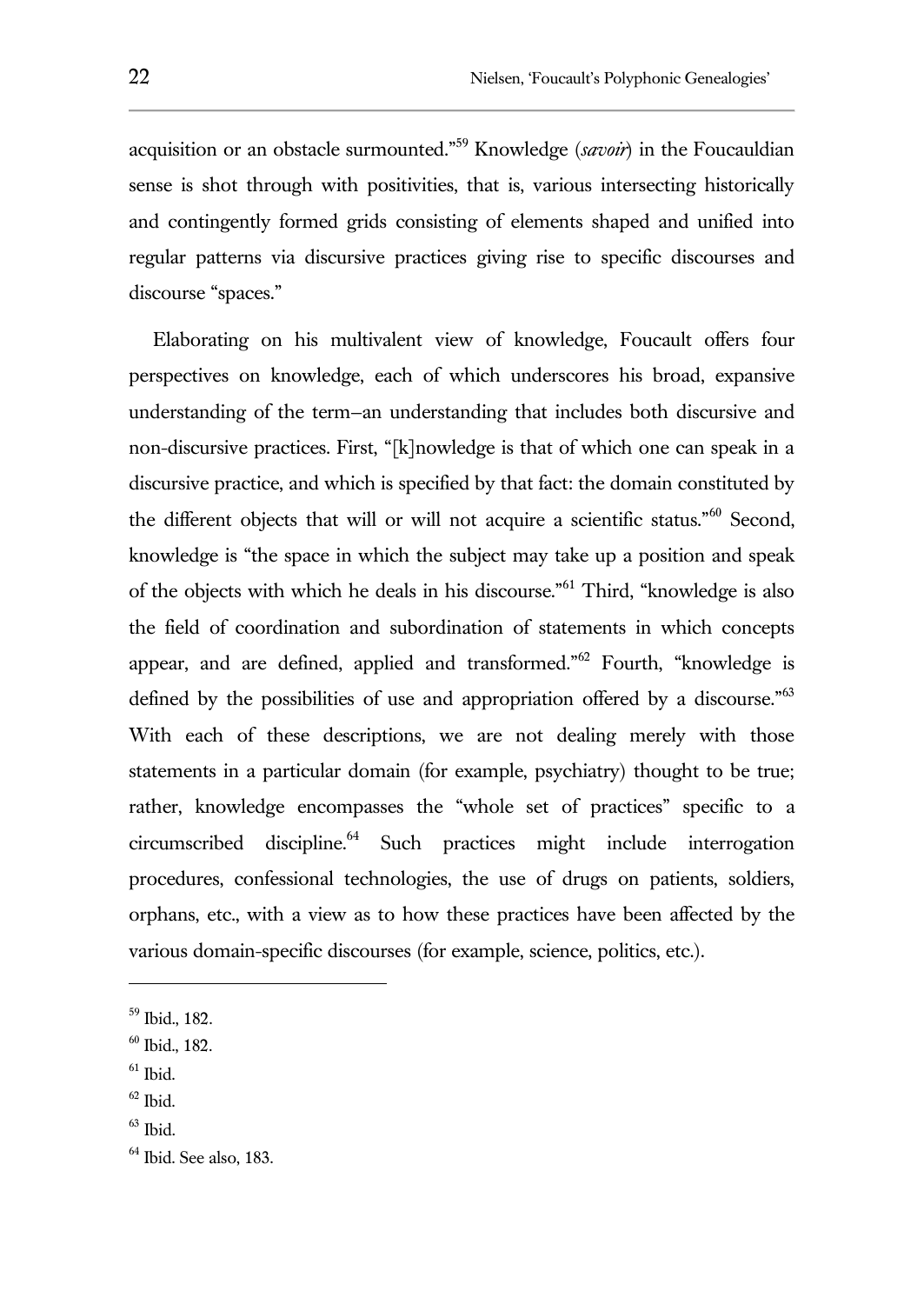In his dialogue with a hypothetical critical interlocutor in the concluding chapter of *The Archaeology of Knowledge*, Foucault provides additional clarifying remarks about positivities and how they relate to human subjects as agents. He begins by stating, "[t]he positivities that I have tried to establish must not be understood as a set of determinations imposed from the outside on the thought of individuals, or inhabiting it from the inside, in advance as it were."<sup>65</sup> That is, on the one hand, positivities are neither external patterns nor structures to which cognitive—and I would add volitional—activities of individual humans must conform, lest they be disqualified or relegated to a pre-history status à la Hegel. On the other hand, neither are they latent possibilities that *must* unfold in a determinate way in individual or collective thought. Rather, as we have seen, they are "sets of conditions in accordance with which a practice is exercised, in accordance with which that practice gives rise to partially or totally new statements and in accordance with which it can be modified."<sup>66</sup>

Here it might be helpful to consider a microcosmic analogy drawn from the world of music—namely, jazz. Jazz improvisation is a practice sharing common theoretical rules (positivities) such as identifiable harmonic and melodic patterns that give rise to specific genres within the larger field. These genres are analogous to discursive formations and include cool jazz, be-bop, fusion, and so on. Within these more circumscribed genres or discursive formations there are additional rules or positivities that constitute the style of each particular genre for instance, be-bop—and distinguish it from others—say, cool jazz. Be-bop typically consists of complex harmonies involving several key changes or temporary tonal shifts within a relatively small number of measures. Likewise, be-bop tunes tend to be played at lightning fast tempos with rapid, complex, arpeggiated, technically challenging melodic lines comparable in structure to

<sup>65</sup> Ibid., 208.

<sup>66</sup> Ibid., 208–9.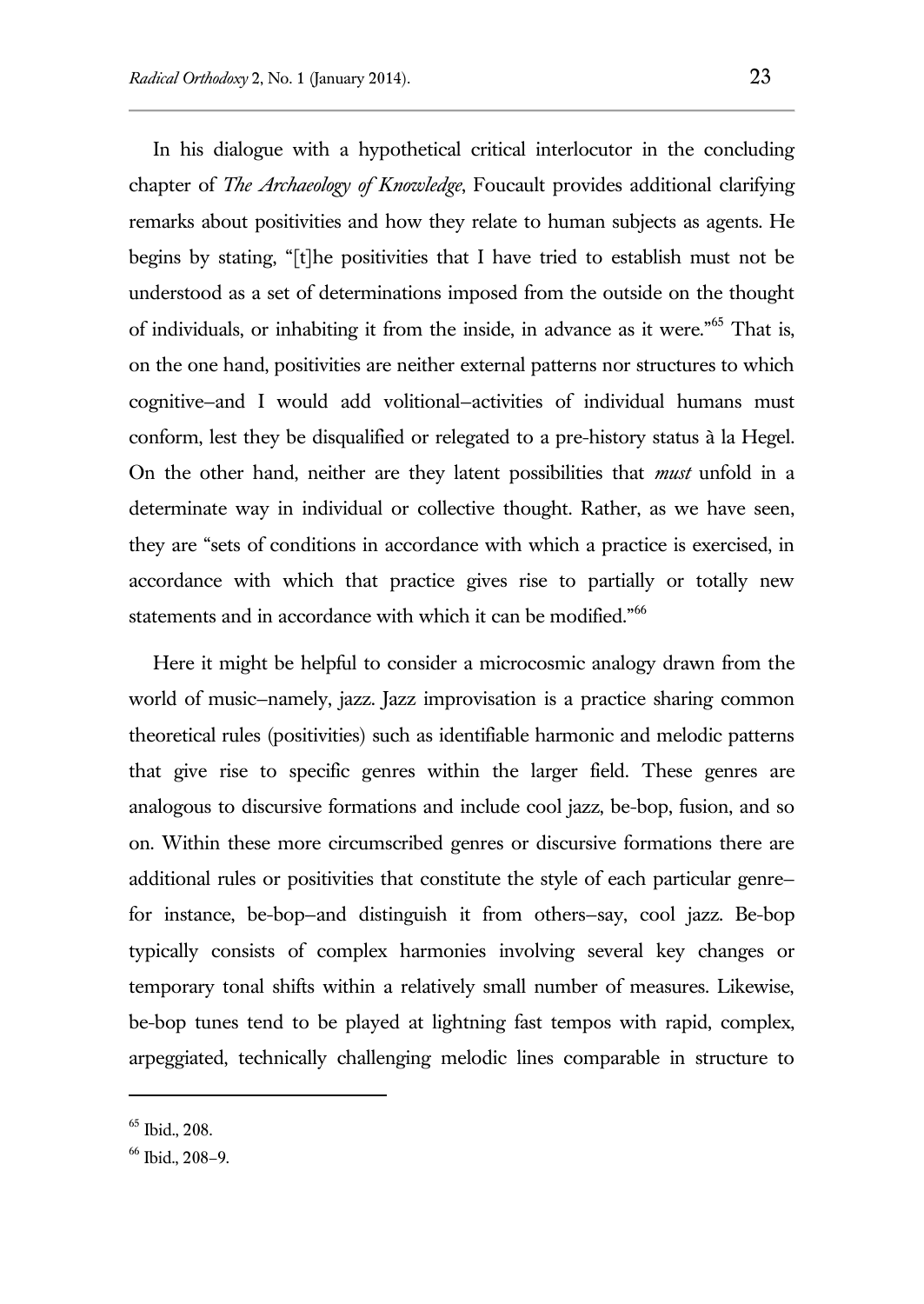lines in a Bach solo cello suite. Cool jazz, in contrast, is characterized by its harmonic sparseness. For example, an entire cool jazz piece may contain only two chords, each of which is played for eight or more measures consecutively. The melodic lines in cool jazz are also easily distinguishable from those of bebop and tend to emphasize long legato notes as opposed to rapid staccato lines (although they may employ the latter in improvised solos). All of these rules, while allowing jazz and its varied "discursive formations" to manifest, are *both* stabilizing *and* flexible. That is, they provide the stability needed for a particular practice to gel and form an identifiable discourse or genre with its attendant stylistic characteristics; yet they are not inflexible and can be bent, re-shaped, transformed, and re-articulated, creating new "statements" and practices which can at some point be taken up and perhaps even function as positivities for future discursive formations.

Related to this idea of transforming practices, Foucault adds that the "positivities are not so much limitations imposed on the initiative of subjects as the field in which that initiative is articulated […], rules that it puts into operation (without it having invented or formulated them), relations that provide it with a support."<sup>67</sup> Moreover, Foucault makes explicit that subjects are not trapped, determined, or stifled by positivities or discursive formations such that their agency is extinguished and creative innovations and renovations become impossible. Quite the contrary, because these positivities function as *historical a prioris*, they not only provide the "support" needed for distinct practices to appear and be developed, they themselves are dynamic, allowing for (1) transformations in specific practices and discourses, and (2) their own subsumption into a new field wherein they give up their *a priori* status, become part of a newly elaborated practice, and yield place to their own structuring by new, equally contingent, and thoroughly historical *a prioris*. Though this second

<sup>67</sup> Ibid., 209.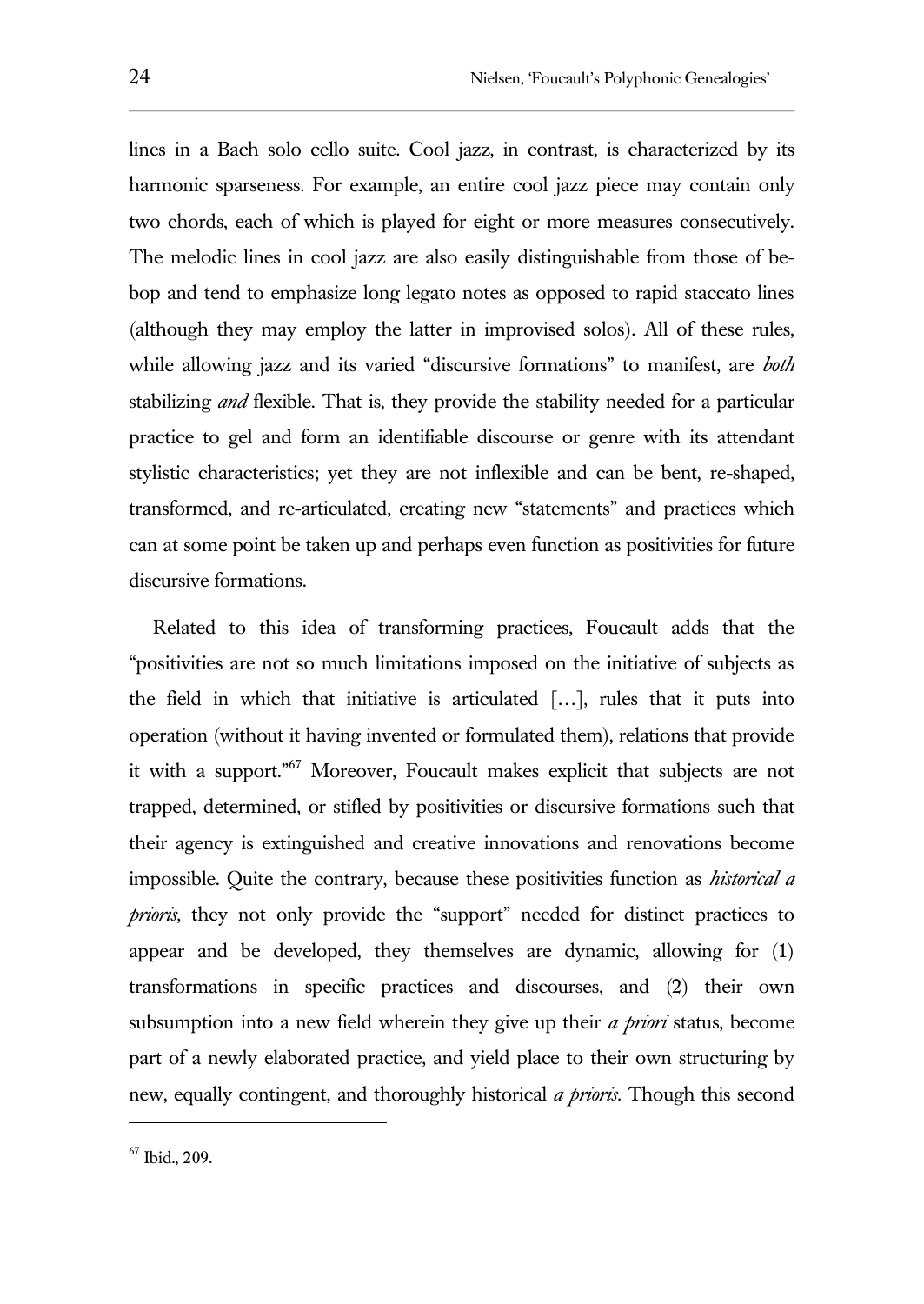claim may be surprising to some, it is consonant with what Foucault himself says regarding the historical *a priori* in chapter five of *The Archaeology of Knowledge*. He begins by noting that the *a prioris* are themselves caught up in the movement of history. "This *a priori* does not elude historicity."<sup>68</sup> He then goes on to describe the mutability of *a prioris* given their embeddedness within and connectedness to the practices that they structure. The historical *a priori* 

> is defined as the group of rules that characterize a discursive practice: but these rules are not imposed from the outside on the elements that they relate together; they are caught up in the very things that they connect; and if they are not modified with the least of them, they modify them, and are transformed with them into certain decisive thresholds. The *a priori* of positivities [and discursive formations] is not only the system of a temporal dispersion; it is itself a transformable group.<sup>69</sup>

An additional musical example may help us understand how the *a prioris* can be altered over time, rearticulated, and take on different meanings and functions as new discursive formations arise. In early expressions of jazz in the 1920s, to improvise outside the harmony of the piece would have been heard as a mistake, perhaps even the mark of an unaccomplished improviser. The rules of improvisation governing the practices of the jazz of the 1920s had no place for what is today called playing "out." In short, one plays "out" when, during an improvised solo, one intentionally plays a melodic pattern first within the given harmony (for example, C major) and then plays the exact same pattern a minor step above (B major) or below ( $D^b$  major) the original key. Performing this "musical act" produces an extremely dissonant sound which, especially for those unaccustomed to modern jazz, has a startling and rather jarring effect. Although one may do otherwise, one can choose to resolve this tension within the solo by simply repeating the pattern again within original tonal center (C major). Once

<sup>68</sup> Ibid., 127.

 $69$  Ibid.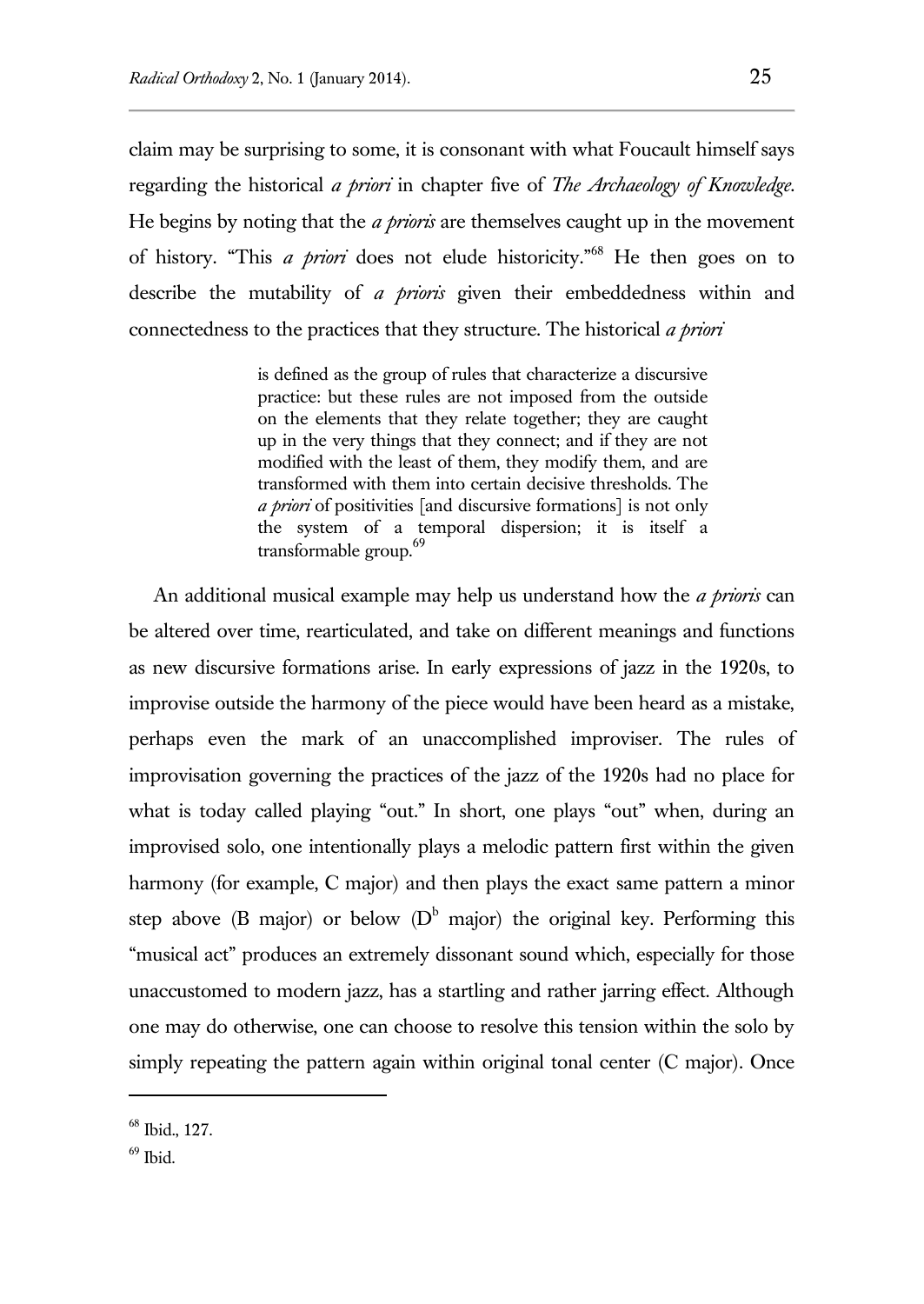the genre of jazz-fusion emerged in the 1960s and 1970s, playing "out" became a standard practice. The rules that had governed the practices of improvisation of a previous era no longer apply as they did in early jazz. Rather, their *a priori*  status is demoted, and a new set of rules takes their place. Yet, a basic "truth" of the original rule still holds—namely, playing outside the harmony produces great dissonance. However, the dissonance in view is no longer seen as a novice's mistake but rather as the mark of an experienced player using dissonance in a purposed, controlled manner. With this example we can see how rules structuring certain practices can be changed by other practices via a "transgressive" act—that is, a breaking of the established rule. If the transgression, so to speak, catches on or gains a following, it then becomes a recognized practice, a "statement" both *dans le vrai* and *dire vrai,* structured by new acceptability conditions and a reconfigured set of *a priori* rules.

As he wraps up the dialogue with his hypothetical interlocutor in *The Archaeology of Knowledge*, Foucault once again clarifies and specifies the subject which has been the focus of his most stringent criticism. "I have not denied—far from it—the possibility of changing discourse: I have deprived the sovereignty of the subject of the exclusive and instantaneous right to it."<sup>70</sup> Although one can certainly point to statements in which Foucault appears to sign the death certificate of the subject, it is worth noting that many such statements, when analyzed more closely, can be interpreted as a condemnation not of the subject *per se* but of a particular socio-historical construction of the subject and subjectivity. Here we should recall Foucault's comment in his 1984 interview with Alessandro Fontana: "I do indeed believe that there is no sovereign, founding subject, a universal form of subject to be found everywhere. I am very skeptical of this view of the subject and very hostile to it."<sup>71</sup> That is, Foucault's

<sup>70</sup> Foucault, The Archaeology of Knowledge, 209.

 $171$  Foucault. "An Aesthetics of Existence." 50.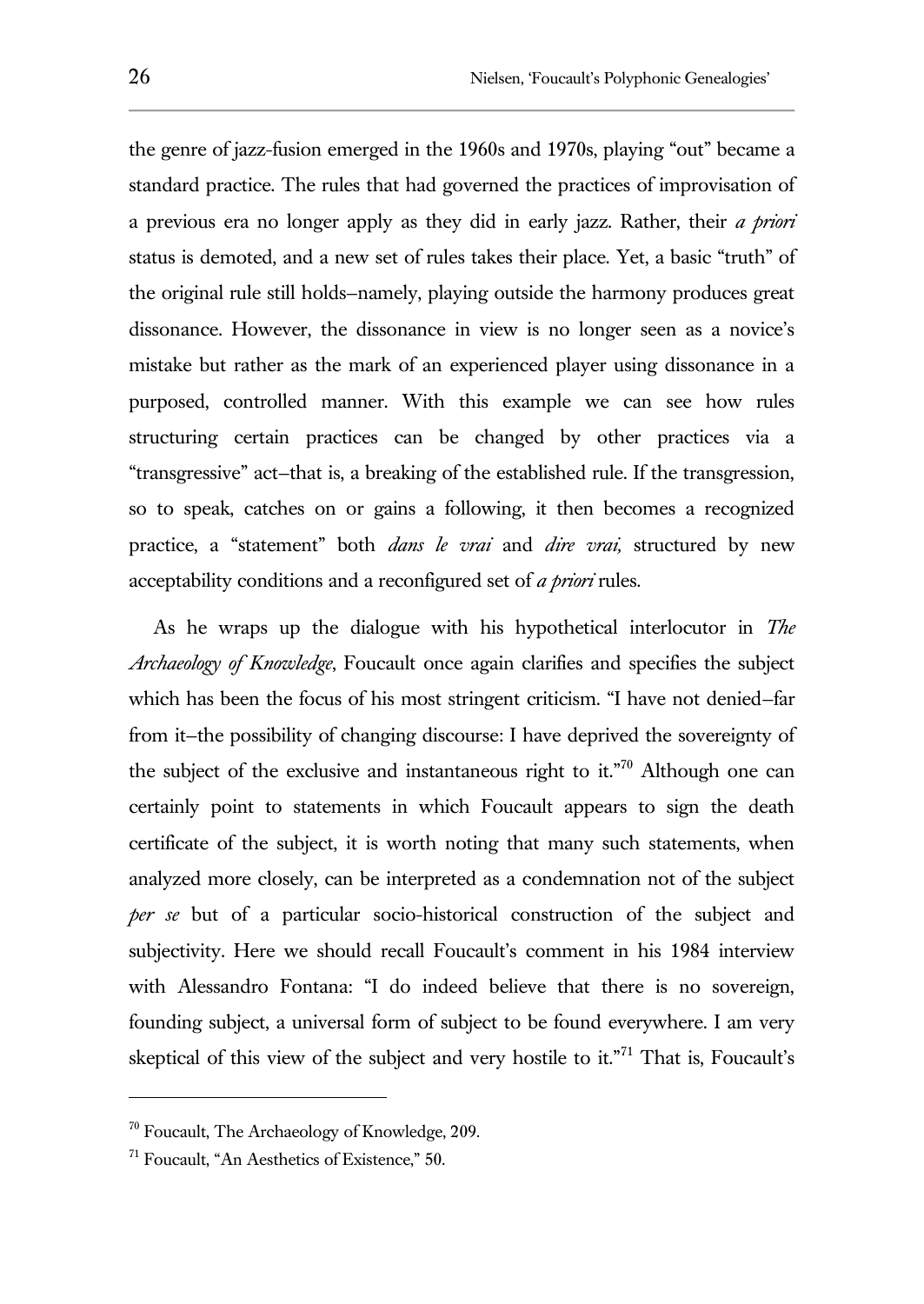critique is directed expressly to the modern subject as sovereign originator of meaning, as sovereign "lord" of his destiny, as subject with special immunity to cultural and socio-historical shaping.<sup>72</sup> With respect to the passage above, Foucault does not deny the subject's role, his or her agency and participation in the transformation of discourses. What he does deny is the modern construction of an autonomous subject who acts as a kind of world-historical figure to bring about seismic transformations in discursive practices, discourse formations, and even new *epistemai*.

Having discussed positivities at some length, let us return to a much briefer, though equally important, examination of discursive formations. Approaching the topic by indicating what they are not, Foucault writes, "[d]iscursive formations can be identified […] neither as sciences, nor as scarcely scientific disciplines, nor as distant prefigurations of the sciences to come, nor as forms that exclude any scientificity from the outset. $n^{73}$  Unlike a traditional understanding of Platonic Forms, or static ideational structures in certain versions of phenomenology, discursive formations do in fact change over time; they are not timeless, fixed structures that give rise to specific disciplines or sciences, nor do their objects remain the same. As an example, Foucault points to the concept "madness," which does not remain the same across distinct historical *epistemai* but is instantiated differently in a wide range of discourses. Not only was madness as it emerged in distinct *epistemai* "constituted by all that was said in all the statements that named it, divided it up, described it, explained it, traced its developments" and so forth, but also the "madman" constituted by

l

 $72$  For a lucid and informative discussion on Foucault's solution to modernity's dichotomizing tendencies specifically with respect to the transcendental/empirical and subject/object binary oppositions, see Rosemann, "The Historicization of the Transcendental in Postmodern Philosophy," esp. 705.

<sup>&</sup>lt;sup>73</sup> Foucault, The Archaeology of Knowledge, 181.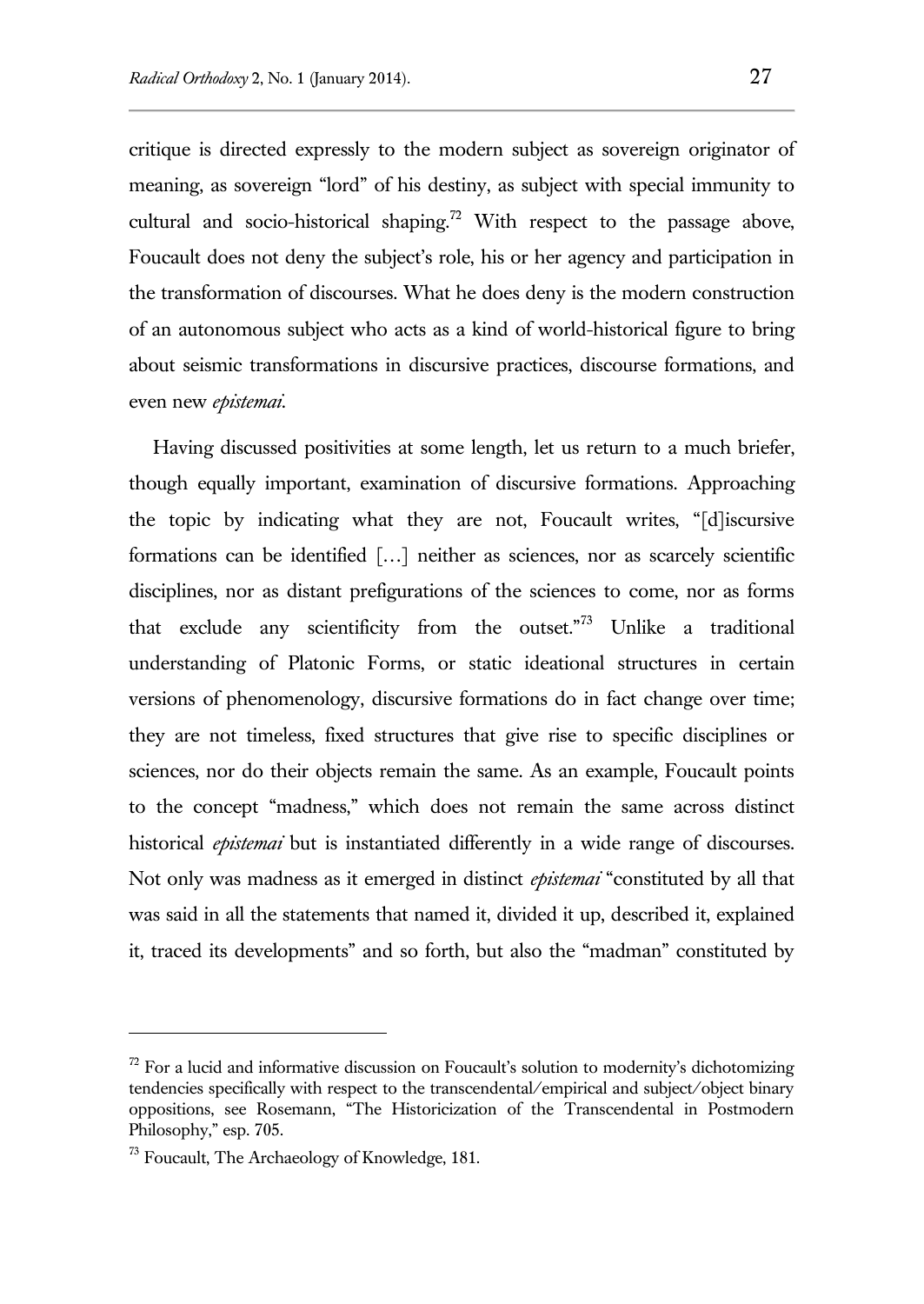medical discourses of one historical period was not identical to the "madman" constituted by legal discourses of the same period.<sup>74</sup>

In short, discursive formations are more focused or delimitative of a particular "space" than positivities; they make possible the appearance of discourses born of socio-political practices temporarily congealed in particular historical epochs, existing in varying types of relations (similar, dissimilar, analogous, etc.) and manifesting constitutive functions and discernable patterns within a specified *episteme*. <sup>75</sup> Foucault's archaeological method, and his elaboration of historical *a prioris,* allows him to overcome some of the drawbacks of Canguilhem's project. That is, because Canguilhem's method is confined to the level of *connaissance*, he cannot account for "the regularities and shifts—the rarity, exteriority, and accumulations of disciplines—that are governed by the principles of *savoir*."<sup>76</sup> Beyond an ability to chart breaks and shifts within various disciplines, Foucault discerns the need for an archaeology capable of more profound levels of excavation—one able to "unearth the fields *by which and in which* such knowledge is able to arise, the historical a prioris that regulate the constitution of disciplines<sup>"77</sup> and establish "the conditions for being in the true."<sup>78</sup>

## **VI. Foucault: An Anti-Phenomenologist?**

Colin Koopman offers a third interpretation of Foucault, one differing from Han-Pile and Thompson in its refusal to wed Foucault's appropriation of Kantian critique with transcendental critique. In short, for Koopman, Foucault is

l

<sup>74</sup> Ibid., 32.

<sup>75</sup> See, for example, Foucault's discussion of discursive formations in chapter two of *The Archaeology of Knowledge* where he describes them as a "system of dispersion" (see esp., 38).

<sup>&</sup>lt;sup>76</sup> Thompson, "Historicity and Transcendentality," 13.

<sup>77</sup> Ibid., 14.

<sup>78</sup> Ibid., 15. See also, Foucault, *The Archaeology of Knowledge*, 127.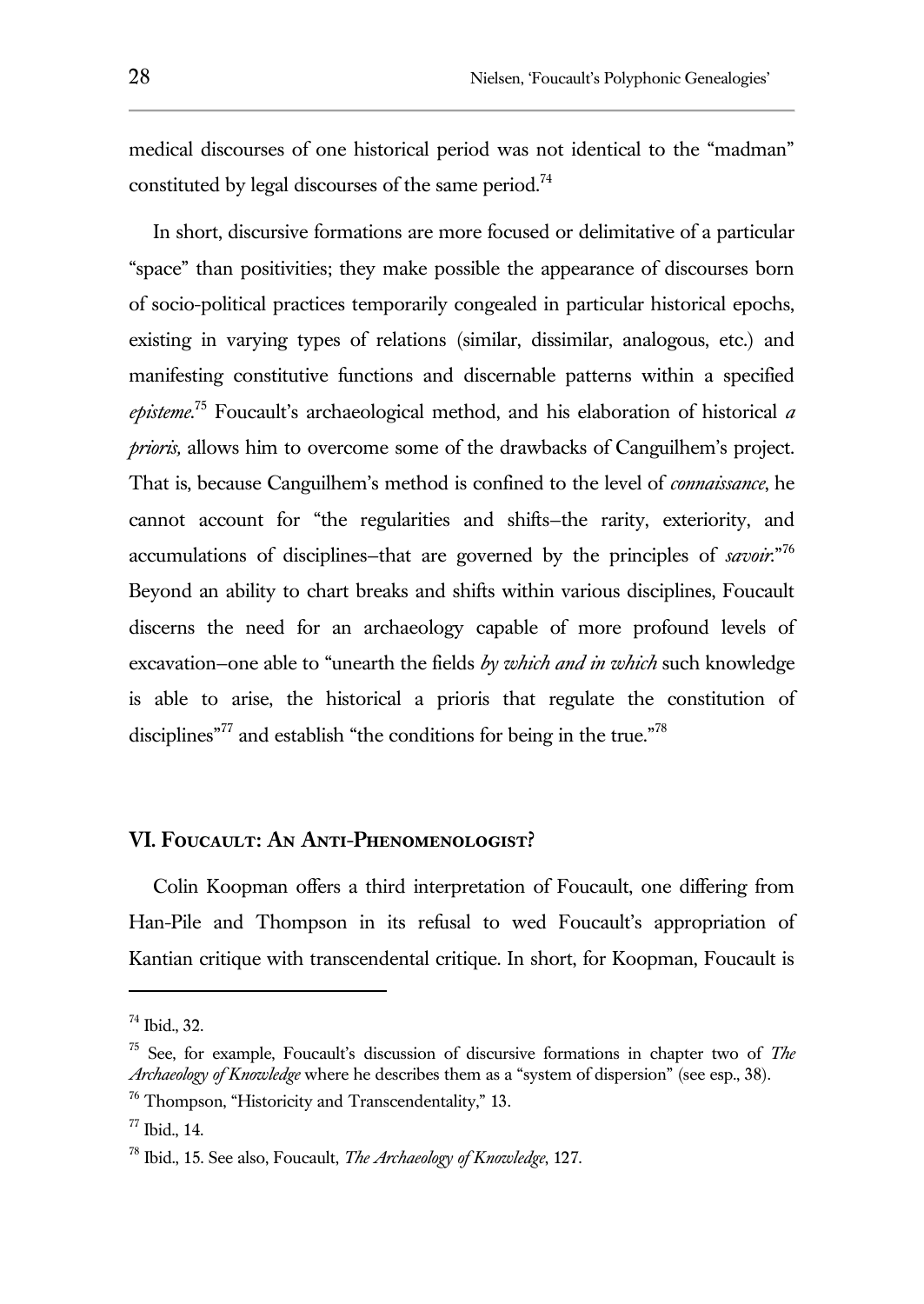rightly situated within the Kantian critical tradition; however, he abandoned the project of transcendental critique in favor of a thoroughgoing historical project. Moreover, to approach Foucault through the problematic and even paradoxical phenomenological concepts of historico-transcendentality results in irresolvable philosophical tensions and shrouds what Koopman sees as one of Foucault's most significant contributions: "the development of a modality of inquiry that both preserves a link to the Kantian project of critique as inquiry into conditions of possibility and does not for that reason chain itself to a transcendental inflection of the critical project."<sup>79</sup>

Koopman begins with a textual case against employing a phenomenological hermeneutical lens to interpret Foucault's project; second, he provides a theoretical elaboration of why Foucault's abandonment of the transcendental project was a good philosophical move and explains why we should embrace a reading of Foucault detached from transcendental forms of critique. First, Koopman foregrounds texts from *The Order of Knowledge* and *The Archaeology of Knowledge* in which Foucault speaks explicitly and slightly mockingly against phenomenology.<sup>80</sup> I find this line of argument less convincing than other aspects Koopman engages. Thompson, it seems, would likely counter by appealing to other passages that speak more favorably of Foucault's relation to the phenomenological tradition, and would highlight Foucault's place in the Cavaillèsian-Canguilhemian phenomenological line which departed from, and transformed in significant ways, the Husserlian "phenomenology of experience" line.

Next, Koopman references Foucault's 1978 interview "What is Critique?" He first cites a passage in which Foucault refers to Cavaillès and Canguilhem,

<sup>79</sup> Koopman, "Historical Critique," 105.

<sup>80</sup> See, for example, Foucault, *The Archaeology of Knowledge*, 203.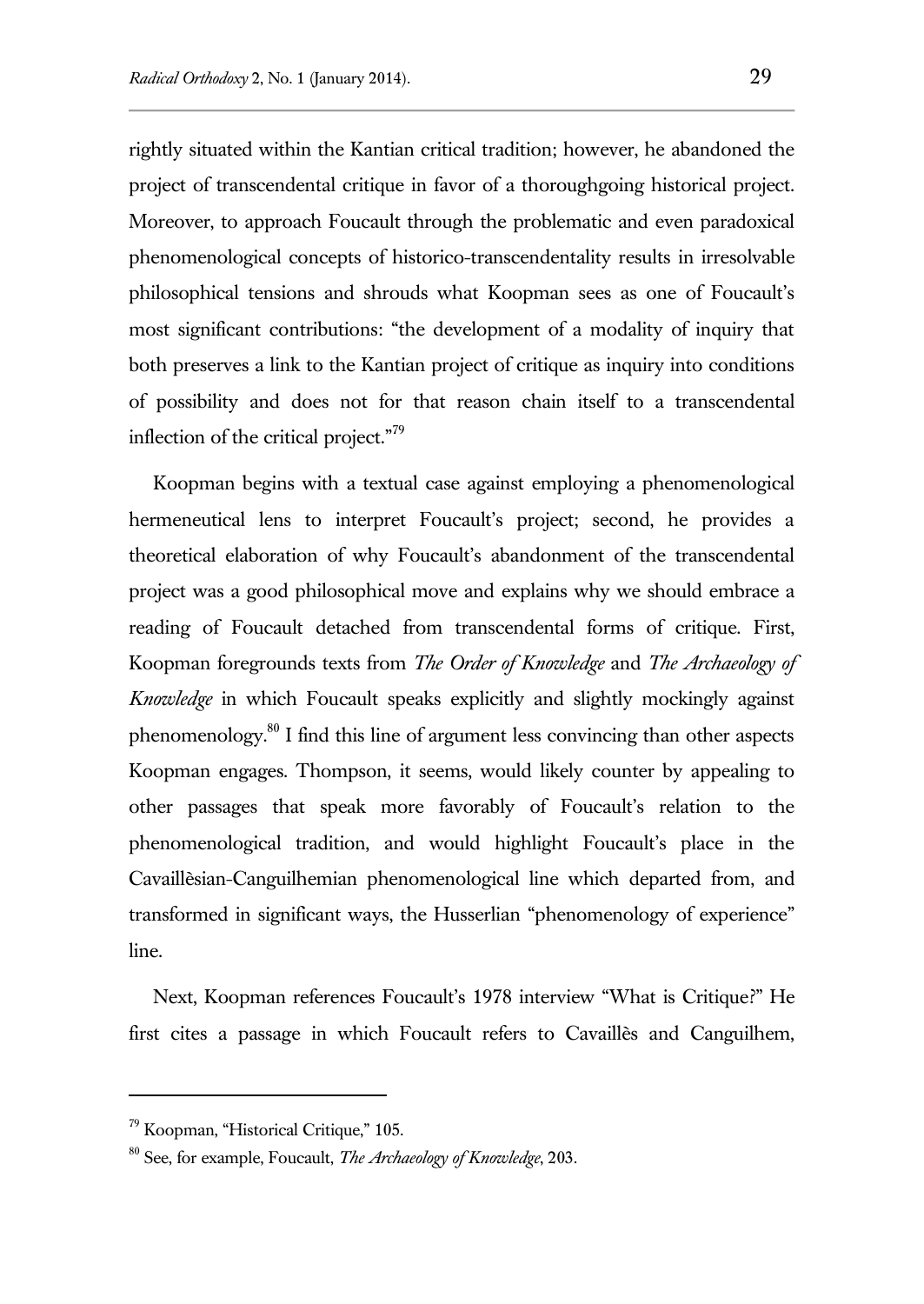describing them as part of the phenomenological tradition but underscoring that they "belong to another history altogether."<sup>81</sup> Interpreting this as an indicator that Foucault has abandoned transcendental phenomenology in favor of historical inquiries, Koopman adds that work in the history of science—having of course Canguilhem in mind—has enabled us to return to the kinds of historical questions which intrigued Foucault, questions such as who we are at this present moment and how have we become what we are. Here we arrive full circle, returning to the issue with which this essay began but from a slightly different angle: what is Foucault's relationship to the Enlightenment, and to the Kantian tradition in particular?

In the interview, Foucault devotes a great deal of space to what he calls the "critical attitude" and elaborates one possible way of tracing its history. Foucault points first to Christianity or the "Christian pastoral," as it was here that a unique idea emerged—namely, that the individual candidate for ecclesial service, regardless of socio-political status, was called to enter into a relationship of obedience with a spiritual superior. As he explains, "each individual […] had to be governed and had to let himself be governed."<sup>82</sup> This power relation, as is the case with all such relations, is productive of knowledge and operates in conjunction with specific truth games. In this particular case, we have a threefold relation to truth: "truth understood as dogma, truth also to the degree where this orientation implies a special individualizing knowledge of individuals; and [...truth] in that this direction is deployed like a reflective technique comprising general rules, particular knowledge, [...] confessions," and so forth.<sup>83</sup> However, each discourse has different truth games and power-knowledge complexes. When the Christian pastoral began to give way to modern secular visions—a

<sup>&</sup>lt;sup>81</sup> Foucault, "What is Critique?", 54.

 $82$  Ibid., 43.

<sup>83</sup> Ibid.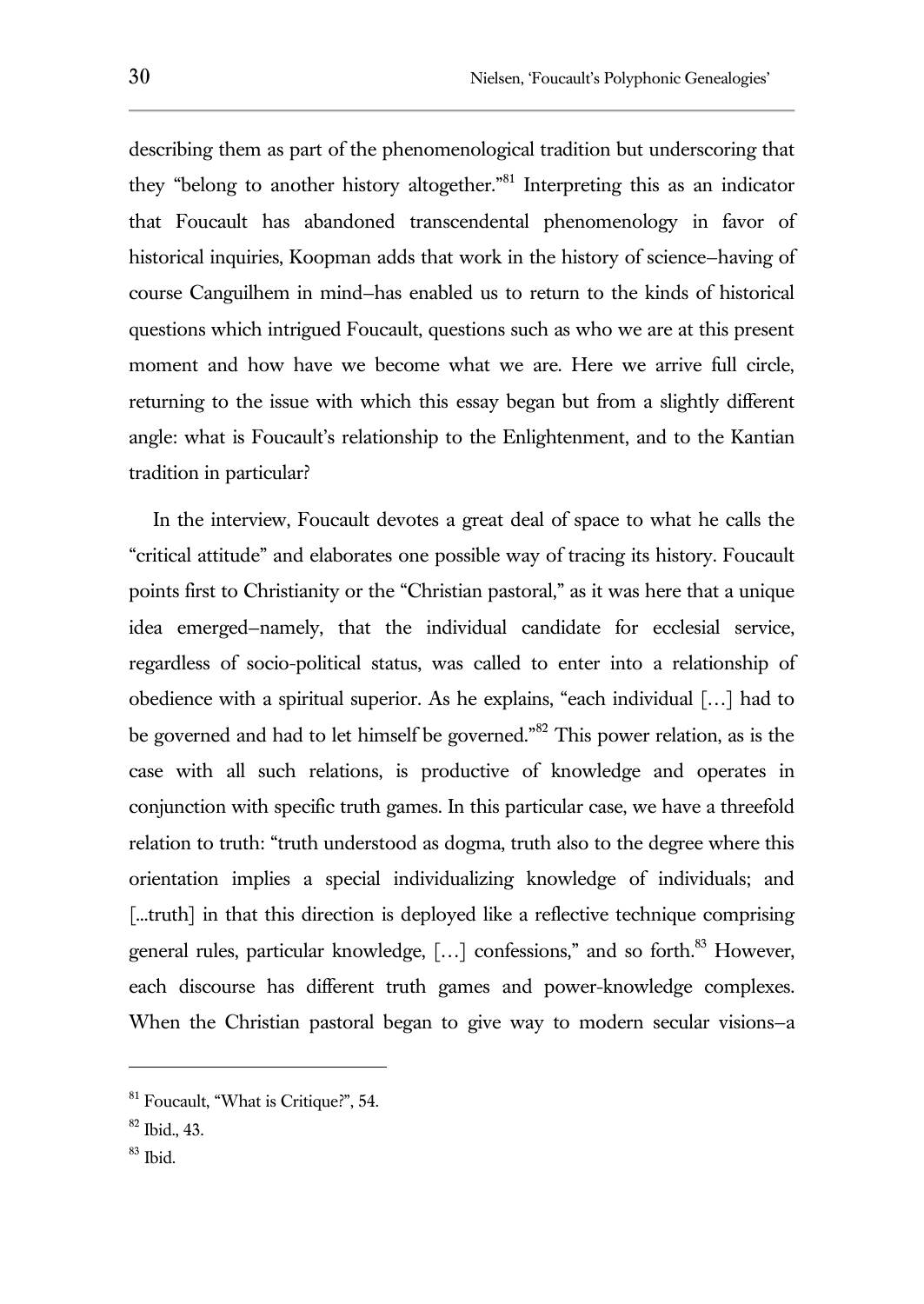process whose beginning Foucault locates in the fifteenth century, prior to the Reformation—the art of governing is transposed into a secular key. Instead of having a somewhat restrictive and limited domain (for example, monasteries), these governing practices, now divorced from significant theological teachings, become increasingly diffused within the broader socio-political sphere via educational, legislative, penal, economic, and other institutional apparatuses.

Closely related and intimately tied to this ever-growing governmentalization, characterizing Western European societies in early modernity is the concern of "how not to be governed," that is, "how not to be governed *like that*, by that, in the name of those principles, with such and such an objective in mind and by means of such procedures."<sup>84</sup> Foucault then situates the "critical attitude" within this understanding of governmentalization—an attitude challenging prevailing governing structures and practices, and attempting to limit and to transform them.<sup>85</sup> Whether we are dealing with divine revelation, law, one's ethical relationship to others and oneself, science, governmental as well as religious authority, "the interplay of governmentalization and critique has brought out phenomena [...] of capital importance in the history of Western culture."<sup>86</sup>

At the center of critique as Foucault understands it is the relational complex of power, truth, and the subject. Power relations, as Foucault says explicitly in his later works, involve *free* subjects; power and resistance and power and freedom are correlative concepts. $87$  Governmentalization with its attendant companion, "how not to be governed," lands us immediately in the midst of questions about resistance possibilities, constructing and re-constructing subjectivities, agency,

 $84$  Ibid., 44. Foucault admits that his formulation, "the art of not being governed quite so much," is overly broad and proceeds over the next few pages to elaborate upon it (ibid., 45). See, esp. 45–7.

<sup>85</sup> Ibid., 44.

<sup>86</sup> Ibid., 47.

<sup>&</sup>lt;sup>87</sup> See, for example, Foucault, "The Subject and Power."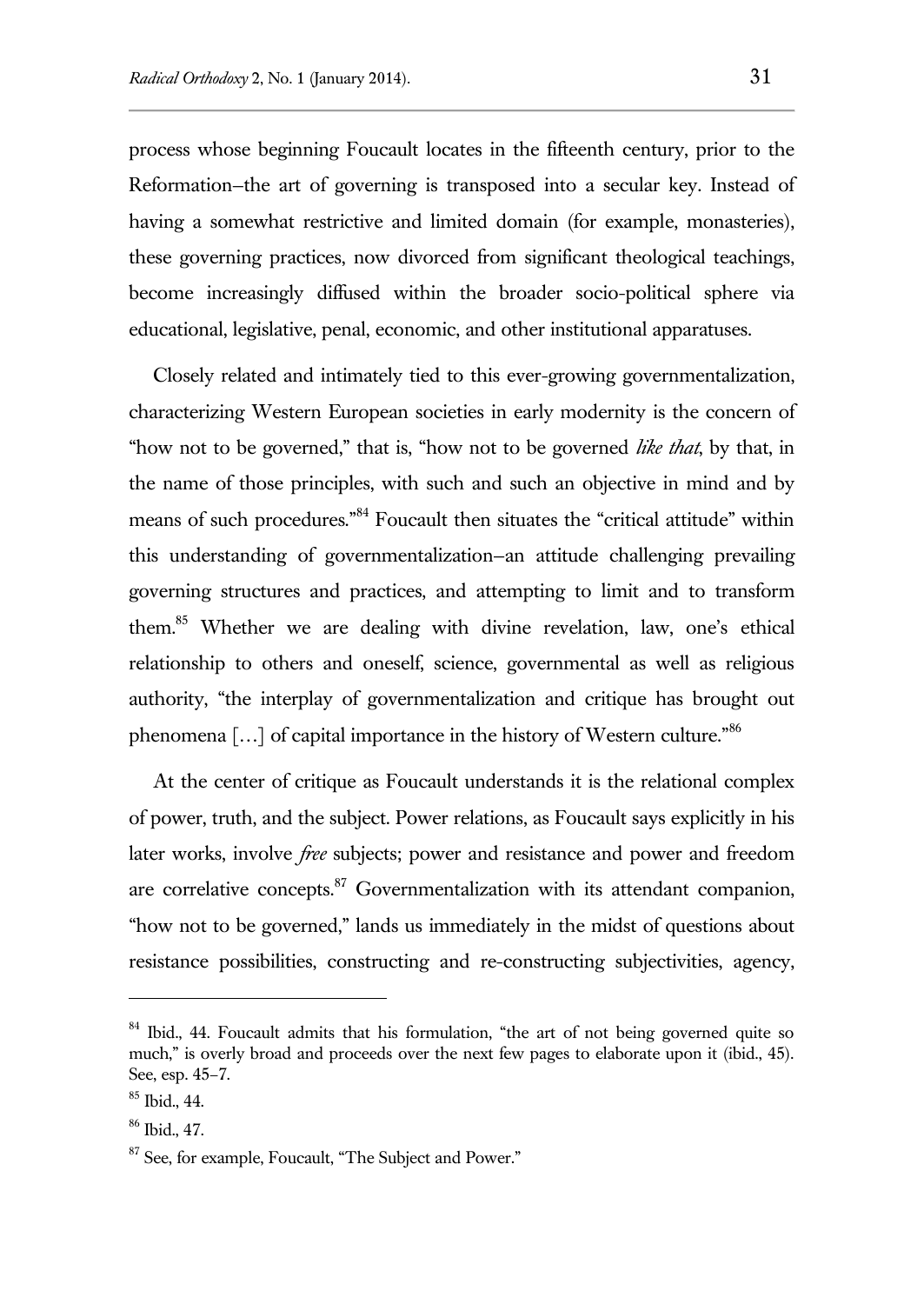and so forth. Thus, critique gives us another point of entry into major Foucauldian themes. As he explains,

> [i]f governmentalization is indeed this movement through which individuals are subjugated in the reality of a social practice through mechanisms of power that adhere to a truth, well, then! I will say that critique is the movement by which the subject gives himself the right to question truth on its effects of power and question power on its discourses of truth. Well then!: critique will be the art of voluntary insubordination, that of reflected intractability. Critique would essentially insure the desubjugation of the subject in the context of what we could call, in a word, the politics of truth.<sup>88</sup>

Foucault recounts this brief history of critique in order to help us understand not only what he means by critique and critical attitude, but also how he views Kant as participating in and highlighting this *ethos* in the latter's discussion of the *Aufklärung* in his 1784 essay, "An Answer to the Question: 'What is Enlightenment.'" Kant is of course concerned with establishing the limits of what is (humanly) knowable. Foucault readily acknowledges that fact and links Kant's understanding of critique to his interrogation of reason and its limits, that is, what it can rightfully claim to know without transgressing its own limits. However, he is also drawn to the way in which Kant, in the essay just mentioned, connects knowledge, power relations, and resistance possibilities, specifically the possibility of freeing oneself from a state of "self-incurred immaturity."<sup>89</sup> According to Kant, if we allow religious, state, or other expert authorities to think for us, in place of us, then we remain immature; we are like minors dependent upon guardians to make decisions on our behalf. Thus, Kant issues an exhortation to embrace the Enlightenment call to be courageous and to

<sup>88</sup> Foucault, "What is Critique?", 47.

<sup>89</sup> Immanuel Kant, "An Answer to the Question: What is Enlightenment?", in *Kant's Political Philosophy*, trans. H. B. Nisbet and ed. H. Reiss, 54–60 (Cambridge: Cambridge University Press, 2003), 54.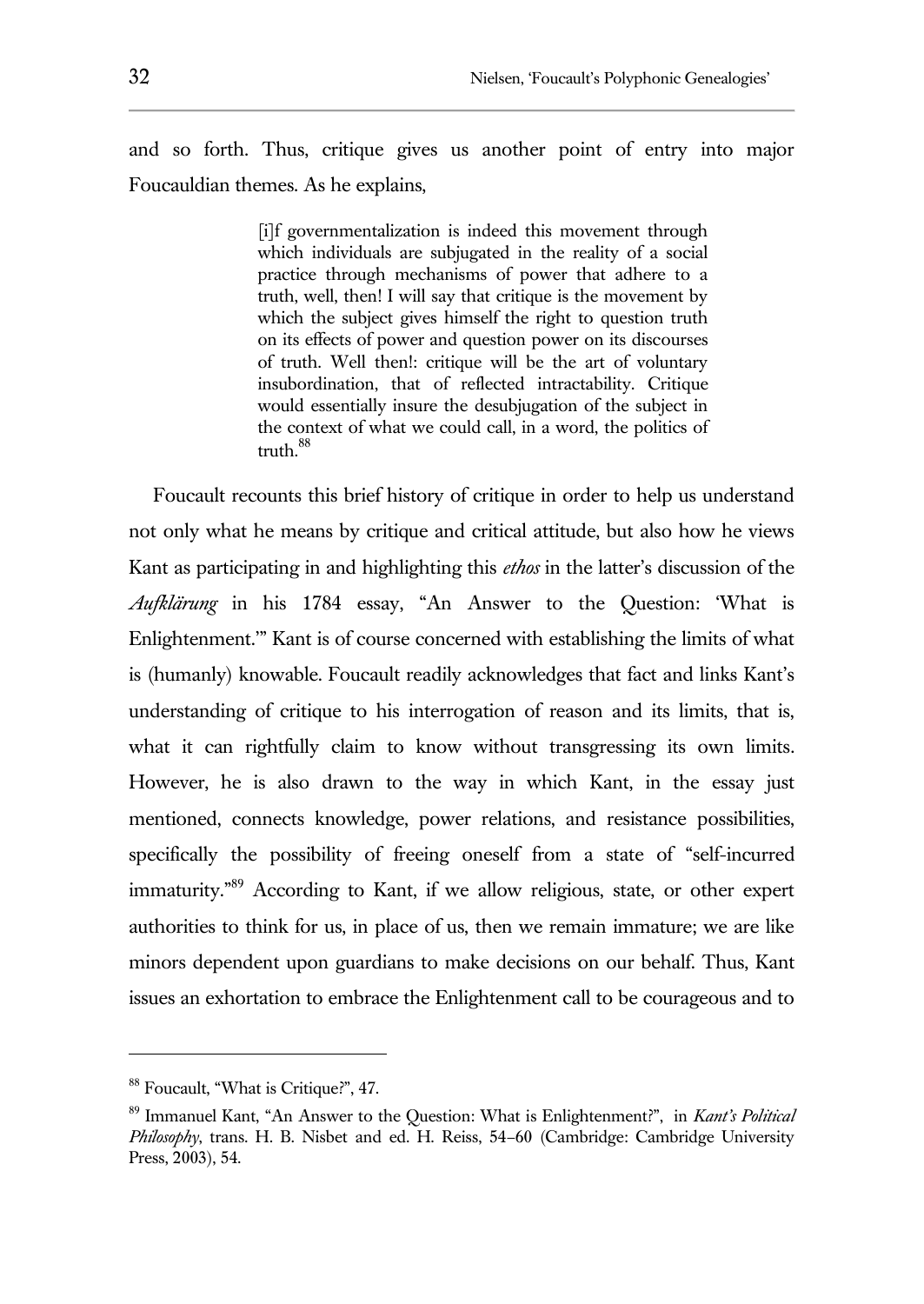reason for oneself, which for him also entails recognizing reason's limits. "In his attempt to desubjugate the subject in the context of power and truth, as a prolegomena to the whole present and future *Aufklärung*, Kant set forth critique's primordial responsibility, to know knowledge."<sup>90</sup> For Foucault, Kant was not unaware of the intimate relation between knowledge and power.

Foucault marks this critical ethos embodied by the *Aufklürung* as a "critical attitude which appears as a specific attitude in the Western world starting with what was historically [...] the great process of society's governmentalization."<sup>91</sup> As was the case with many Enlightenment thinkers, freedom was a major theme for Kant. If one were to remain in a state of immaturity in which one merely obeys mechanically, allowing someone else to reason for oneself, then one has in some genuine sense forfeited one's freedom; hence, the immaturity is, as Kant puts it, "self-incurred." However, if one takes up the critical attitude and comes to a clearer idea of what reason can legitimately claim to know, a principle of autonomy comes into play, mitigating a relation of excessive dependence or "sheer" heteronomy. "One will then no longer have to hear the *obey*; or rather, the *obey*, will be founded on autonomy itself."<sup>92</sup> Of course, not all will agree with Foucault's interpretation of Kant; however, Kantian interpretative discrepancies with respect to the issues at hand are irrelevant. What is more important for my present purposes is to elucidate Foucault's understanding of Kant's project so that we might better grasp how and why Foucault situates himself within the Kantian critical tradition.

As Foucault explains, in the nineteenth and well into the twentieth century, three features converged that set the stage for a new variation on the critique of

 $90$  Foucault, "What is Critique?", 50.

<sup>91</sup> Ibid., 48.

 $92$  Ibid., 49. Here we should at least point out, as Foucault does, that it is not difficult to show that "for Kant, autonomy is not at all opposed to obeying the sovereign" (49–50). See, for example, the section of Kant's essay, "What is Enlightenment?", esp. 56–8.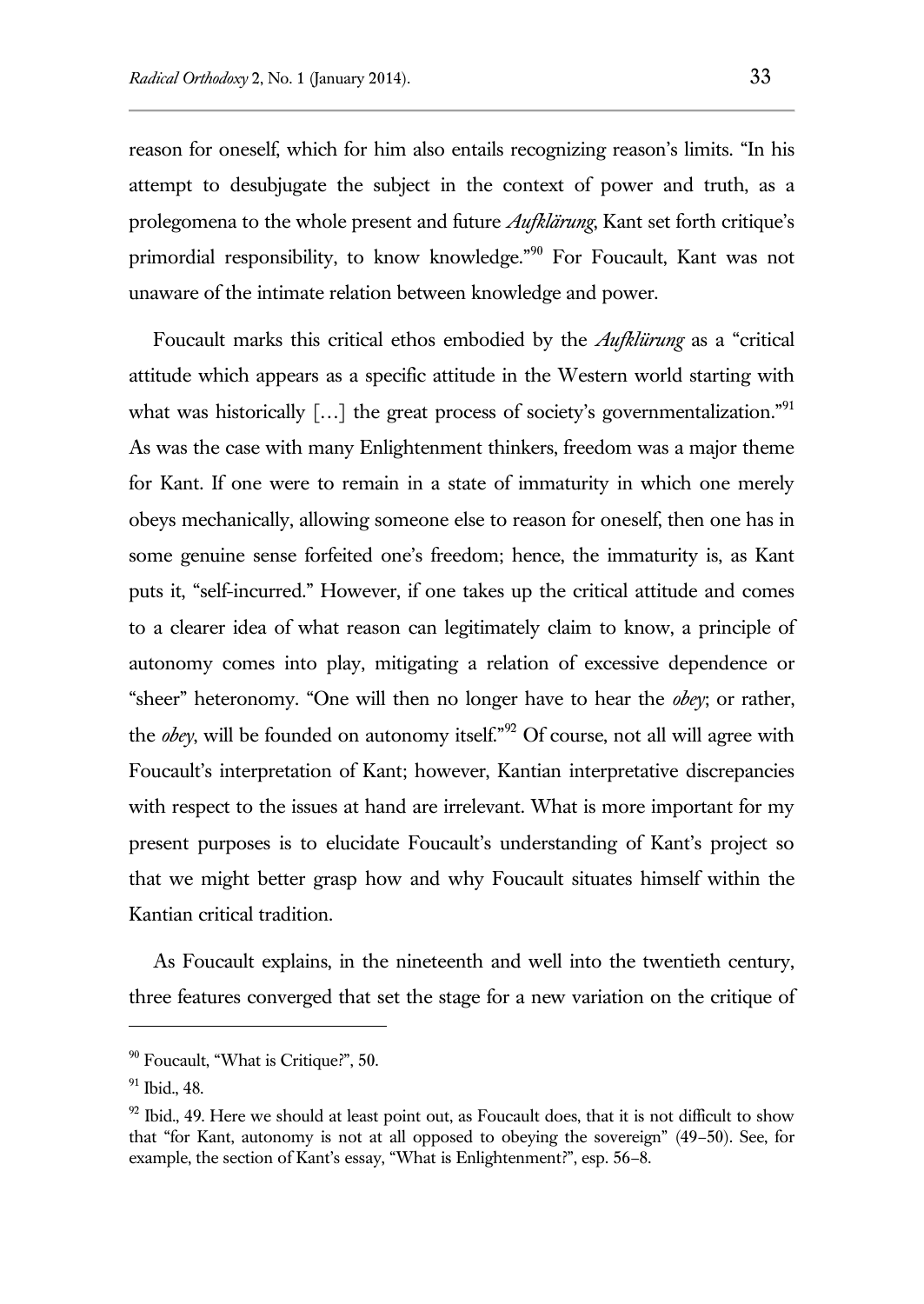reason theme inaugurated by Kant: (1) "positivist science," (2) a state or "state system which justified itself as the reason and deep rationality of history and which, moreover, selected as its instruments procedures to rationalize the economy and society," and (3) the interplay of the first two, creating a situation in which science begins "to play an increasingly determinant part in the development of productive forces and, such that, in addition, state-type powers are going to be increasingly exercised."<sup>93</sup> Given the interconnections between reason, knowledge, and power that Kant *already* identified in his 1784 Enlightenment essay and the historical convergences just mentioned, the new question becomes: "for what excesses of power, for what governmentalization, all the more impossible to evade as it is reasonably justified, is reason not itself historically responsible?"<sup>94</sup> Stated slightly differently and in a mode reminiscent of the Frankfurt School, $95$  is there something inherently flawed with the particular shape that reason or rationality has taken such that it leads to excesses of power? Does this modern inflection of reason somehow contain within itself the seeds of its own destruction? Does its attempt to fully realize itself and its political program lead to the obliteration of the other? That is, does this kind of instrumental reason involve constructing certain groups as unworthy, impure, and dangerous others who must be eradicated or at least confined to a separate socio-political, geographical, and even lawless, space?

Foucault then moves into a discussion of the growing suspicions in the twentieth century of Enlightenment rationality and its relation to power, as well

 $93$  Foucault, "What is Critique?",  $50-1$ .

 $94$  Ibid., 51.

<sup>&</sup>lt;sup>95</sup> The connection with the Frankfurt School is not mine; Foucault himself refers to the Frankfurt School at least three times in his essay, noting that "an era has arrived where precisely this problem of the *Aufklärung* can be re-approached in significant proximity to the work of the Frankfurt [S]chool" and that his project shares "fellowship with the Frankfurt [S]chool" ("What is Critique?", 53, 55, see also, his comments on the Frankfurt School and the Hegelian Left, 51).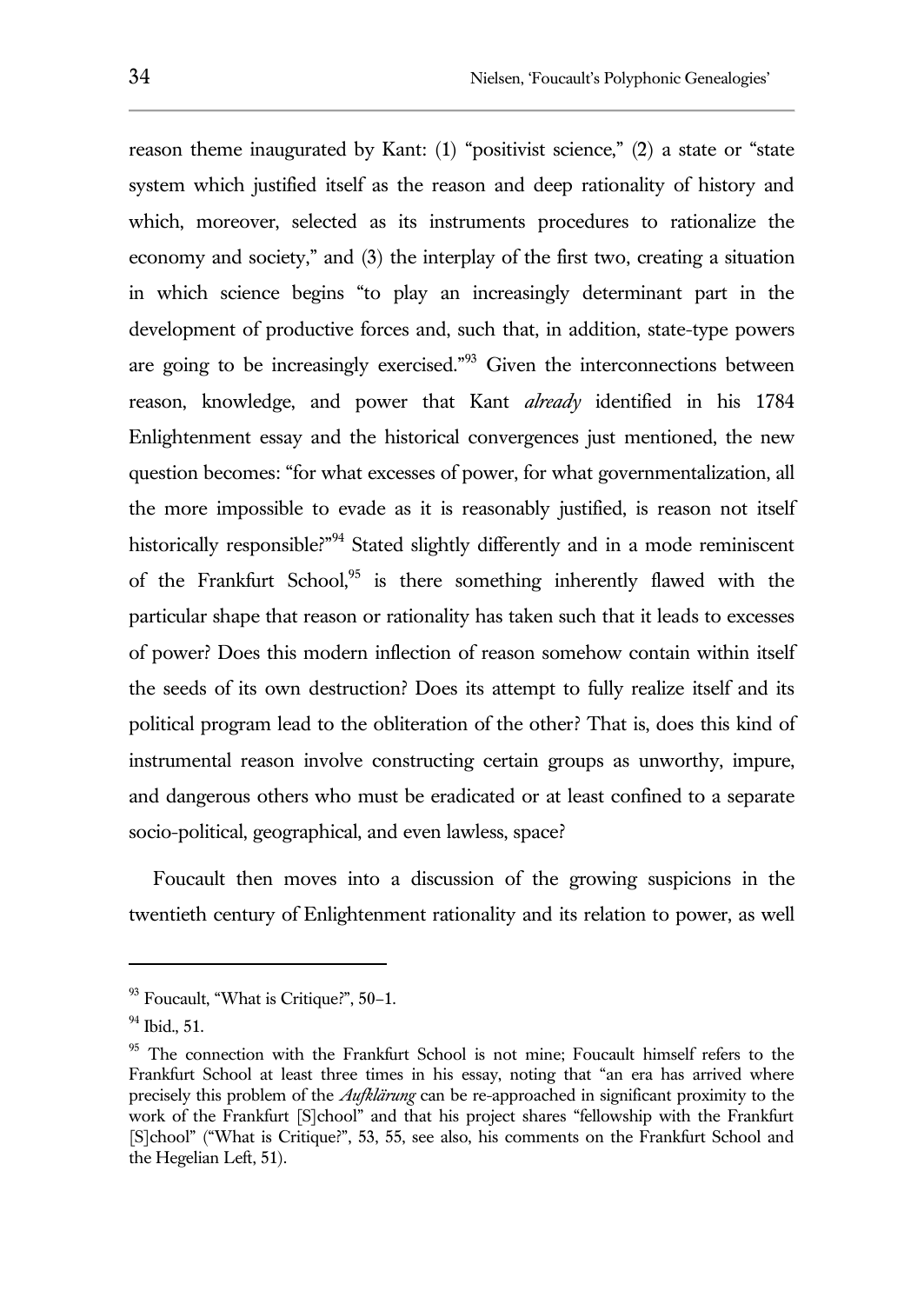as the political ramifications of this conjunction. According to Foucault, French intellectuals have acquired a more critical attitude toward Enlightenment narratives of progress. That is, in addition to the questions of meaning raised by phenomenology and applicable to studies of the Enlightenment, "an era has arrived where precisely this problem of the *Aufklärung* can be re-approached in significant proximity to the work of the Frankfurt School."<sup>96</sup> In other words, particularly in light of the horrific events of the twentieth century—for example, the Holocaust, which no ethically conscious contemporary thinker can ignore questions of sociopolitical and existential import must be addressed. In light of such calculated cruelty and inhumane violence against our fellow human beings, questions such as how ought we reason about (Enlightenment) unreason, or as Foucault puts it, "how is it that the great movement of rationalization has led us to so much noise, so much furor, so much silence and so many sad mechanisms,"<sup>97</sup> become philosophical questions of utmost importance. In short, if the *Aufklärung* is concerned with the movement from heteronomous irrationality ("self-incurred immaturity") to autonomous rationality, and our casting off the shackles of the former paves the way to Enlightenment and progress, how do we explain the ironic, paradoxical, even cruel surprise ending to this narrative? We have moved through the Enlightenment only to be confronted with "the reciprocal and inverse problem of that of the *Aufklärung*: how is it that rationalization leads to the furor of power?"<sup>98</sup>

Just as Kant was concerned with unearthing how we have come to be who we are at a particular point in history, so too is Foucault; however, according to Koopman, the latter has given up on the former's claims regarding universal and necessary structures, opting instead for *epistemai-*specific and contingent

<sup>96</sup> Ibid., 53.

 $97$  Ibid.

<sup>98</sup> Ibid., 54.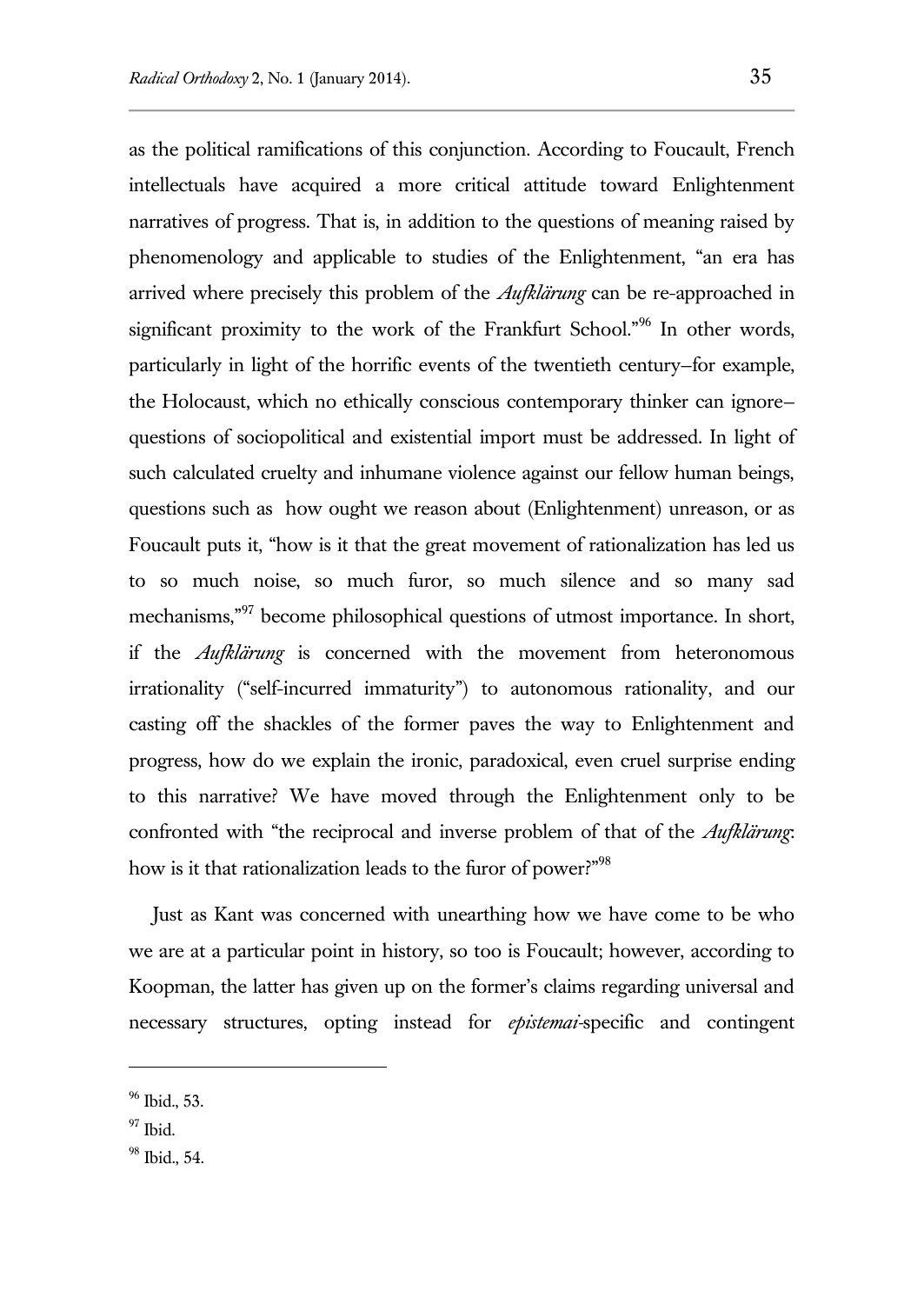conditioning structures or historical *a prioris*. This abandonment of the transcendental for the historical leads Foucault to investigate more "localized" connections between knowledge and power as they appear in particular historical contexts. Having set forth his textual arguments against the Foucaultvia-phenomenology position, Koopman proceeds to elaborate philosophical or theoretical reasons for his own reading of Foucault.

#### **VII. A Musical Corrective to "Koopman's Foucault"**

According to Koopman, because Foucault himself realized the shortcomings of his archaeological method in his earlier works and expanded his methodology to include genealogy, attempts to interpret Foucauldian archaeology as both historical and transcendental are not only misguided, but they also direct our attention away from the unique contributions Foucault brings to the current philosophical milieu. One such contribution is the notion of problematization, which Koopman sees as central to Foucault's critical historical-philosophy. The two central components of "[c]ritique as problematization" are contingency and complexity.<sup>99</sup> With respect to the first component, as we examine the emergence of and the conditions making possible historical networks, apparatuses, sociopolitical institutions, discourses—all of which shape us and give rise to contextspecific issues—"we can come to recognize our problems as contingent complexes rather than necessary givens."<sup>100</sup> Although Koopman does not link Foucault's emphasis on contingency with his productive notion of power, such a connection would enhance his account and would help to stave off a common criticism and misperception of Foucauldian power as merely limiting or constraining. That is, if what we have become as the result of a particular socio-

<sup>99</sup> Koopman, "Historical Critique," 110.

 $100$  Ibid.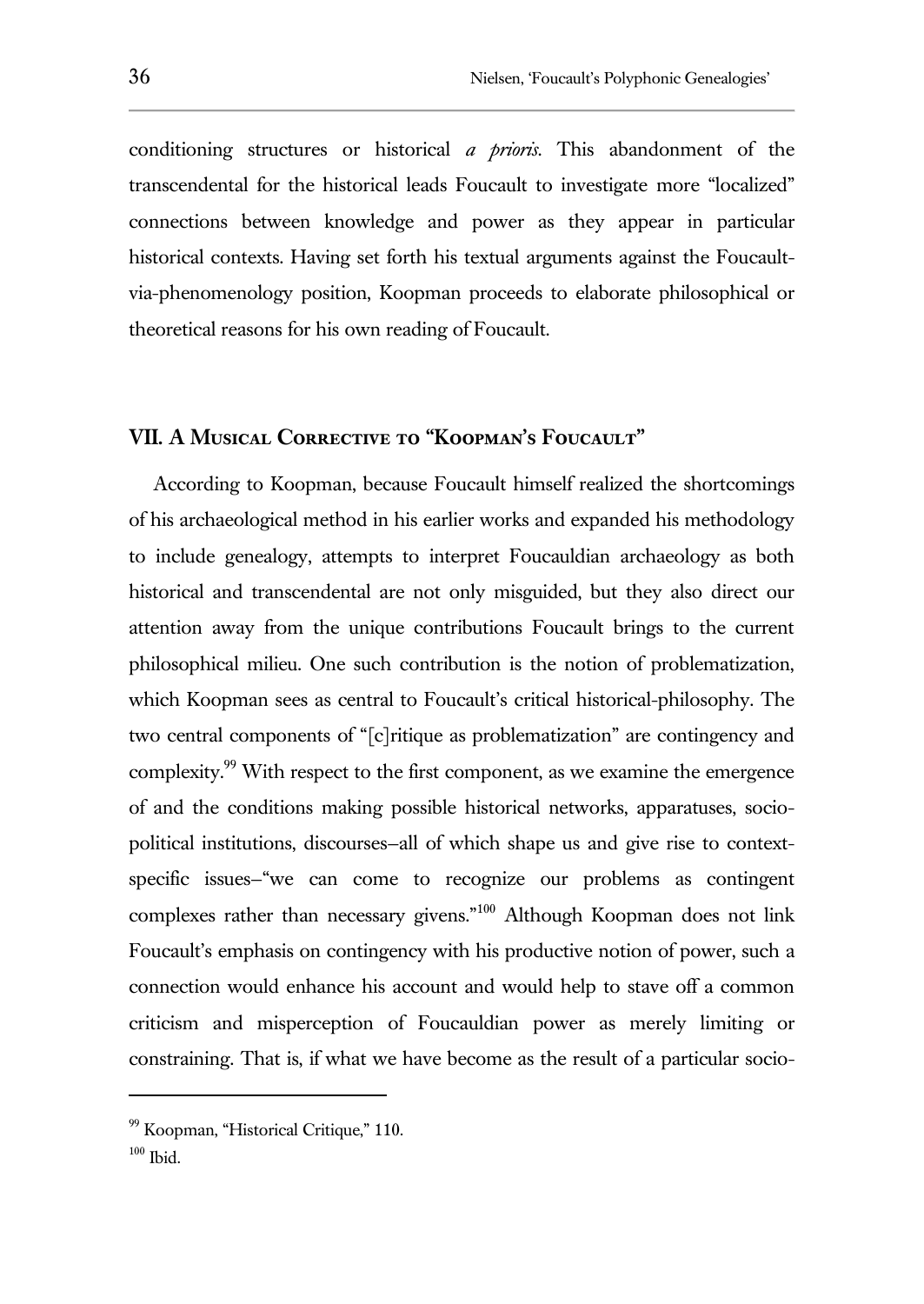l

political configuration, imposed hegemonic discourses, and a myriad of other intersecting networks in which we find ourselves are all contingent realities producing contingent, rather than necessary, effects, then we—as free beings in power relations with ourselves and others—are not rendered completely passive. Because power relations presuppose free subjects and entail resistance possibilities<sup>101</sup>-that is, a field of possible options available to us that enable us to re-script and reconstitute social narratives and socio-political structures—we are not condemned to accept our present situation or social identity as fated, irrevocable, irreversible, or necessary.

With respect to the second component, complexity, Koopman turns to the relationship between problematization and the different functions of archaeology and genealogy in order show how Foucault's expanded methodology allows him to analyze vertical and horizontal fields themselves composed of multiple complex layers and intersecting nodes. Another way to conceptualize the relation between these two modes of inquiry is to view archaeology as synchronically-oriented and focusing upon rules and conditions that make fields of possibility possible; genealogy, in contrast, is diachronically-oriented, directing its attention to the movement of the diverse, non-homogenous practices, discourses, disciplines, and subjectivities emerging from the multiple fields of possibility mapped by archaeology.<sup>102</sup> More specifically, Koopman explains how precisely he understands the failure of Foucault's early archaeology-minusgenealogy.

> The archaeologist describes conditions that constrain one period of thought; they next describe the quite different

<sup>&</sup>lt;sup>101</sup> See, for example, Foucault's discussion of power relations and freedom in his late essay, "The Subject and Power."

 $102$  This is not to say that there is no overlap in orientation (diachronic versus synchronic) between these two methods. An important point in Koopman's account that my synchronic/diachronic analogy does not capture is his talk of vectors. See, for example, "Historical Critique," 112.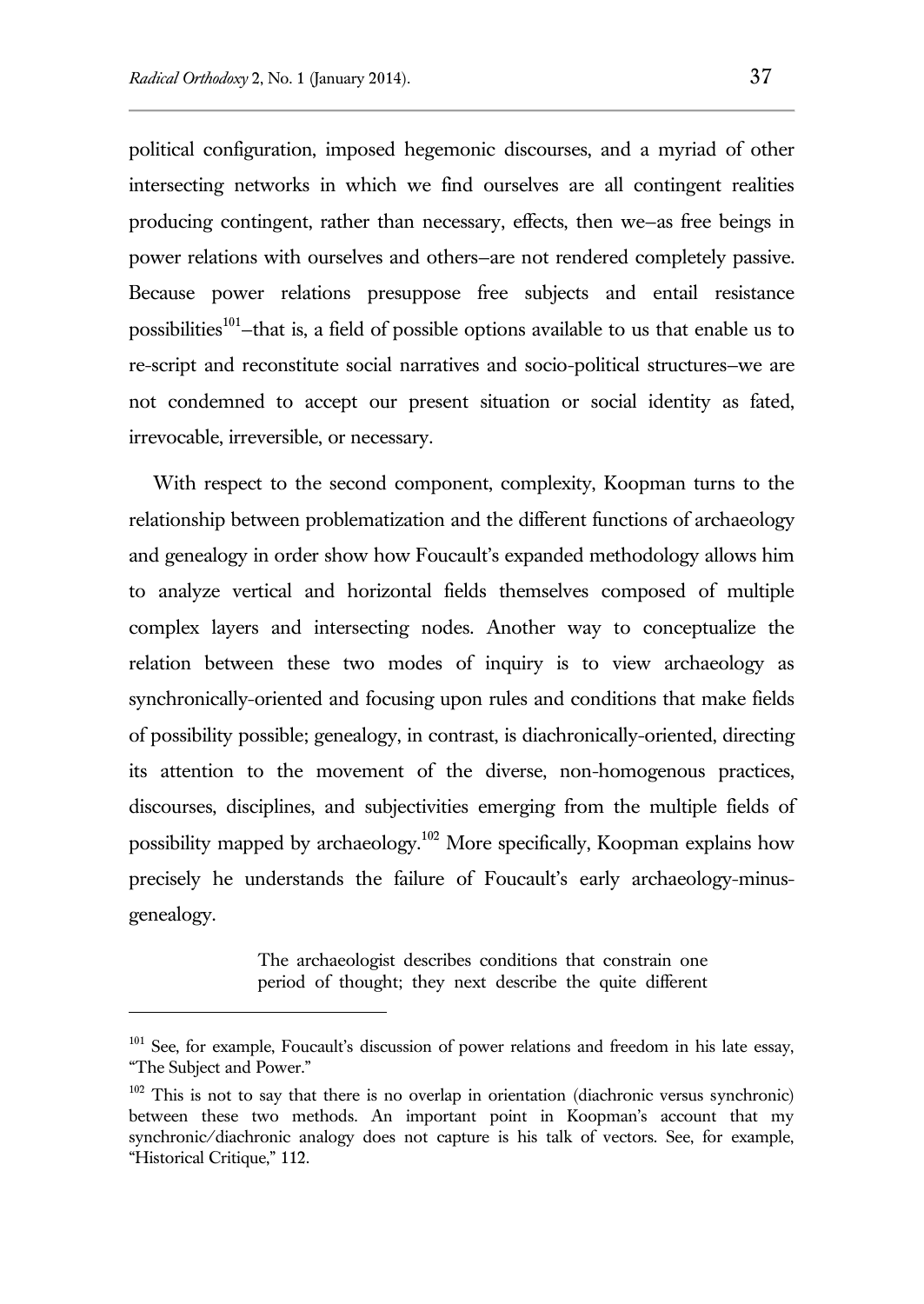conditions constraining another period of thought; finally, they infer historical difference on the basis of an underlying incommensurability between the two sets of conditions. This procedure indeed demonstrates difference but it does not explicate difference *historically*. Archaeology only offers up incommensurable historical conditions and an inexplicable gap between them. This is history in that it concerns the past but it is not historical history in that it does not engage change, mobility, and transition.103

That is, archaeology alone has no way to account for the movement between *epistemai*. We have one *episteme* with its own particular set of historical *a prioris*, then another *episteme* with a different set of historical *a prioris.* The conditions are, on Koopman's reading, incommensurable. If this is the case, then the diverse disciplines, institutions, and subjectivities made possible by the conditions and structures specific to an *episteme* are likewise incommensurable.

If Koopman and, for that matter, Foucault have in mind a weak rather than a strong notion of incommensurability, then I can and will happily follow them for a considerable distance along this path. Put more candidly, I find strong incommensurability—the claim that there are absolutely no common points of contact between *epistemai*, no common basis upon which to make comparisons, contrasts, analogies, etc.—to be indefensible and incoherent. After all, holding such a position, how can one even speak of different *epistemai* or historical conditions? I understand weak incommensurability, in contrast, to mean (at minimum) that no precise one-to-one equivalence obtains between the objects in view, as the meanings of objects or concepts are intimately related to their larger context. Yet, with respect to the topics at hand, to claim that historical *a prioris*  are incommensurable in the weak sense is to claim more than the obvious point namely, that no two *epistemai* are identical because no two *epistemai* share the exact same historical conditions. Though this is true, it is something that we

<sup>103</sup> Ibid., 114. Italics added.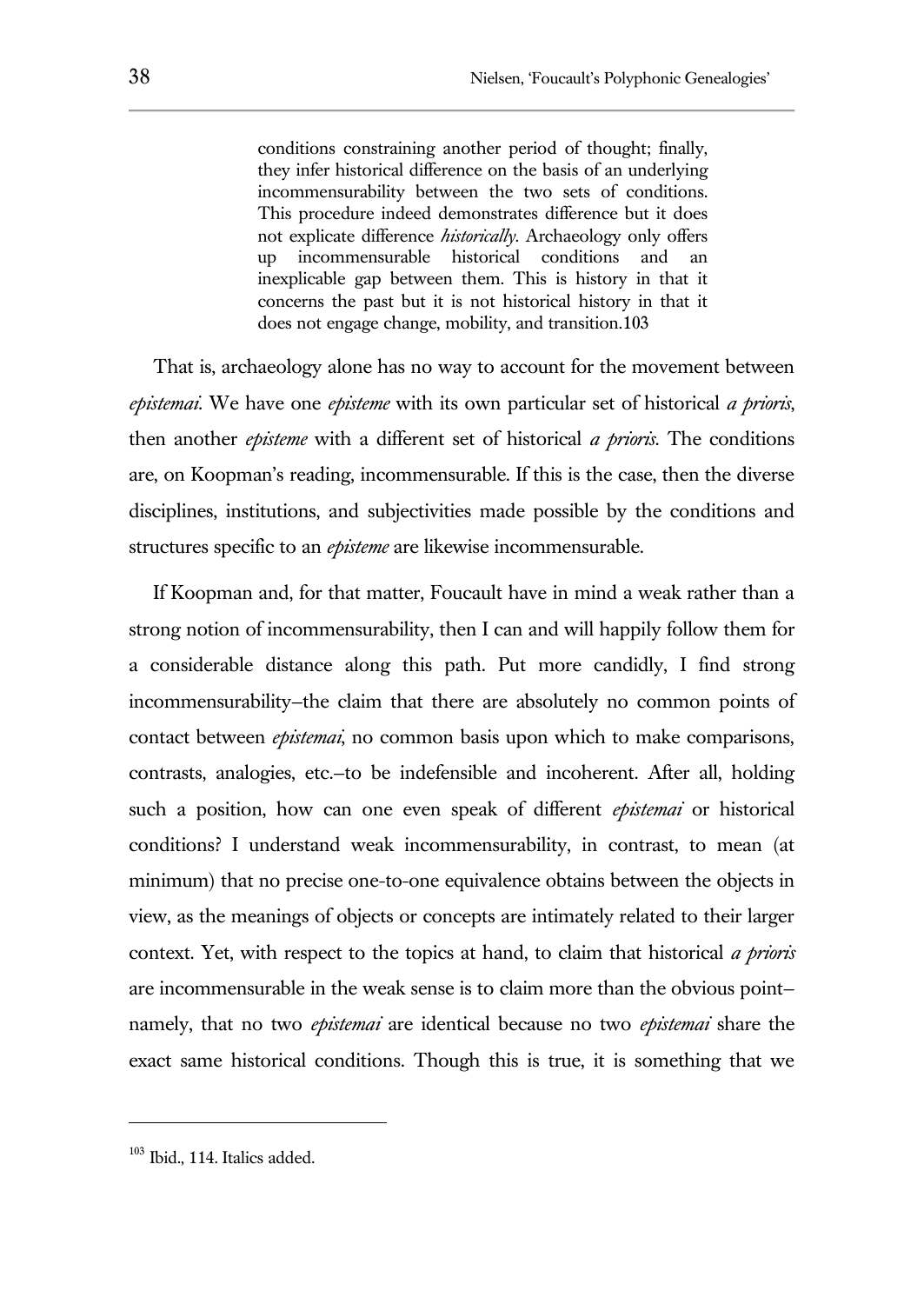$\overline{a}$ 

observe "after the fact," that is, after a sufficient amount of time has passed for particular historical epochs to be recognized as distinct *epistemai.* Here it is important to keep in mind that the set of historical conditions specific to an *episteme* does not function as an iron-clad mold stamping out homogenous objects, discourses, or subjectivities. Rather, Foucault's historical *a prioris* allow for the possibility of multiple subjectivities and variations within a single *episteme* and even within the smaller context of a particular discipline or discourse.<sup>104</sup> The more significant aspect of weak incommensurability is rather its rejection of atomism and commitment to some variation of holism<sup>105</sup>-that is, the claim that the parts (for example, concepts, disciplines, etc.) derive their meanings from their relation and connection to larger contexts and ultimately to the whole *episteme*.

To illustrate, the concept of "black" or "blackness" does not retain a single, unchanging meaning from nineteenth-century America to twenty-first-century America. During the period of chattel slavery, a common pro-slavery discourse influenced by religious and pseudoscientific arguments (bio-behavioral racial essentialism) constructed the term "black" to mean subhuman and naturally inferior to white people. Today, however, bio-behavioral racial essentialism is no longer credible; the mainstream religious and political discourses on slavery have changed, as have the major "race"-producing institutions. Consequently, the term "blackness" takes on new meanings. A number of race theorists and cultural critics, including sociologist Loïc Wacquant, argue that in the twenty-first

 $104$  Toward the end of this essay, I mention capitalistic and anti-capitalistic subjectivities as an example of how multiple subjectivities can exist within the same *episteme*.

<sup>&</sup>lt;sup>105</sup> I am neither interested nor qualified to enter into the complex debates in philosophy of language and philosophy of mind regarding holism. For my purposes, I shall distinguish between moderate and extreme holism and opt for the moderate version. Moderate holism allows for the possibility of other influences (for example, metaphysical or logical principles) besides the network of relations to shape meaning, whereas extreme holism claims, for example, that the meaning of a word is derived *solely* from its relational configuration in a particular network.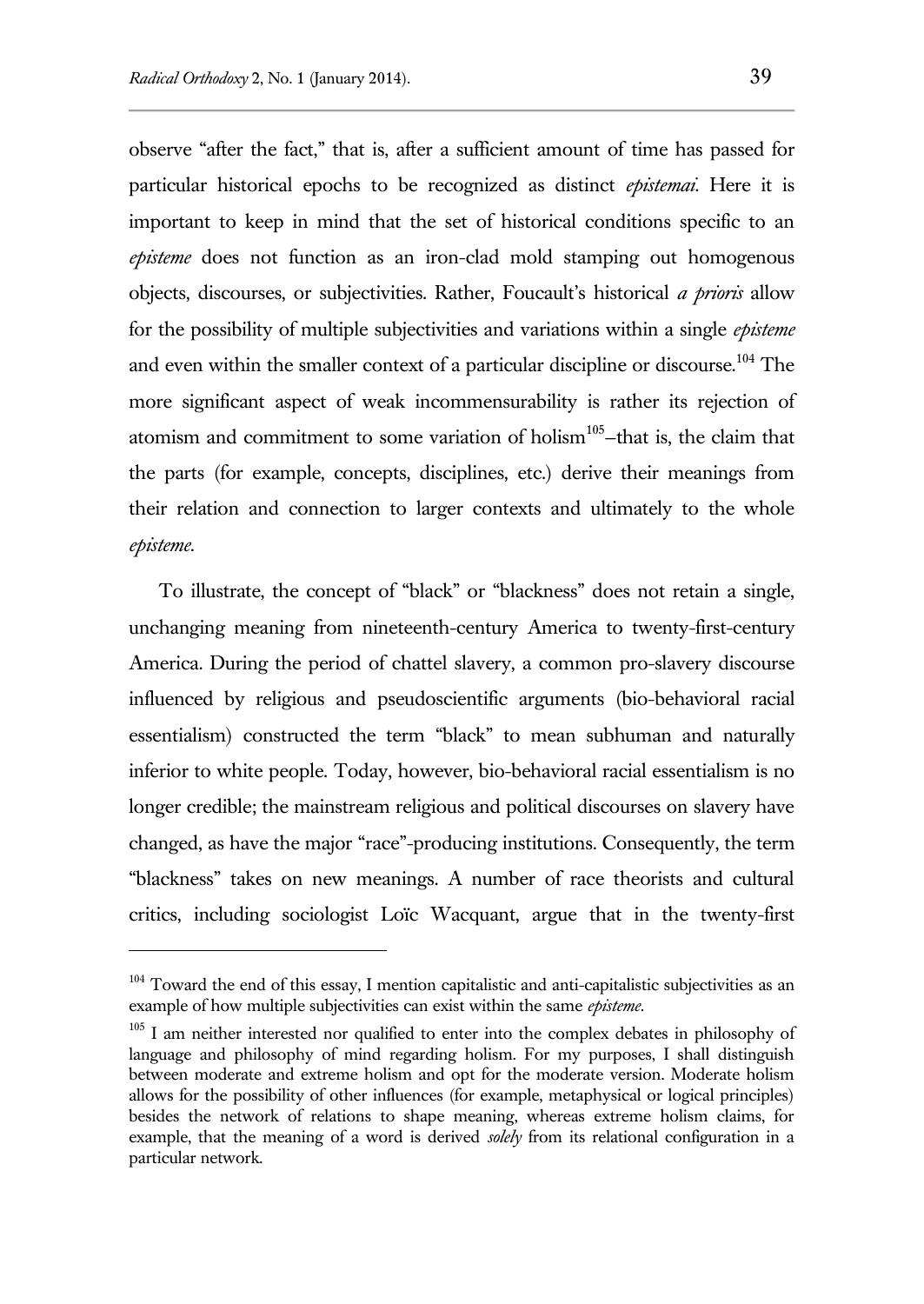century the term "black" has come to mean "dangerous," "deviant," "delinquent." Wacquant traces this new variation on the "black" theme or the contemporary American construction of "blackness" to the U.S. carceral system, which holds top rank in a long line of race-making apparatuses, that is, institutions which have "successfully operated to define, confine, and control African-Americans in the history of the United States."<sup>106</sup>

Returning to the issue of incommensurability, whether we have in view a weak or a strong notion of incommensurability between *epistemai*, Koopman's question is still relevant: how does one explain the in-between space, the gaps, the transitions between historical epochs? Are these transitional spaces also governed by historical *a priori* structures? "If not, then it follows that there are historical periods which an archaeological analytic cannot engage. If so, then it follows that the historian needs another analytic in addition to […] archaeology in order to wield a more complete historiographical toolkit."<sup>107</sup> Here genealogy enters to deal quite literally with the "gaps." The genealogist examines the myriad linear, moving, diachronic discursive and non-discursive practices and structures that intersect and morph, giving rise to *new* concepts, practices, and ultimately new *epistemai*; however, so long as one holds a weak view of incommensurability, I see no reason why one must deny that elements, vestiges, and traces of *previous* epochs are taken up and reconfigured in the new and quite distinct historical period.

Koopman uses the image of a series of circles to explicate the "gaps" between *epistemai*, with each circle representing a different historical epoch or *episteme*. The circles are horizontally arranged, but they do not touch each other; a spatial

Loïc Wacquant, "From Slavery to Mass Incarceration: Rethinking the 'Race Question' in the US," *New Left Review* 13 (2002): 41.See also, for example, Loïc Wacquant, *Punishing the Poor: The Neoliberal Government of Social Insecurity* (Durham: Duke University Press, 2009).

<sup>&</sup>lt;sup>107</sup> Koopman, "Historical Critique," 114.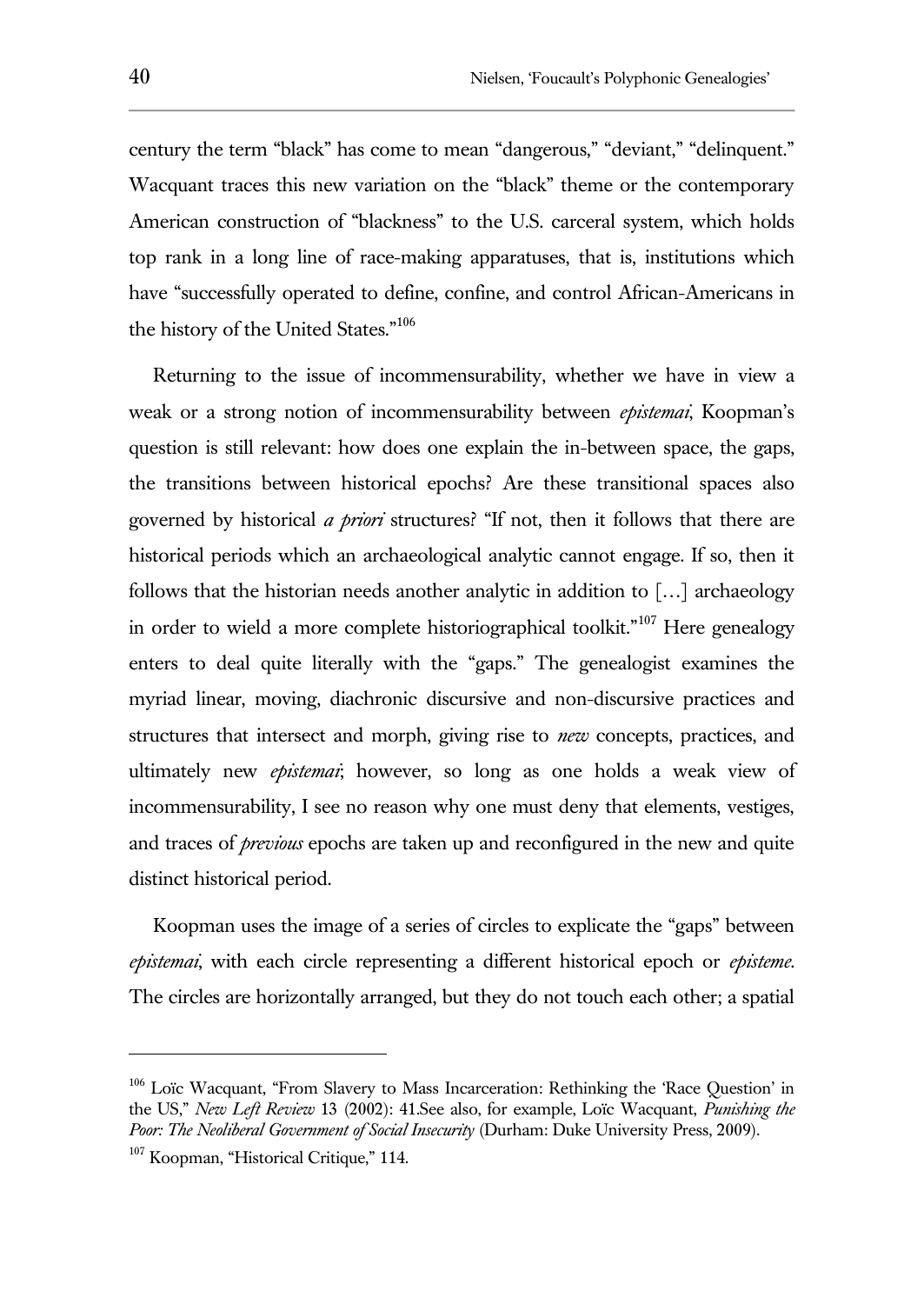$\overline{a}$ 

gap from the past as well as the future separates each circle. Perhaps there is a problem with Koopman's image. Instead of gaps, what if we think in terms of musical modulations or transitions. Consider the way in which modulations function in the sonata form. Although there are numerous variants on the sonata form, the basic structure is as follows: introduction, exposition, development, recapitulation, and coda. The introduction and the coda are somewhat optional and do not constitute the core of the sonata form; however, they have become so commonplace that today they are included in nearly every current definition of the Sonata form. In the exposition section, the main musical themes are introduced in the tonic key. Then in the development section the themes are expanded melodically, harmonically, and rhythmically. Completing the cycle the recapitulation section, in which the main themes from the exposition reappear and often, but not always, resolve the tensions created in the development section.<sup>108</sup> As I mentioned earlier, there are multiple variations of the Sonata form itself, as well as variations with respect to what occurs within each major section; nonetheless, the three main movements—exposition, development, and recapitulation—are easily identifiable, as each part or movement exhibits

<sup>108</sup> Analogies, of course, have their limits. There are aspects, implications, and possible interpretations of my analogy that Foucault would reject. For example, composers often write symphonies in which a clear final resolution occurs in the recapitulation section suggesting a *telic* completion. (This, however, is not always the case; twentieth- and twenty-first-century atonal compositions are clear counterexamples). Foucault would demur any hint of an overarching teleological movement to history as Hegelian, totalizing, and in a sense the opposite of his project of a "general history." See, for example, Foucault, *The Archaeology of Knowledge*, 10. Also, when analyzing the completed symphony, the particular movements are understood *as* organically related; if by the term "organic," one means that the elements of a prior stage lead *necessarily* to a particular unfolding configuring in the minutest detail the stage which follows, Foucault would not claim that *epistemai* exhibit this kind of relationship. However, there is no reason to view any particular, concrete instantiation of the Sonata form in those terms. That is, although when analyzing a symphonic work in its totality, one may discern how themes in one movement are taken up and developed in the next; no predetermined pattern or design exists forcing the movement to unfold and conform to a fixed and singular mold. On the contrary, there are myriad ways in which the contents of the movement might take shape. Whatever final movement we have today is the result of creative choice or artistic freedom, not necessary imposition.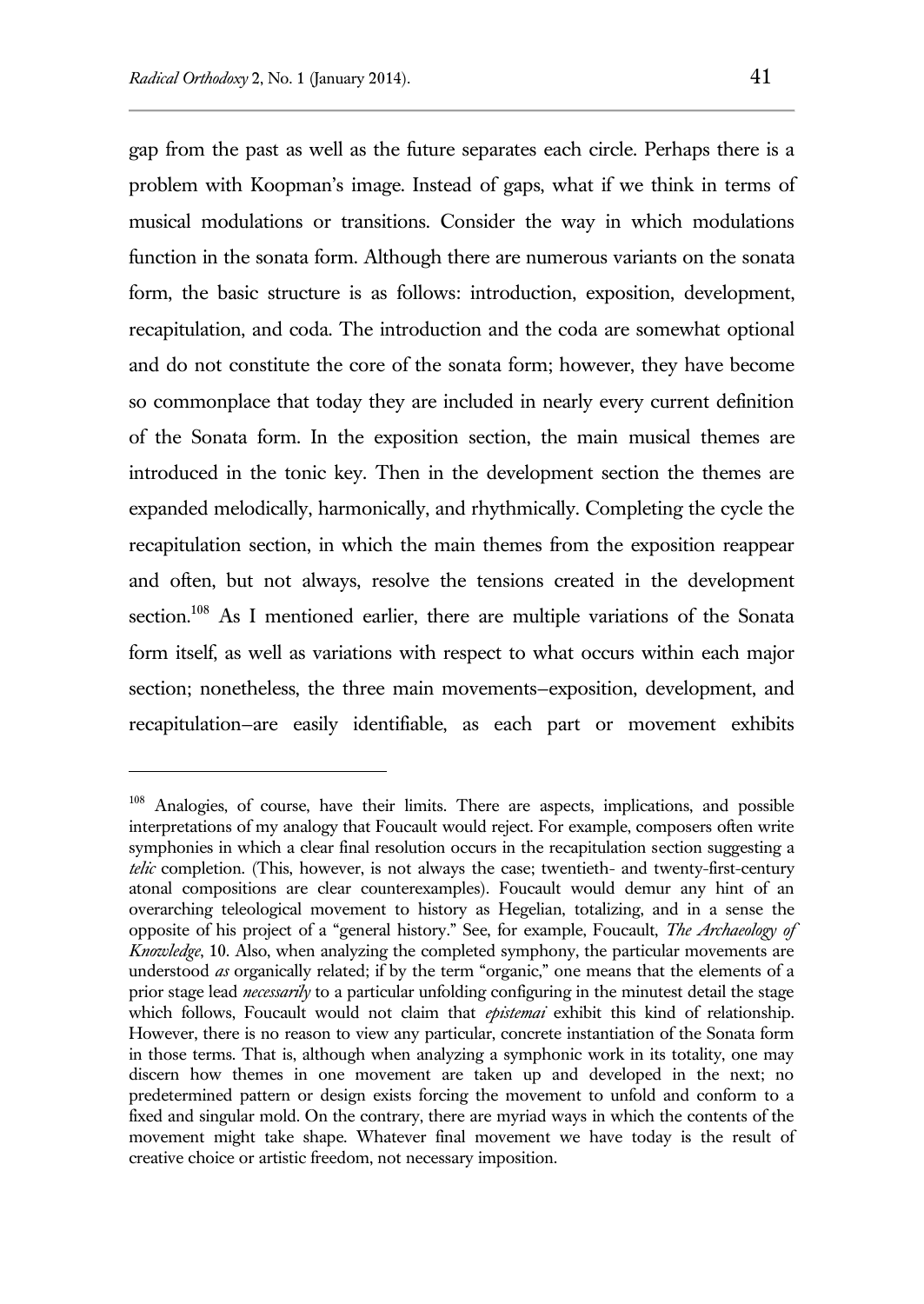harmonic and melodic patterns and practices according to the general rules of its particular role in the sequence.

Modulations or transitions connect the movements; they are the "gaps," so to speak, between clearly defined principal sections. Similar to the variations occurring with the main movements, modulations also vary. One finds commontone, common-key, chromatic, sequential, and parallel-key modulations (to name a few). In common-key modulations, the composer creates harmonic sequences based on chords shared or held in common between the tonal center, for example, of the first movement and the tonal center of the second movement.<sup>109</sup> These modulations are relatively smooth, yet there comes a point in the transition itself where it is difficult to discern whether a chord is functioning as part of the tonal center of the first movement or of the second movement. In other words, a nebulous area emerges that defies clear categorization in one movement or the other. At the other end of the spectrum, we have chromatic modulations. Because these modulations consist of non-traditional harmonic patterns progressing in minor seconds (half-steps) rather than the more common tonic–subdominant–dominant (I–IV–V) harmonic progression, there is no way to connect the chromatic sequence to a specific tonal center.<sup>110</sup> Between these two extremes—common-key and chromatic—exist a wide variety of modulatory

 $109$  For instance, common-key modulations often occur by moving up a perfect fifth. If one begins in the key of C major, the target key becomes G major (the interval from C to G is a perfect fifth). This particular modulatory movement is common is because any two keys separated by a perfect fifth share four common chords. Because the two keys have so many notes in common, they likewise share many common chords.

 $110$  In major scales, the tonic chord is the I chord, the subdominant is the IV chord, and the dominant is the V chord. For example, in the key of C major, we have the notes: C, D, E, F, G, A, B, C. The I chord, in this case C Major, is the "home" chord functioning as the tonal center. The C major triad consists of the notes C,E,G. A perfect fourth above C is F, which is the bass note of the subdominant triad, F major formed by the notes F, A, C. A perfect fifth above C is G, which is the bass note of the dominant triad, G major formed by the notes G, B, D. Generally speaking, Western tonal music moves in ascending and descending harmonic patterns of perfect fourths and perfect fifths.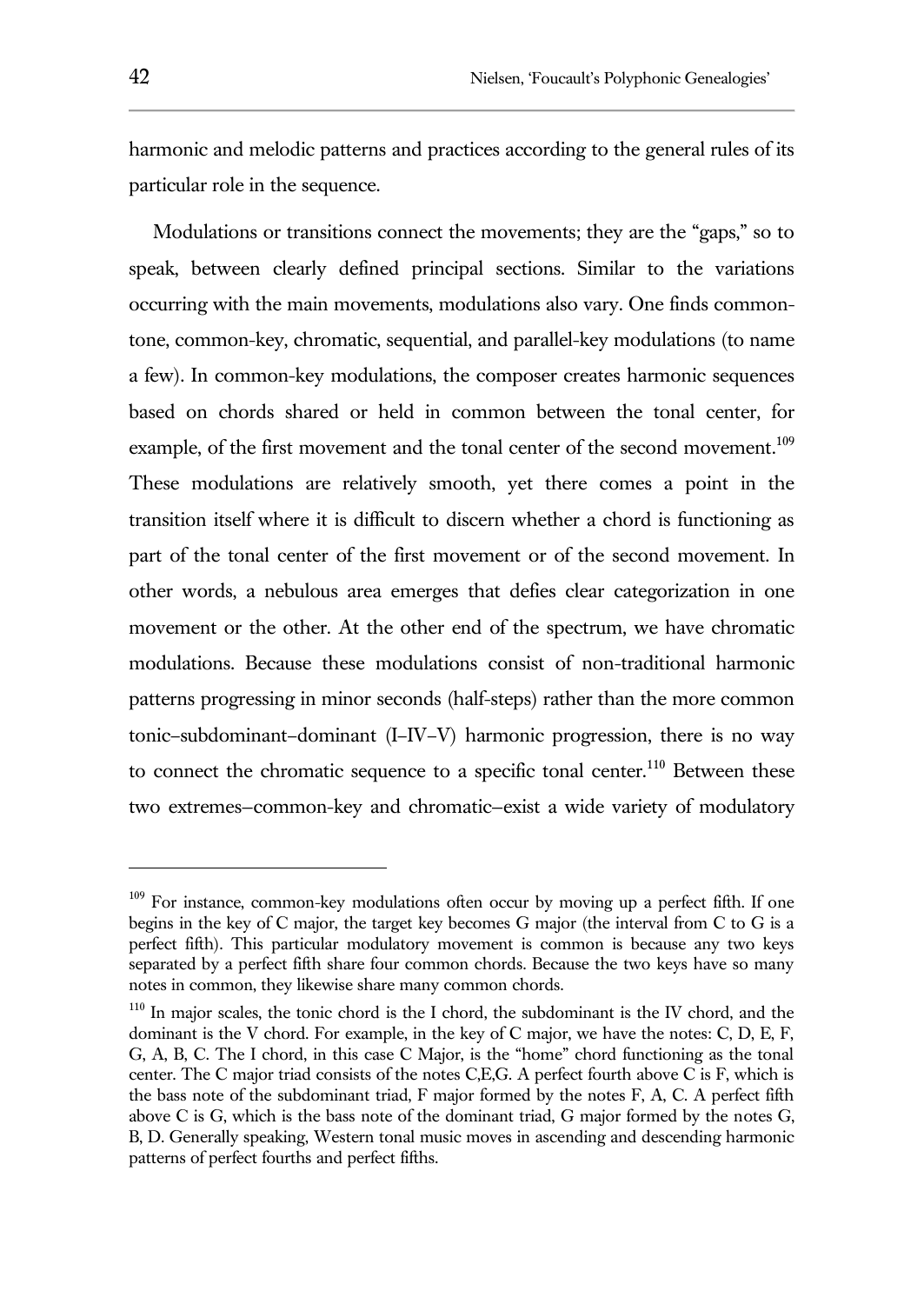manifestations. Generally speaking, however, each modulation type has a similar function: it plays a structuring role, demarcating the boundaries between movements. The *transition itself*, in other words, foregrounds the primary movements such that they stand out as self-contained units. In fact, what marks a modulation as such is that it resists, subverts, and often transgresses the theoretical rules and thematic musical patterns of the movements that it precedes and follows. Its very transitory nature seems to result from its resistance to both the rules and the melodic and harmonic figures that structure and define the main movements of the piece. The upheaval or prolonged tension a modulation creates owing to its in-between status seeks resolution in something more stable, which is *not* to say that the stability it may find is itself rigidly fixed and incapable of change.

Bringing the musical image back into conversation with Koopman and Foucault, we have the following analogical equivalences. A movement corresponds to an *episteme*, and a modulation replaces Koopman's talk of "gaps." The general harmonic, melodic, and rhythmic rules and practices structuring the particular content of each movement are analogous to Foucault's historical *aprioris*. Because modulations, as it were, fall outside the rules of the movements they connect, a different analytic is required for their analysis that enables us to make sense of the dynamic nature of the modulations ("gaps"), the main movements (*epistemai*), and the diverse components constituting the main movements (disciplines, discourses, etc.). This new analytic corresponds to the genealogical method.

Before bringing this essay to a close, I want to present one additional matter discussed in the published exchange between Thompson and Koopman in response to Koopman's original essay.<sup>111</sup> Thompson takes issue with Koopman's

<sup>&</sup>lt;sup>111</sup> See, for example, Kevin Thompson, "Response to Colin Koopman's 'Historical Critique or Transcendental Critique in Foucault: Two Kantian Lineages'," Foucault Studies 8 (2010):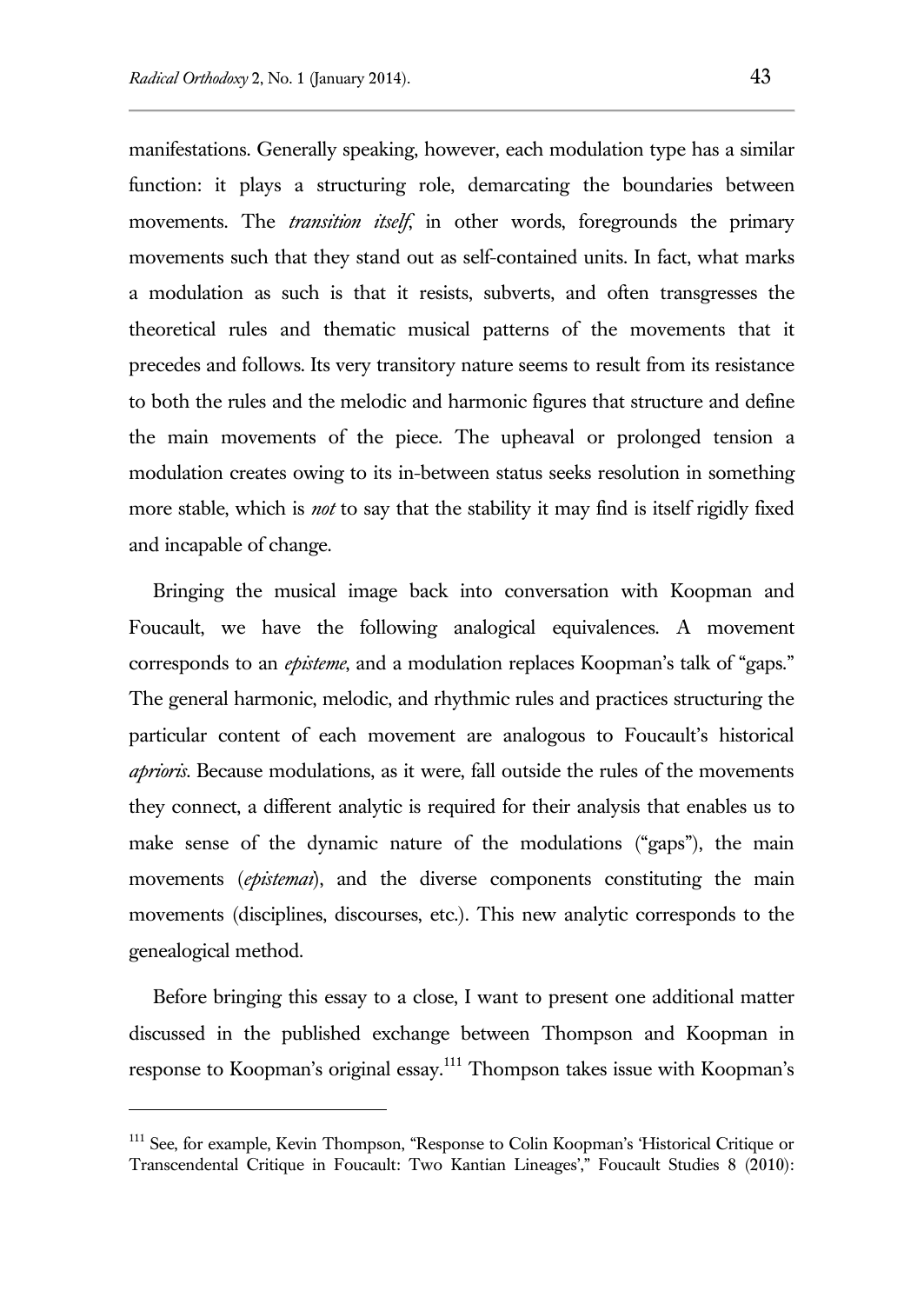account of Foucault's problematizations. According to Thompson, Foucault is concerned with the conditions or forms of problematizations—"the historically specific structures in and through which various kinds of matters have been put at issue";<sup>112</sup> however, Koopman takes these conditions to be "contingently forged antecedent states of affairs or processes," whereas Thompson views them as "historical eidetic structures."<sup>113</sup> For Thompson, Foucault's historical *a prioris* are anterior to the empirical processes of which they are the conditions. To "treat these conditions as prior historical complexes conditioning what follows from them" creates a problem for Foucault which, for Thompson, cannot be solved; how, he asks, are we to understand the (historical) causal efficacy of these conditions?<sup>114</sup> Koopman responds by denying that Foucault has in mind mere "causal conditioning";<sup>115</sup> rather, the historical *a prioris* create the space, so to speak, for practices to appear (or not to appear), for events to happen (or not to happen). Such conditions do not function as efficient causes (as when, for example, one billiard ball hits a second ball, forcing it into the side pocket). As Koopman explains,

> [c]onditions of possibility are more like the entire ensemble of ball, cue, stick, felt-topped table, and spirits of friendship and competition in which a certain practice is made possible. On my reading the entire ensemble itself is indeed the product of "antecedent states of affairs" but only so long as we understand "states of affairs" capaciously to involve all things at play in a practice rather than narrowly as referring to structures of causality describable in the language of a perfect physics. 116

<sup>122</sup>–28; Colin Koopman, "Historical Conditions or Transcendental Conditions: Response to Kevin Thompson's Response," Foucault Studies 8 (2010): 129–35.

<sup>&</sup>lt;sup>112</sup> Thompson, "Response to Colin Koopman," 126.

<sup>113</sup> Ibid., 127.

<sup>114</sup> Ibid.

<sup>115</sup> Colin Koopman, "Response to Kevin Thompson's Response," 133.

 $116$  Ibid.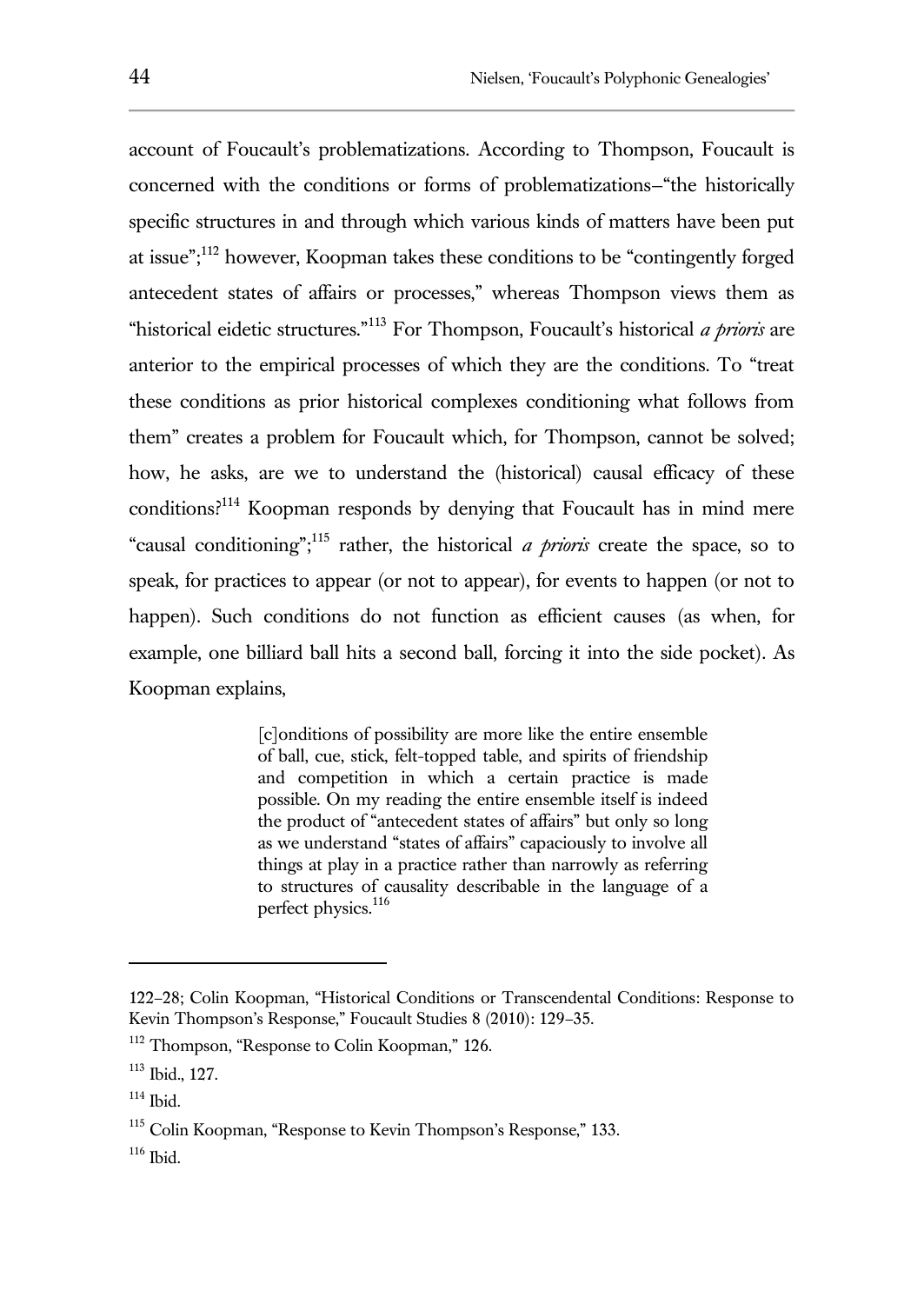For Koopman, the entire ensemble or "complex states of affairs" *qua*  "conditioning ensembles"—including the conditioning structures themselves—is mutable, dynamic, and historically conditioned through and through;<sup>117</sup> hence, when Foucault transforms Kant's transcendental *a prioris* and renames them accordingly as historical *a prioris*, we must feel the force of the adjectival modification. The *a prioris* still function as conditions of possibility; however, their scope, contra Kant's formulation, is neither universal (that is, transhistorical and transcultural) nor is their modality that of necessity; rather, Foucauldian *a prioris* are contingent structures congealing for a time and providing the requisite stability for practices, traditions, discourses, and the like to become recognizable as such. Yet, historical *a prioris* are also porous, not rigidly fixed, and thus able to change over time as shifts occur in the nodes constituting the multiple intersecting networks of a particular *episteme*. Lastly, the discourses, practices, and subjectivities produced by historical conditioning structures are heterogeneous, not homogenous. In other words, the porosity, contingency, and mutability of Foucauldian stabilizing structures allow for the possibility of diverse discourses and subjectivities not simply across *epistemai* but also within each of the recognized practices and disciplines in a particular *episteme*. For instance, with respect to America's current capitalistic configuration, the structures making possible this particular socio-economic ensemble exhibit a relative stability and sameness. However, we find multiple subjectivities creating different discourses and practices and responding to life within capitalistic America in disparate rather than uniform ways: some strongly oppose it and seek various strategies to fend off its totalizing effects; others try to reform it and make it more humane, while yet others believe it is the model that should be embraced by all countries and thus are willing to implement aggressive strategies to that end.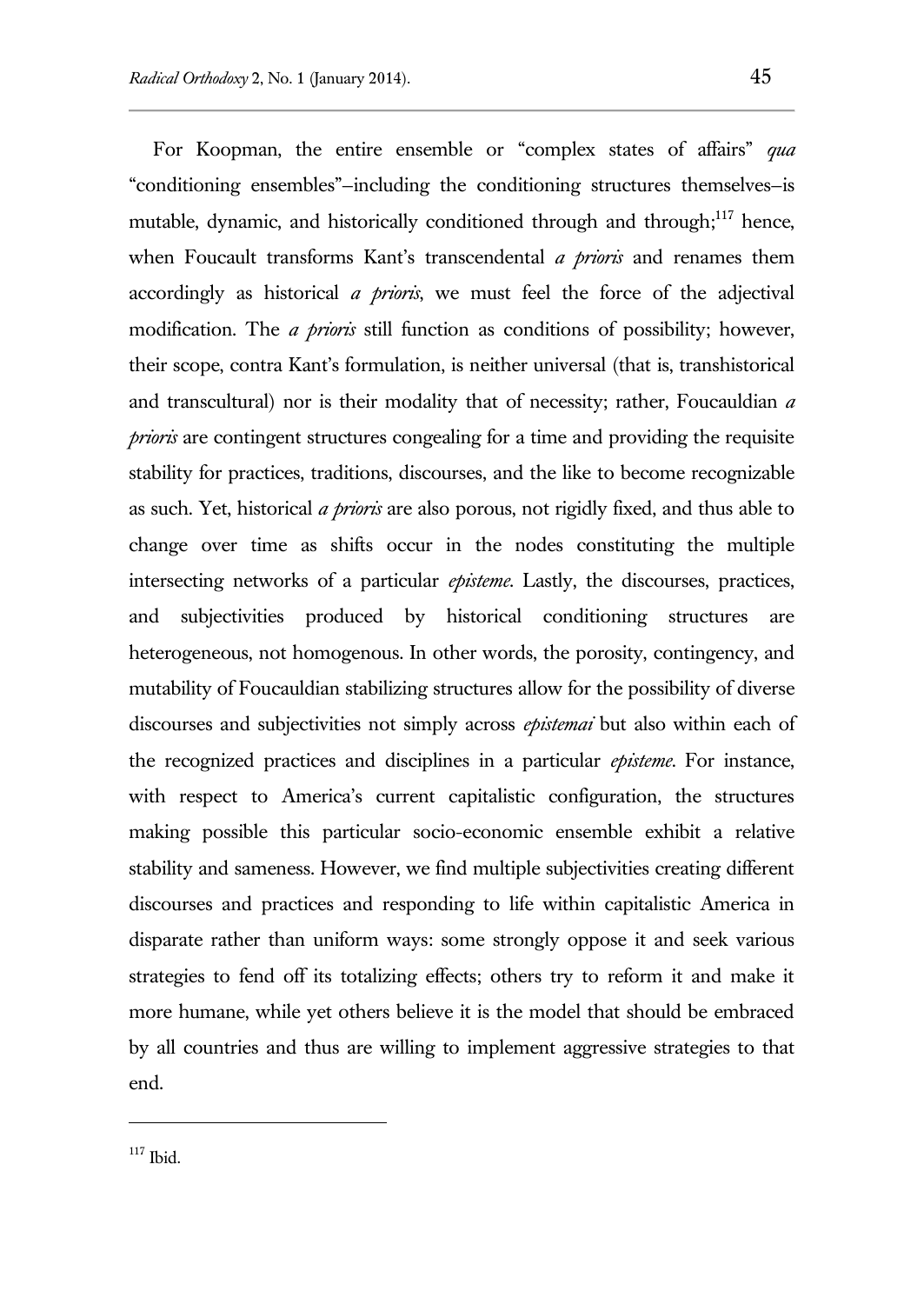The crucial question brought front and center via the Thompson and Koopman exchange is how our practices can be simultaneously "*constrained* by conditions of possibility and also *contingent* in being amenable to historical transformation?"<sup>118</sup> Here again we bump up against the "double construction of the subject," or Foucault's answer to the incomplete, one-sided (ahistorical) subject bequeathed to us in large part via the rationalistic strand of the Enlightenment. In contrast, the Foucauldian subject is simultaneously socially constructed and self-constructed, simultaneously constrained and free.

Though I agree with many aspects of Koopman's position, his response to Thompson's criticism is somewhat thin. That is, it does little more than assert what historical conditioning of subsequent *epistemai* by prior ones is *not* namely, it is not a type of efficient causality "describable in the language of a perfect physics."<sup>119</sup> Because Koopman fails to provide a positive account regarding what historical conditioning actually *is*, Thompson's concerns have not been adequately addressed. Moreover, what precisely is the difference between Koopman's appeal to "*conditioning ensembles*" and Thompson's articulation of historical *a prioris*?

Here I turn to my final set of music analogies in order to assuage Thompson's concerns by providing a more positive construal of genealogy. The world of music is replete with images, analogies, and comparisons highlighting how our both/and situation is neither incoherent nor reducible to an either/or—either we are free or we are constrained. Consider the jazz musician, who for many people is associated with the artistic free spirit par excellence. However, the jazz musician creates and improvises *within* strictures, limits, rules, and musical practices that demarcate jazz from other musical styles. These strictures and

<sup>118</sup> Ibid., 134.

<sup>&</sup>lt;sup>119</sup> Koopman, "Response to Kevin Thompson's Response," 133.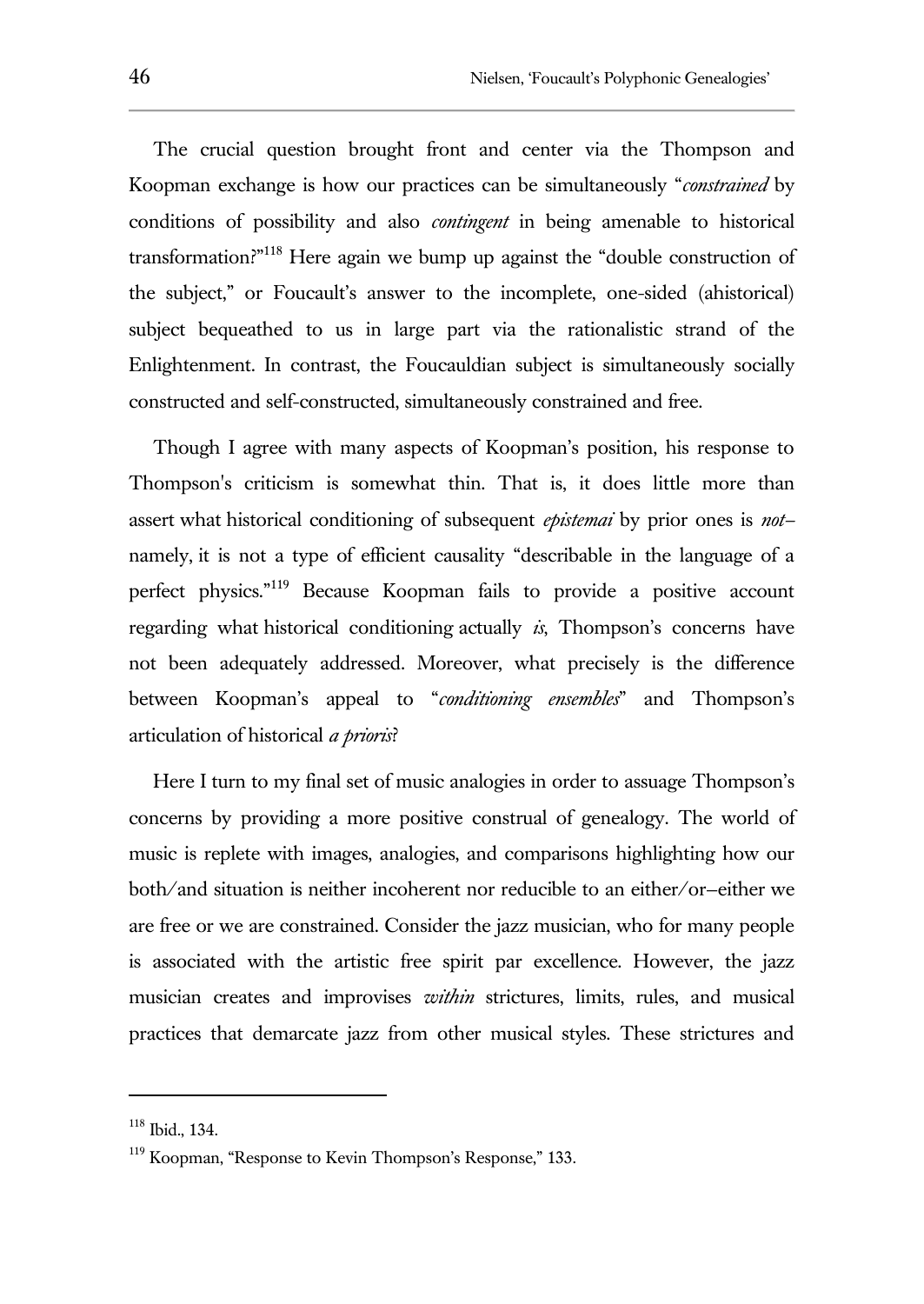l

communally accepted traditions include playing syncopated melodic lines, emphasizing the second and fourth beats in standard four-four time when performing swing, be-bop and related styles, and quoting melodic lines from well-known jazz performers. In addition, a jazz musician's improvised solos often consist of melodic lines that demonstrate—by way of arpeggiated lines, easily identifiable harmonic (for example, II-V-I) patterns, and so on—his or her grasp of the harmonic structure of the piece. These and other conditions making possible the jazz "world" arose contingently and became congealed and stable over time; yet they are flexible, porous, and dynamic, giving rise to different conditions that will come to structure a "new" jazz world. As members of a community and participants in a tradition, jazz musicians must agree to work within these limits. Contrary to popular opinion, improvisation is not a free-for-all; instead, what we find are identifiable patterns, communally-accepted practices, and theoretical rules structuring jazz improvisation, all of which provide the space for distinct musical subjectivities to emerge: John Coltrane, Miles Davis, Sonny Rollins, and Wes Montgomery, to name a few. What jazz connoisseur would deny John Coltrane's innovations and unique creative contributions to jazz? Yet, Coltrane was subject to the same conditioning factors as every other jazz musician of his day. Freedom and constraint are not mutually exclusive categories. In fact, one might even say that creative innovation and the transformation of existing practices, disciplinary standards, genres, and accepted styles require intimate knowledge of our limitations, strictures, and constraints.<sup>120</sup>

<sup>&</sup>lt;sup>120</sup> This particular jazz analogy corresponds to the inner workings and dynamism that occurs *within* an *episteme*. In order to address the movement *between epistemai*, I would need to amend the analogy. For example, the entire complex "jazz" would be analogous to an *episteme*, and other complexes—such as European classical music, blues, etc.—would be analogous to other *epistemai*. Then I would have to show how the various elements from European classical music and, for example, blues, were appropriated and transmuted into the new *episteme*, jazz.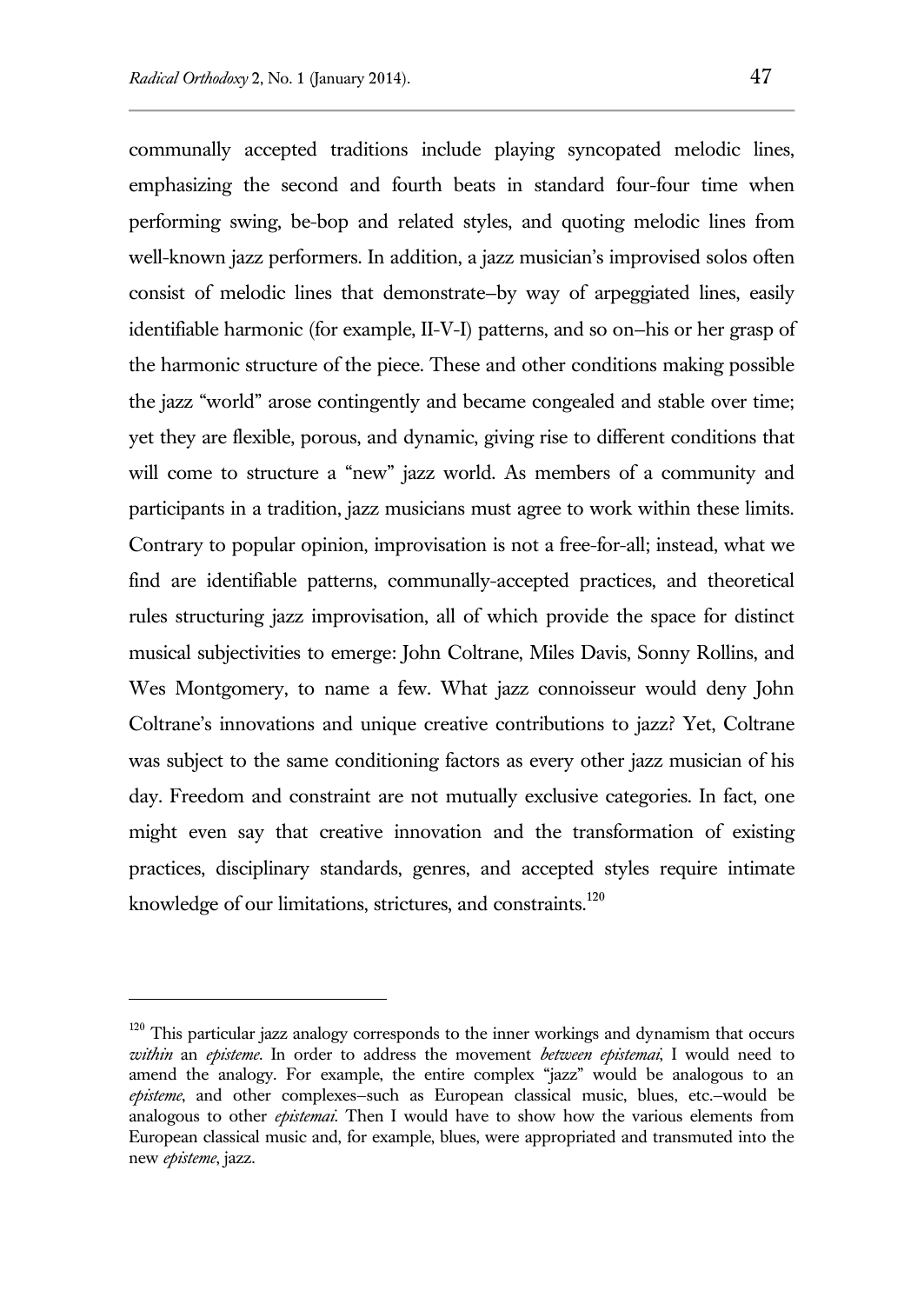## **VIII. Foucault: All of the Above (And Then Some)**

As I stated at the beginning of my essay, my purpose has been to bring to the surface at least some of the significant, not to mention diverse, philosophical sources influencing Foucault's thought, highlighting along the way noteworthy Foucauldian themes and suggesting possible avenues for development via the world of music. In closing, I offer a brief recap of the key themes examined, and I conclude with a summary of my contribution to the dialogue.

As we have seen, Han-Pile pushes us to question whether Foucault's ontology is sufficient. With his late work in mind—particularly Foucault's explicit statements linking freedom and power relations, his rather traditional description of thought as "what allows one to step back from this way of acting or reacting,"<sup>121</sup> and his linking of thought to freedom—I share Han-Pile's concerns regarding the adequacy of Foucault's ontology; however, the ontological corrective which I would recommend (and which I can only mention in the present essay) differs from Han-Pile's in that it points to an historically attuned yet more robust philosophical anthropology that provides a basis for strong moral critique of practices that violate human freedom and flourishing.<sup>122</sup>

The next commentator, Thompson, shows us how Foucault travels through Husserlian and, more specifically, Cavaillèsian-Canguilhemian phenomenological pathways, while simultaneously carving new paths. Contra Han-Pile, Thompson challenges the traditional rigid division between transcendentality and historicity, characterizing Foucault's project as an attempt integrate the two notions. Lastly,

<sup>&</sup>lt;sup>121</sup> Michel Foucault, "Polemics, Politics, and Problemizations: An Interview with Michel Foucault," in *The Foucault Reader*, ed. Paul Rabinow, 381–90 (New York: Pantheon, 1984), 388. Foucault goes on to add, "[t]hought is freedom in relation to what one does, the motion by which one detaches oneself from it, establishes it as an object, and reflects on it as a problem" (ibid.).

<sup>&</sup>lt;sup>122</sup> For a detailed presentation of an anthropology along these lines, see, Cynthia R. Nielsen, *Foucault, Douglass, Fanon, and Scotus in Dialogue. On Social Construction and Freedom* (New York: Palgrave Macmillan, 2013).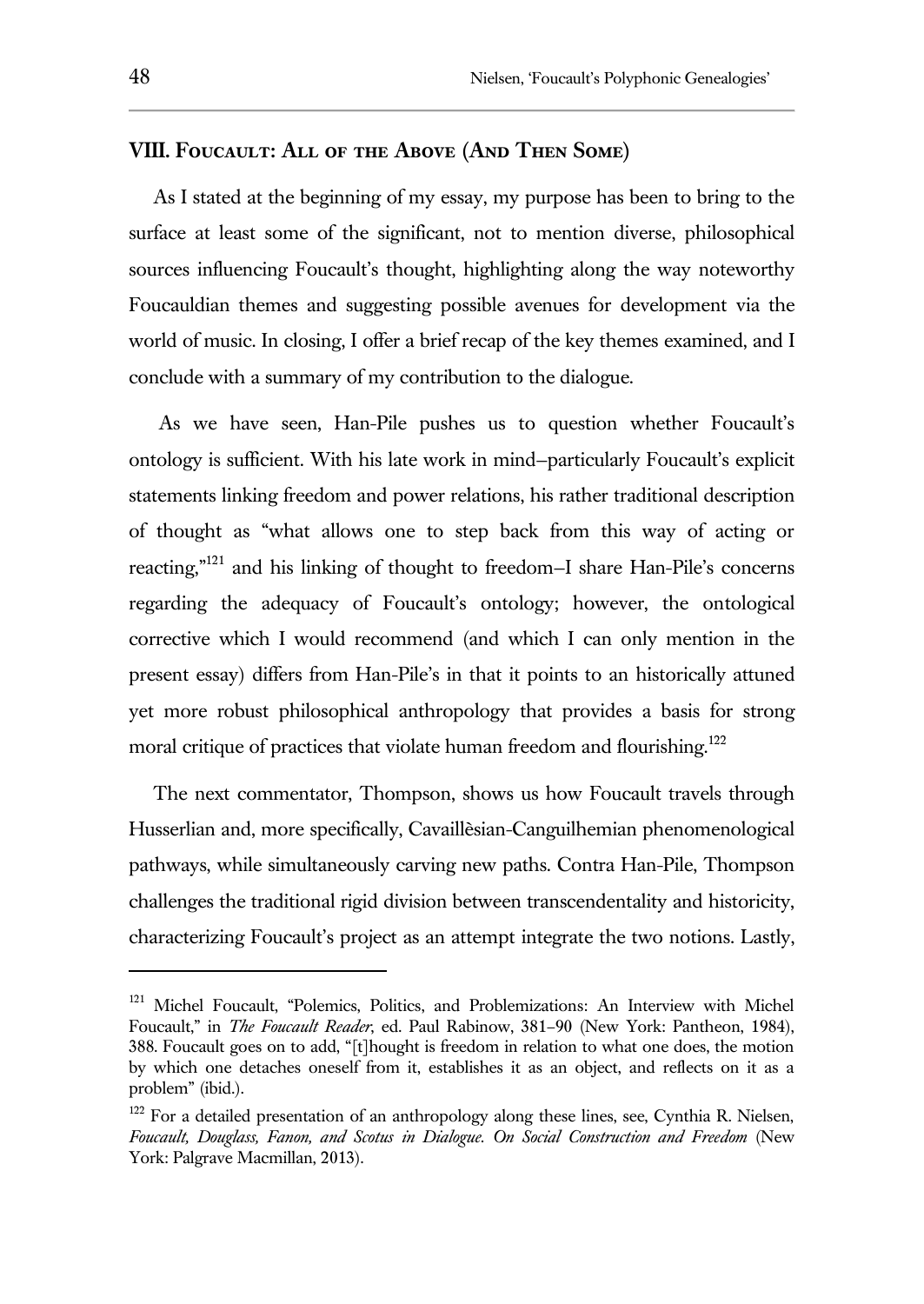Koopman brings Foucault's unique contributions front and center, particularly his notion of problematization and the ways in which his expansion of the archaeological method to include genealogy results in analytical payoffs. This methodological augmentation affords us powerful theoretical tools that enable us to see both *that* our present situation is constituted by contingent, historical, multilayered complexes and to trace *how* these formations emerge.

Then we discussed the Koopman/Thompson exchange, wherein the latter highlights a significant problem with "Koopman's Foucault": if, as Koopman argues, *epistemai* are historical "all the way down," then their movement, it seems, comes about through efficient causality describable in the language of physics. If this is the case, then Foucault's affirmations in his later works regarding human freedom and the reciprocal relations between freedom and power and freedom and resistance become incoherent. Koopman denies that the change in view involves efficient causality; however, his response does not explain how Foucault's genealogical expansion of his archaeology addresses Thompson's critique.

Here I offer a series of musical analogies as a fresh interpretive lens enabling us to highlight the analytical benefits of Foucault's genealogical addition while simultaneously deflecting charges of incoherence. That is, my musical analogies make possible a way to conceive the "gaps" between *epistemai* and *episteme*  changes—both of which move us into domain of genealogy—via a path having much in common with "Koopman's Foucault," yet responding more directly to Thompson's concerns. For example, my analogies help us to see how various structures and elements of past *epistemai* or historical periods are re-harmonized in new periods, wherein what emerges within the new paradigm is neither a mere repetition of the past nor completely unconnected with it. The image of reharmonization and thus of occupying a different function and "place" within a new whole is compatible with a weak incommensurability but in no way requires